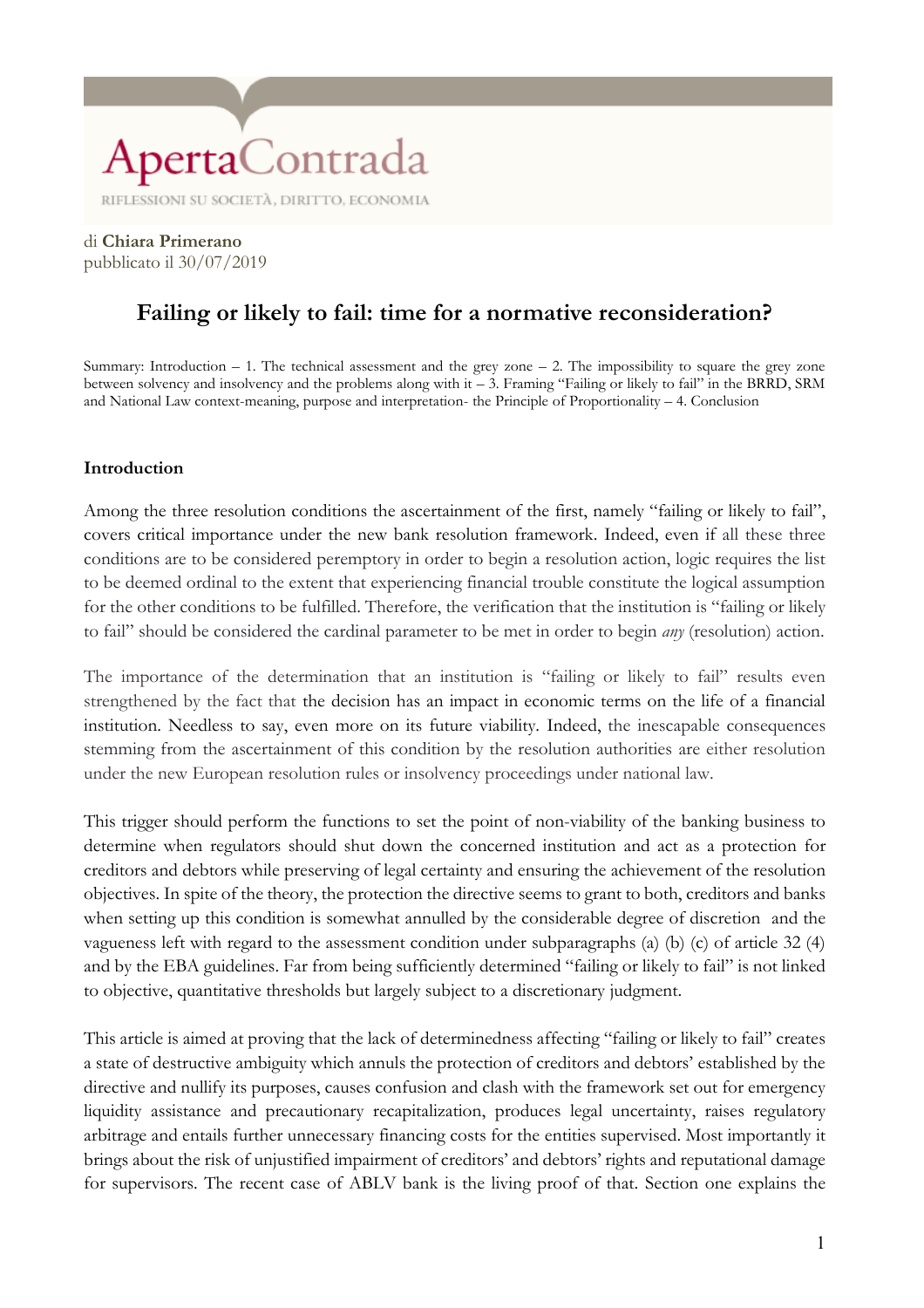meaning of the trigger and the elements which acts as a foundation of the technical assessment, clarifying also some basic assumption of principle. Section two illustrates the current problems affecting the trigger and the daunting consequences of the current state of affair by analysing the cases of ABLV and Veneto Banca. Section three frames the purpose and function of the trigger by locating it under the current bank insolvency framework. Section four provides some concluding remarks.

#### **1. The technical assessment and the grey zone**

Under the BRRD framework and SRM framework, taking formal action against an institution requires the triggering of the three resolution conditions provided by article 32(4) (a-d) of the Directive. Namely*: 1) the institution is failing or is likely to fail; 2) there is no reasonable prospect that any alternative private sector measures taken in respect of the institution would prevent the failure of the institution within a reasonable timeframe; and, 3) a resolution action is necessary in the public interest<sup>1</sup> .* All these three conditions are to be considered peremptory in order to initiate resolution action<sup>2</sup>.

The technical assessment on whether an institution is to be considered failing or likely to fail is set out by article 32(4) of the BRRD and article 18(4) of the SRM regulation and further "specified" by the EBA's guidelines<sup>3</sup>. The first detail to note is that the assessment is embedded into two different legal acts. The first disciplines the resolution triggers for National Resolution Authorities all over Europe (the BRRD) and has to be transposed in national law. The second regulates the assessment only for significant entities supervised by the ECB (SRMR) and it is immediately applicable. The difference between the two acts lies in the fact that the regulation does not assign to the EBA the task to clarify the concept of "failing or likely to fail" nor it make any reference to the assessment framework as developed in the EBA's guidelines.

Therefore, the ECB and the entities it supervises as a single supervisor under the SSM are to be deemed implicitly excluded from both, the concept of "failing or likely to fail" under the BRRD and the scope

 $\overline{a}$ <sup>1</sup> Directive 2014/59/EU of the European Parliament and of the Council of 15 May 2014 establishing a framework for the recovery and resolution of credit institutions and investment firms' article 32(4).

<sup>2</sup> Freudenthaler, D. Lintner, P. (2017) "Condition for taking resolution action and the adoption of resolution schemes" in Understanding the Bank Recovery and Resolution Directive: A Guidebook to the BRRD, The World Bank Group, available at http://pubdocs.worldbank.org/. The two Authors assert: "Article 32 of the BRRD sets out a cascade of cumulative conditions that determine whether resolution authorities should take resolution actions (rather than applying regular insolvency law to a failing bank).

There are three main requirements. First, it must be determined that the institution is failing or likely to fail (FOLTF). Second, there must be no reasonable prospect that alternative private sector measures would prevent the failure. Third, resolution action must be in the public interest.

<sup>3</sup> Directive 2014/59/EU of the European Parliament and of the Council of 15 May 2014 establishing a framework for the recovery and resolution of credit institutions and investment firms', Regulation (EU) No 806/2014 of the European Parliament and of the Council of 15 July 2014 establishing uniform rules and a uniform procedure for the resolution of credit institutions and certain investment firms in the framework of a Single Resolution Mechanism and a Single Resolution Fund and amending Regulation (EU) No 1093/2010 Guidelines on the interpretation of the different circumstances when an institution shall be considered as failing or likely to fail under Article 32(6) of Directive 2014/59/EU.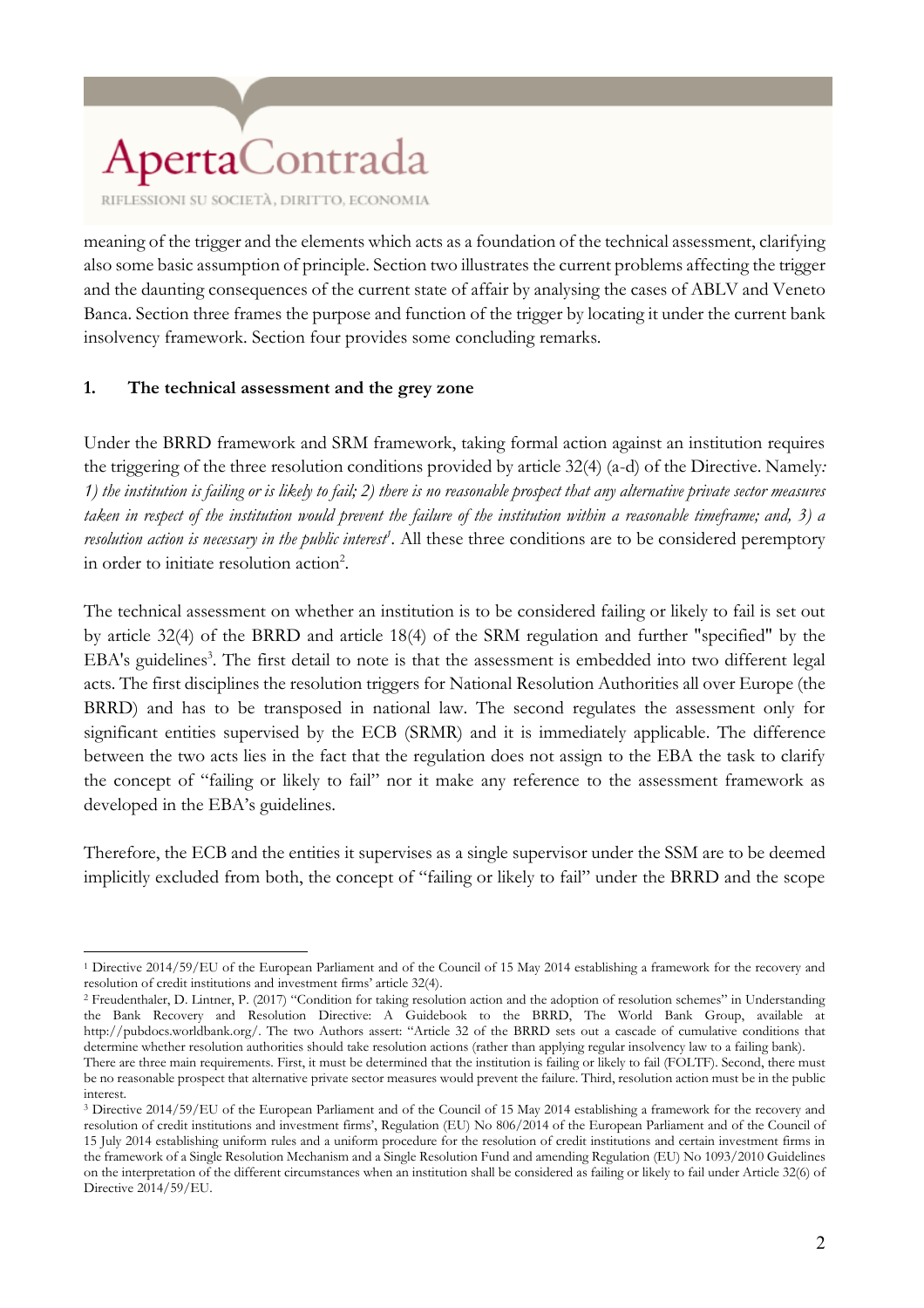RIFLESSIONI SU SOCIETÀ, DIRITTO, ECONOMIA

 $\overline{a}$ 

of the guidelines<sup>4</sup>. This exclusion would have granted to the ECB a wider level of discretion and autonomy in shaping the assessment of "failing or likely to fail" not even comparable in theory with the discretion enjoyed by the NCA when performing the assessment and the creation of *two* categories of "failing or likely to fail". One for national authorities in the EU's 28 Member States and one for the ECB and the significant banks supervised under the SSM<sup>5</sup>. Still, since the ECB has publicly adopted the EBA's guidelines, the central bank is now bound by the principle of legitimate expectation<sup>6</sup> to follow the EBA's assessment criteria otherwise, the assessment would be void and susceptible of an action for annulment in front of the Court of Justice<sup>7</sup>.

Turning to the assessment parameters, it must be noted that when defining failing or likely to fail, the directive and the regulation make reference to four resolution conditions, which are set out in article 32(4) and 18(4). If one or more conditions are fulfilled, Supervisors are entitled to declare an institution "failing or likely to fail" and trigger the resolution. They are respectively:

- *(a) the institution infringes or there are objective elements to support a determination that the institution will, in the near future, infringe the requirements for continuing authorisation in a way that would justify the withdrawal of the authorisation by the competent authority including but not limited to because the institution has incurred or is likely to incur losses that will deplete all or a significant amount of its own funds;*
- *(b) the assets of the institution are or there are objective elements to support a determination that the assets of the institution will, in the near future, be less than its liabilities;*

<sup>4</sup> This interpretation is somewhat corroborated by both, the case of Veneto Banca and by paragraph 11 of the EBA's guidelines. In fact, the last indent of paragraph 11 expressly states that the guidelines are addressed to competent authorities and resolution authorities within the meaning of article 4(2) (i) (iv) of the EBA's regulation *when they assess whether an institution is failing or likely to fail, according to Article 32(1)(a) of Directive 2014/59/EU, or to Article 32(2) respectively4.* Therefore, the ECB and the entities it supervises are out of the scope of "failing or likely to fail" as defined by the BRRD and the EBA guidelines.

<sup>&</sup>lt;sup>5</sup> The practical consequence of this policy choice would have been an asymmetry between the assessments at the European Level as compared to the assessment under national level, generating further confusion and potentially triggering regulatory arbitrage with attempts from banks to maintain the classification as less-significant in order to "escape" the SSM.

<sup>6</sup> See Galetta, D. Hofmann, H. Puigpelat, O. M. Ziller, J. (2015) "The General Principles of EU Administrative Procedural Law: In depth analysis for the jury committee" European Parliament, Policy department C available at http://www.europarl.europa.eu. According to the authors "Last, there are also principles and/or rules of EU administrative procedures which are established by soft law instruments, especially in codes of conduct, guidelines, communications etc. While those soft law instruments are not formally binding – contrary to secondary legislation and decisions of EU institutions, bodies, offices and agencies – they can nevertheless generate legal effects in application of the EU courts' jurisprudence on legitimate expectations". "The principle of protection of legitimate expectations has been recognised since the very early case law of the CJEU as sub-principle of the rule of law.26 Actions of public bodies shall not interfere with vested rights and final legal situations except where it is imperatively necessary in the public interest. Legitimate expectations shall be duly taken into account where an administrative decision is cancelled or revoked". See also Case T-357/02 Freistaat Sachsen vs Commission (2007) ECR II-1261, para. 98, where the Court stated that "provisions of Community law have no retroactive effect unless, exceptionally, it clearly follows from their terms or general scheme that such was the intention of the legislature, that the purpose to be achieved so demands and that the legitimate expectations of those concerned are duly respected".

<sup>7</sup> See Case 111/63 Lemmerz-Werke v High Authority of the ECSC [1965] ECR 677, where the concept of protection of legitimate expectations was first explicitly enunciated. See also Joined Cases 7/56 and 3/57 to 7/57 Algera and Others v Common Assembly of the ECSC [1957] ECR 39, 55; Cases 42 and 49/59 S.N.U.P.A.T. v High Authority [1961] ECR 53; Case 14/61 Koninklijke Nederlandsche Hoogovens en Staalfabrieken v ECSC High Authority [1962] ECR 253.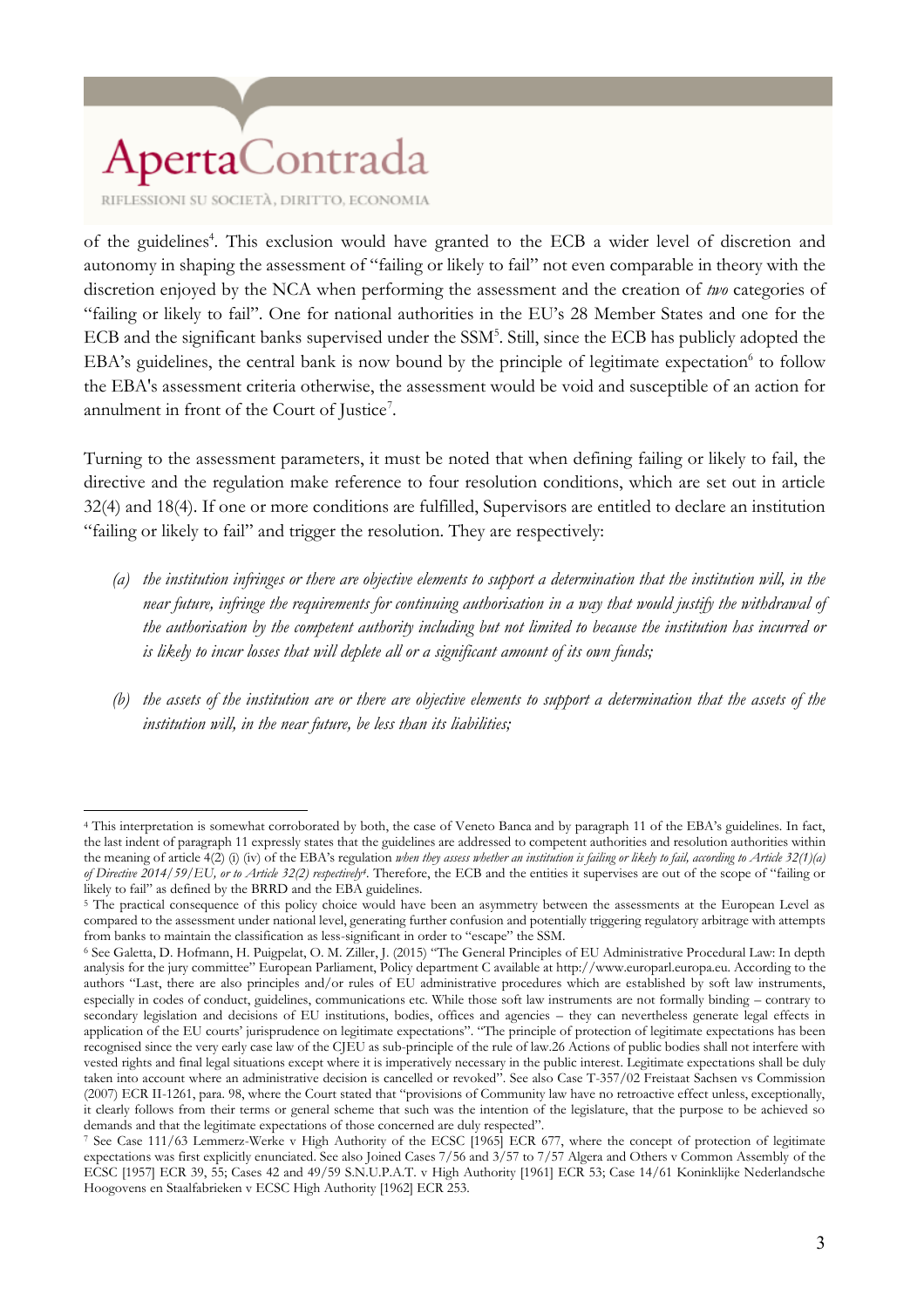RIFLESSIONI SU SOCIETÀ, DIRITTO, ECONOMIA

- *(c) the institution is or there are objective elements to support a determination that the institution will, in the near future, be unable to pay its debts or other liabilities as they fall due;*
- *(d) extraordinary public financial support is required except when, in order to remedy a serious disturbance in the economy of a Member State and preserve financial stability,*

A caveat which must be made before beginning the analysis is that although failing or likely to fail has often been read all together as indicating a common difficult state a bank can experience, the specifications made in the guidelines, as well as the first applications of the directive and the regulation contradict this simplistic interpretation of the concept. In this respect, it must be noted that the EBA's guidelines when specifying the assessment for each subparagraph, provide for a clear distinction between current breaches and perspective breaches of the requirements set out by the directive, setting out separately the "objective elements" which must be considered for the assessment in the "near future"<sup>8</sup>. Moreover, the wording of article 32(4) the directive seems to make a distinction between the state of failing and the state of likely to fail, which is evident in the use of the alternative conjunction "or" instead of "and" in all the subparagraph 32(4) (a-c). Adding up to that, the European Legislator set out two states of banks' financial health instead of one when framing the assessment<sup>9</sup>.

The practical application of the directive and of the regulation further enforces this interpretation. When the Bank of Italy declared the liquidation of Banca Etruria<sup>10</sup>, Cassa di Risparmio di Chieti<sup>11</sup>, Banca Marche<sup>12</sup> and Cassa di Risparmio di Ferrara<sup>13</sup> it made explicit reference to the failing state (dissesto) and not to the state of "likely to fail" (rischio di dissesto)<sup>14</sup>. The same has to be said for the ECB with respect of its assessment Banca Popolare di Vicenza<sup>15</sup>, and ABLV<sup>16</sup>. In this respect, although the press releases mention the two states altogether, the court documents and the specific assessment circumstances clearly draw a line between the two states. According to the Court of Vicenza, the ECB declared Banca Popolare

 $\overline{a}$ <sup>8</sup> See paragraphs 20, 24, of the EBA Guidelines n. 4.

<sup>9</sup> BRRD art 32.

<sup>10</sup> See Banca D'Italia (2015)" Provvedimenti rilevanti relativi ai soggetti sottoposti a risoluzione" (Avvio della risoluzione Banca Marche) available at www.bancaditalia.it In its resolution decree bank of Italy expressly states: "The provision was adopted in the presence of the conditions set forth in art. 17 of Legislative Decree 16 November 2015, No. 180, as for the Banca delle Marche SpA, in Extraordinary Administration: 1) the failing state has been verified;(in Italian e' verificata la situzione di dissesto) 2) there are no alternative supervisory or market measures, which can be implemented at an appropriate time, to overcome this situation3) the public interest occurs, given that the resolution is necessary and proportionate to the pursuit of the related objectives and that the administrative compulsory liquidation procedure is unsuitable to achieve them to the same extent". See also See Banca D'Italia (2015)" Provvedimenti rilevanti relativi ai soggetti sottoposti a risoluzione" ( Avvio della risoluzione Banca Etruria) ) available at www.bancaditalia.it See also Banca D'Italia (2015)" Provvedimenti rilevanti relativi ai soggetti sottoposti a risoluzione"( Avvio della risoluzione, Cassa di Risparmio di Ferrara) available at www.bancaditalia.it See also Banca D'Italia (2015)" Provvedimenti rilevanti relativi ai soggetti sottoposti a risoluzione" ( Avvio della risoluzione, Cassa di Risparmio di Chieti) at www.bancaditalia.it.

<sup>11</sup> Cit., n. 11.

<sup>12</sup> Cit., n. 11.

<sup>13</sup> Cit., n. 11. <sup>14</sup> Cit., n. 11.

<sup>15</sup> See Tribunale Vicenza Sez. fall., Sent., 09/01/2019, n. 83.

<sup>16</sup> See European Central Bank (2018) "Failing or Likely to Fail" Assessment of ABLV Bank Luxembourg, SA available at www.bankingsupervision.europa.eu see also European Central Bank press release (2018) "ECB determined ABLV Bank was failing or likely to fail" available at www.bankingsupervision.europa.eu.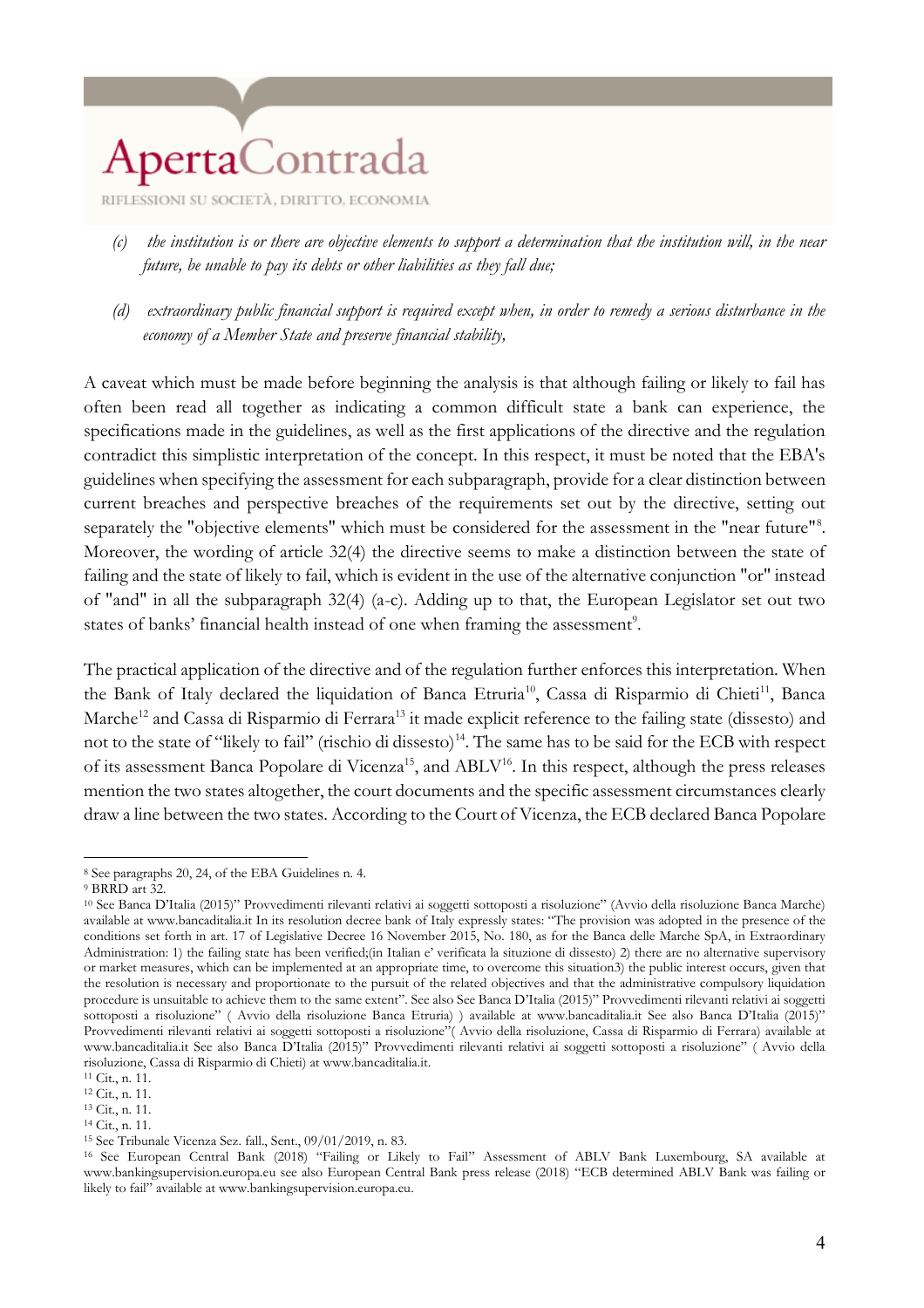RIFLESSIONI SU SOCIETÀ, DIRITTO, ECONOMIA

di Vicenza "deemed to be failing in the near future"<sup>17</sup> (prossima al dissesto) because it has been found in a current breach of the capital requirements in a way that would justify the withdrawal of authorization ex article18(4)(a).Turning to ABLV, in the non-confidential version of the assessment, it is written in clear letters that "*there are objective elements to support a determination that the Institution will in the near future be unable to pay its debts or other liabilities as they fall due, in accordance with Article 18(4)(c) of Regulation (EU) No 806/2014"* 18

Therefore, one must conclude that the state of failing refers to a current assessment which translates in i) *a current infringement of the requirements for continuing authorisation in a way that would justify the withdrawal ii) the inability to pay obligation as they fall due iii) the value of liabilities exceeding the value of assets iv) the need for public financial support*. By contrast, the state of likely to fail substantiates in a forecast of the likelihood of i) a future breach of the requirement for continuing authorization ii) a future inability *to pay obligation as they fall due and iii) a future disbalance in asset and liabilities.* This "likelihood" of breaches must be based according to the EBA's guidelines on "objective elements" taking "the near future" as time horizon. Both the mentioned term, as it will be specified later, are left undetermined and to the discretional interpretation of each relevant supervisory authority.

Turning to the analysis of the provisions, as it is testified by the express reference to the two insolvency thresholds under subparagraphs (b) (c) the similarity in function with the insolvency state speaks for itself. Failing and likely to fail are aimed at acting as dividing line among healthy and unhealthy banks, to justify the resolution procedure. Still, as recognized by the doctrine<sup>19</sup> the point on non-viability changes in time. The concepts of failing and likely to fail, are wider than the concept of insolvency. They

 $\overline{a}$ <sup>17</sup> Ibid n. 16 The court states: "All this is reflected in the documents and especially by the correspondence of the B.I. and the ECB: - in its opinion of 13.6.2018 the ECB reports that, since March 2017, "the prospects for a successful outcome of the initiatives undertaken for the settlement of the bank's crisis following the acquisition of control by the Fund had ceased to exist" (page 3/8); - the ECB declared in the spring of 2017 that the bank. was " deemed to be failing in the near future" ("is deemed to be failing in the near future") (page  $3/8$ );the Single Resolution Board, "considered that there was no need (...) for a resolution action in the public interest", where "resolution" means "rescue"" (page 4/8) ). Italian version: "Tutto ciò traspare dagli atti ed in particolar modo, dal carteggio della B.I., e della BCE: - nel parere del 13.6.2018 B. riferisce che erano venute meno, dal mese di marzo 2017, "le prospettive di buon esito delle iniziative intraprese per la soluzione in bonis della crisi della banca a seguito dell'acquisizione del controllo da parte del Fondo A." (p. 3/8); - la BCE ha dichiarato nella primavera del 2017 che la B. era "prossima al dissesto" ("is deemed to be failing in the near future") (p. 3/8); - il Single Resolution Board, autorità di risoluzione competente, "ha ritenuto non sussistere (...) la necessità di un'azione di risoluzione nell'interesse pubblico", ove "risoluzione" sta per "salvataggio"" (p. 4/8).

<sup>&</sup>lt;sup>18</sup> See SRB (2018) "Decision of the Single Resolution Board of 23 February 2018 concerning the assessment of the conditions for resolution in respect of ABLV Bank, AS" non-confidential version in www.srb.europa.eu.

<sup>19</sup> See Brescia Morra, C (2016). "Il diritto delle Banche", Il mulino. See also Grünewald S. (2017) Legal challenges of bail-in "ECB Legal Conference 2017 Shaping a new legal order for Europe: a tale of crises and opportunities" 4-5 September 2017 available at www.ecb.europa.eu the author asserts "as a consequence, it is no longer insolvency banks are afraid of under the BRRD/SRMR regime. The new reference point for failure is failing an ECB (or other relevant) stress test. If a bank is fine under the baseline scenario, but fails the adverse scenario, it qualifies for "precautionary recapitalisation". If the bank fails the baseline scenario, this is a strong indicator for the supervisor to declare a bank as FOLTF. At this point, however, insolvency has not necessarily occurred. It is a point determined by authorities according to their best judgement, on which the design of the underlying stress test has a large influence".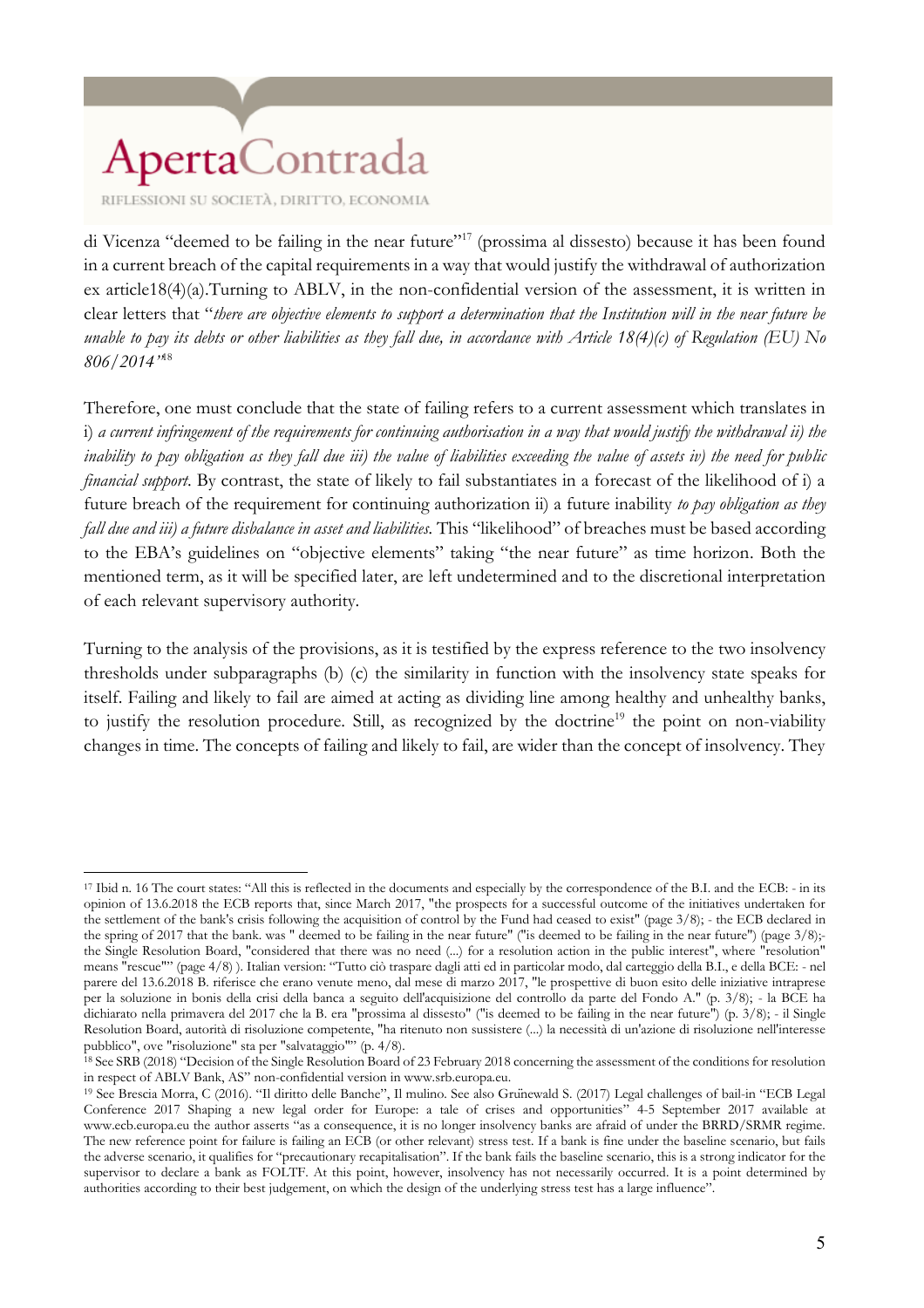are "situations that precede the state of insolvency as considered in the common meaning"<sup>20</sup>. The cases of Veneto Banca and Carichieti bring about an explicit judicial recognition of the point<sup>21</sup>.

In Carichieti, the court explicitly pointed out that "*failing or likely to fail*" is a completely different concept from that of the state of insolvency as enshrined in article 5 of the Italian Insolvency Law and as interpreted by the Italian Supreme Court (Cass.  $9408/706)^{22}$ . The court remarks that the condition of *failing or likely to fail* represents the core requirement of both resolution under BRRD and liquidation under normal insolvency proceeding. Still, the court highlight that under the new legal framework: "[*ultimately a less serious condition than the state of insolvency is necessary and sufficient to trigger crisis management procedures*" 23 . The court concluded the reasoning by declaring that the bank was *not insolvent* when the resolution was opened but was insolvent in the meaning of Article 5 as interpreted by the Supreme court in 9408/2006 during the liquidation. According to the court "there are no elements that make it possible to affirm the existence of a state of insolvency at the time the resolution is initiated"<sup>24</sup> because the resolution was based on the subsistence of condition b of Article 17 of the Italian implementation decree of the Directive as there were "extremely serious capital losses, such as to deprive the bank of the entire assets or a significant amount of assets"<sup>25</sup>.

The same has to be said for the case of Veneto Banca where the ceased directors of the entity intervened in the proceeding for the declaration of insolvency of the bank arguing among other things that the bank was given green light by the ECB to benefit from a precautionary recapitalization procedure and enjoyed full support by the ministry of finance and the Bank of Italy, the precautionary recapitalization has fallen solely on the compatibility of state aid that. Therefore, since one of the main assumptions of the precautionary recapitalization is that the beneficiary bank is not in an insolvent bank, the bank was not insolvent. Indeed, it is on the compatibility with state aid that the precautionary recapitalization has fallen. The court recognized that the situation of the bank had undoubted margins of uncertainty as to the requirement of insolvency before the declaration of failing or likely to fail but argued that the situation of the bank had to be valued exclusively having as a reference the time period after the bank was put into resolution. Therefore, declared the bank insolvent having as exclusive reference the

<sup>20</sup> Brescia Morra, C. supra cit.

<sup>21</sup> Tribunale di Chieti, 19 Luglio 2016, n.25 Est. Valletta. in www.il caso.it; Tribunale di Ancona, 15 marzo 2016, n. 22, in www. Il fallimentarista.it; Tribunale di Ferrara, 19 Febbraio 2016, n. 7, in www. Il fallimentarista.it; Tribunale di Arezzo, 11 febbraio 2016, n. 12, in www. Il fallimentarista.it; Tribunale di Treviso, 27 Giugno 2018, n. 83, in www. Il fallimentarista.it; Tribunale Vicenza, Sez. fall., Sent., 09/01/2019. n.1 in www.Ilfallimentarista.it.

<sup>22</sup> Cassazione civile, sez. I, 21 Aprile 2006, n. 9408. Est. Maria Rosaria Cultrera.

<sup>&</sup>lt;sup>23</sup> Tribunale di Chieti, 19 Luglio 2016, n. 25. In the judgement, the court of Chieti pointed out that "failing or likely to fail" as imbedded in the implementation Decree is a completely different concept from that of the state of insolvency as enshrined in article 5 of the Italian Insolvency Law and as interpreted by the Italian Supreme Court (Cass. 9408/'06). The court remarks that the condition of failing or likely to fail represents the core requirement of both resolution under BRRD and liquidation under normal insolvency proceeding. Still, the court highlight that under the new legal framework: "[u]ltimately a less serious condition than the state of insolvency is necessary and sufficient to trigger crisis management procedures". The court concludes by declaring that the bank was not insolvent when the resolution was opened but was insolvent in the meaning of Article 5 as interpreted by the Supreme court in 9408/2006 during the liquidation. According to the court "there are no elements that make it possible to affirm the existence of a state of insolvency at the time the resolution is initiated".

<sup>24</sup> Tribunale di Treviso, 27 Giugno 2018, n. 83.

<sup>25</sup> Tribunale di Treviso, 27 Giugno 2018 n. 83.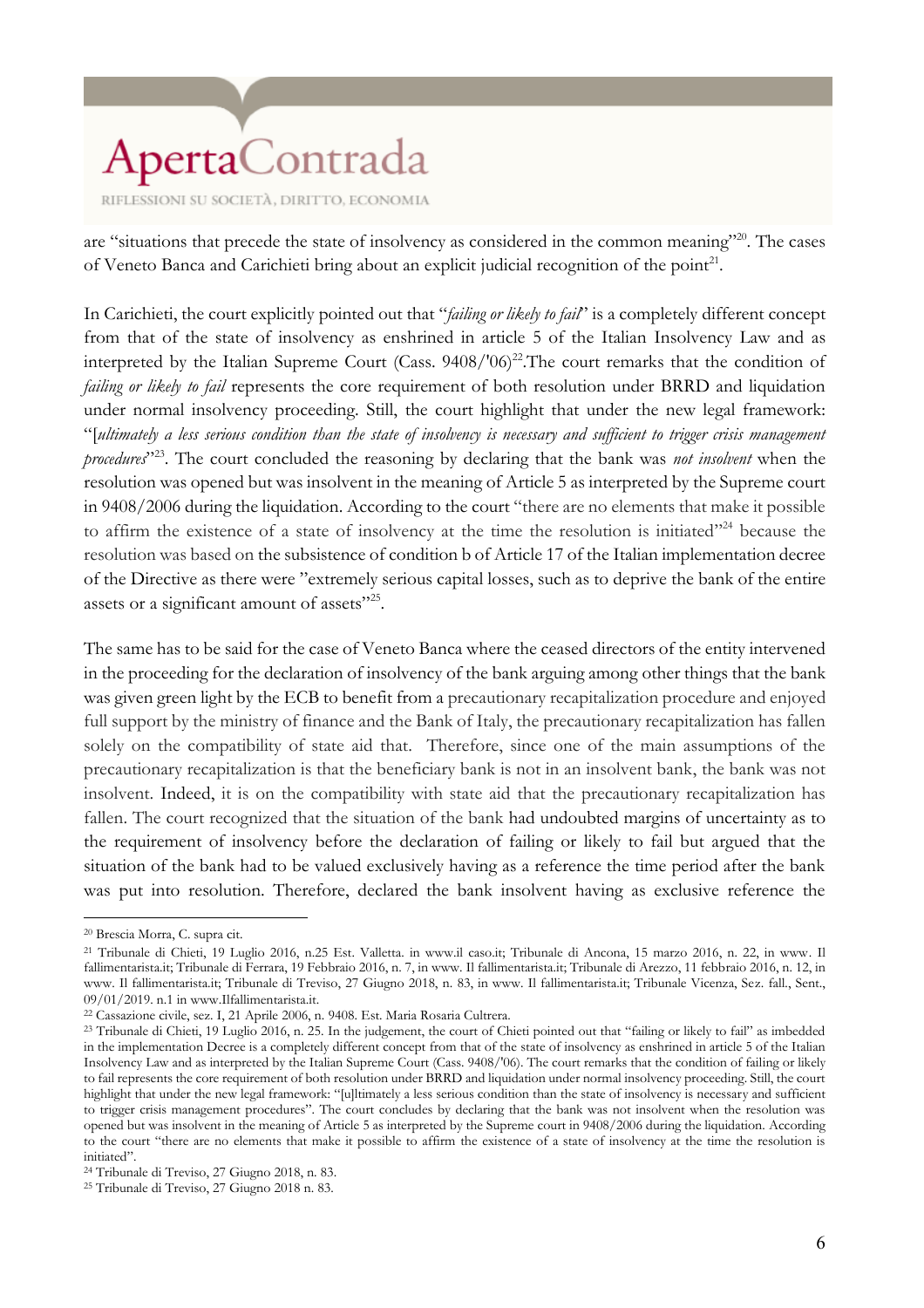RIFLESSIONI SU SOCIETÀ, DIRITTO, ECONOMIA

financial state of affairs of the entity in the liquidation proceeding when the financial situation of the bank had to be valued on a gone concern basis and a relevant amount of core assets was transferred to a bridge entity later on bought by Intesa San Paolo. Lastly, this interpretation is corroborated by the fact that two solvency tests are recalled separately and not altogether by article 32(4) and by the supervisory authorities in their decisions<sup>26</sup>.

At the same time, as it has been noted<sup>27</sup> failing and likely to fail do not coincide with the state of solvency because the circumstance under article32(4) paragraph sub (d) which refer to precautionary recapitalization tool prohibit its use on institutions which are failing or likely to fail. Thus, limiting the use of injection of own funds or purchase of capital instruments to solvent recipients and introducing a differentiation between "solvent institutions" and "other"<sup>28</sup>. This reconstruction is fostered by the EBA's definition of solvency which has clarified that "solvent institution means an institution which does not fall within article 32(4)(a), (b), and (c): this means the institution does not and is not likely to, in the near future: infringe the conditions for authorisation; hold less assets than liabilities; fail to pay its debts as they fall due"29.

Therefore, one must conclude that failing and likely to fail lie in a grey zone between solvency and insolvency. Still, no one has stated clearly where the solvency- non solvency- insolvency points lie in practice and no one has defined with reasonable precision the parameters for the assessment of failing and likely to fail. This state "destructive ambiguity" which affect the trigger raises, as a minimum, huge problems which could potentially destroy the credibility and the effectiveness of the new framework.

#### **2. The impossibility to square the grey zone between solvency and insolvency and the problems along with it.**

In this respect, the first problem of the trigger appears when it is read in conjunction with the precautionary recapitalization instrument, which "exempts "solvent" recipients of public assistance from the application of resolution tools". In doing so the provision adds a differentiation (between solvent institutions and others) which makes difficult to distinguish to which category a particular case actually belongs. Moreover, the differentiation between "solvent" and "other" institutions further complicates the understanding of the solvency point in time assessment under article  $32(4)(a)-(c)$ , "as it is difficult to

<sup>26</sup> Ibid., notes 73-74- 68.

<sup>27</sup> Binder J.H. (2016) "Resolution: Concepts, requirements and Tools" Ch. 1, in id. and Dalvinder Singh (eds.), "Bank Resolution: The European Regime", Oxford University Press. See Olivares-Caminal R. Russo C. (2017) "Precautionary recapitalisations: time for a review" Available at www.europarl.europa.eu., Bodellini, M. (2017) "Greek and Italian 'Lessons' on Bank Restructuring: Is Precautionary Recapitalisation the Way Forward?", in Cambridge Yearbook of European Legal Studies, 2017, 19, pp. 144 – 164.

<sup>28</sup> Binder., supra cit.

<sup>29</sup> See European Parliament 'Precautionary recapitalization under the Bank Recovery and Resolution Directive: conditionality and case practice', 16 June 2017, 2, available at www.europarl.europa.eu.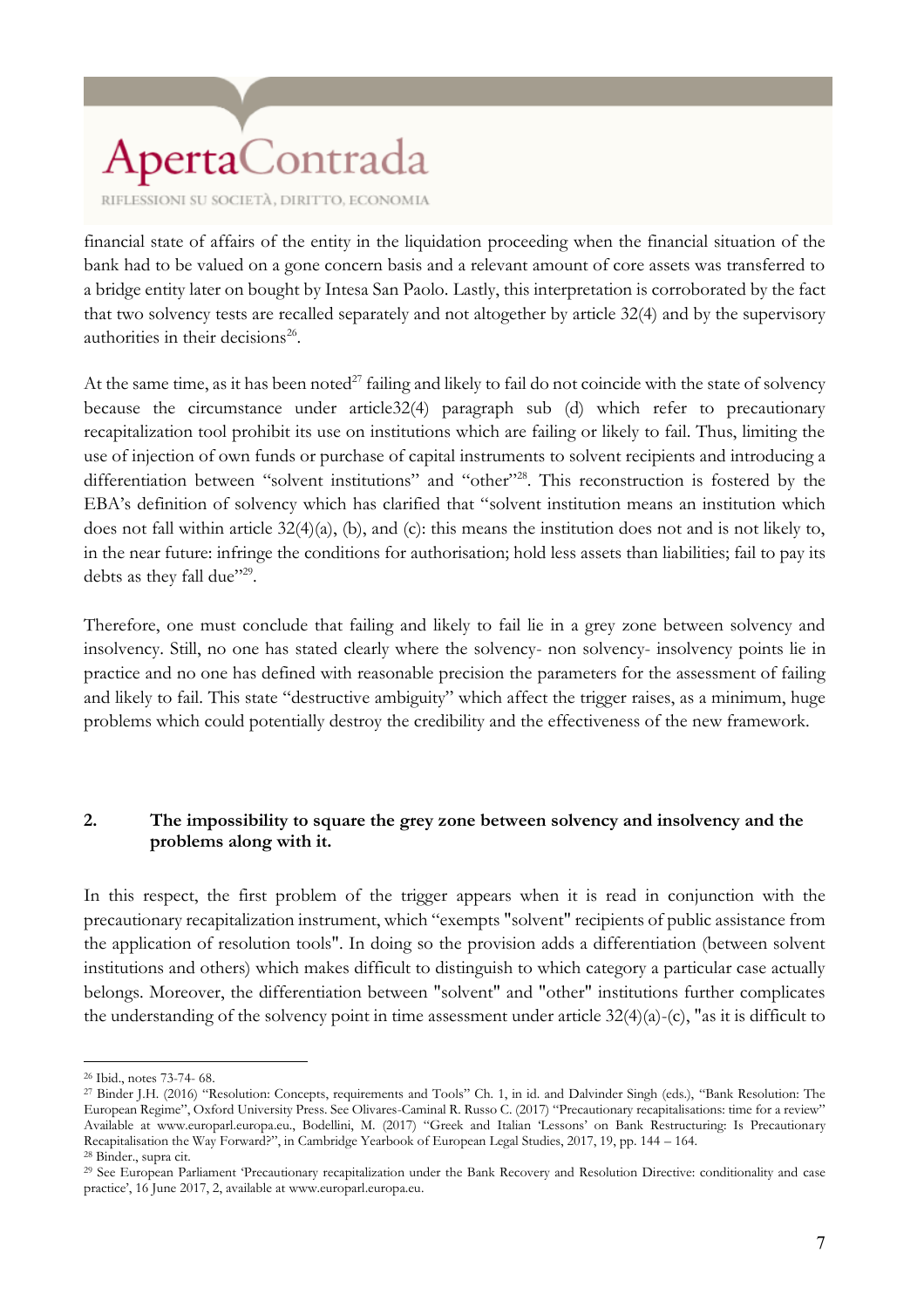imagine a case where neither of these requirements is met but nonetheless extraordinary public financial support is required"<sup>30</sup>.

The second problem which emerges is how to square the understanding of non-solvency ('point-intime' assessment) relevant for the triggering of resolution with the solvency point in time set out by the ECB relevant for the granting of emergency liquidity assistance<sup>31</sup> as well as the notion of solvency relevant for precautionary recapitalization purposes <sup>32</sup>. Especially when it comes to the "likely to fail assessment" under article 32(4) sub (a-c) and the inability to pay obligation as they fall due assessment. Indeed, as it is commonly acknowledged to be compatible with the state aid discipline and the prohibition of monetary financing, ELA must be granted to solvent banks<sup>33</sup>. In fact, as has been underlined by the relevant doctrine the provision of ELA to a non-solvent bank, could compromise the capacity of the European System of Central Banks to carry out monetary policy operations effectively<sup>34</sup>. Moreover, since an inherent subsidy exists when a central bank lends to an institution which is nonsolvent and must be put into resolution, to be in compliance with article 123 TFEU Central Banks must withstand government pressure to finance government deficits via central bank credit<sup>35</sup> and limit lending to viable institutions. "Any recourse to taxpayers' money is a decision for the fiscal authority (State's task, not a central bank task)". ELA can be granted to solvent institutions temporarily illiquid on the basis of adequate collateral to which appropriate haircuts are applied, in function of its quality and market value; the central bank has to charges a penal interest rate to the beneficiary; the measure is taken at the central bank's own initiative, and in particular is not backed any counter-guarantee of the State<sup>36</sup>.

Under its 2017 agreement on ELA, the ECB considers undercapitalised banks with a "credible prospect of recapitalisation" to be solvent as well<sup>37</sup>. The stance taken in the ELA agreement raises some perplexities given that two of the four circumstances set out in article 32 (4)(a) and (c) in which a bank could be declared likely to fail are: I) when there are objective elements that in the near future the bank will infringe the requirements for continuing authorisation in a way that would justify the withdrawal of authorization and II) when there are objective elements that the assets of the institution will be in the near future less than its liabilities.

<sup>30</sup> Binder., supra cit.

<sup>31</sup> Deslandes J. and Magnus M. Banking Union (2018):" Towards new arrangements to finance banks under resolution?" European Parliament Directorate-General for Internal Policies EN PE 624.402 available at www.europarl.europa.eu "The exemption of ELA from State aid rules is based in particular on the assumption that a bank is only temporarily illiquid but otherwise solvent at the moment of the liquidity provision. It seems up for debate how to square that understanding of solvency ('point-in-time' assessment) with that of the ECB ('forward looking' assessment), as the 2017 Agreement considers undercapitalised banks with a 'credible prospect of recapitalisation' to be solvent as well".

<sup>32</sup> Cit., n 76.

<sup>33</sup> On Emergency Liquidity assistance see Lastra R.M. (2015) "International financial and monetary Law", Oxford university Press, chapter 4. See also Lastra R.M., Russo C. (2018)" The financing of bank resolution - who should provide the required liquidity?", available at www.europarl.europa.eu. See also Halleberg M, Lastra R.M.(2017) "The Single Monetary Policy and Decentralisation: An Assessment". <sup>34</sup>Lastra, R. M. supra cit.

<sup>35</sup>Lastra, R.M. supra cit.

<sup>36</sup>Lastra. R.M. Supra cit.

<sup>37</sup> See European Central Bank (2017) "Agreement on emergency liquidity assistance" available at www.ecb.europa.eu.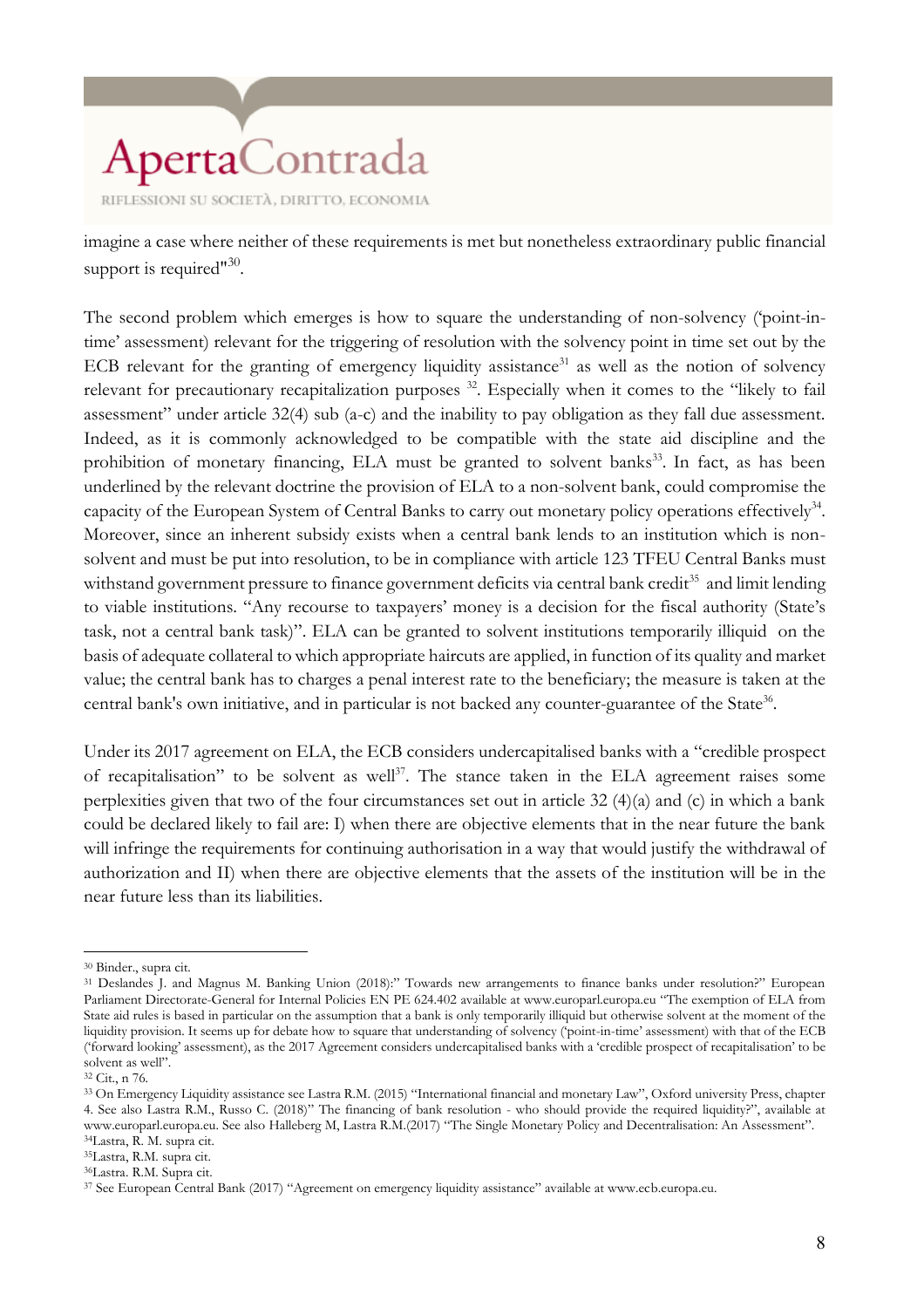RIFLESSIONI SU SOCIETÀ, DIRITTO, ECONOMIA

As specified by the EBA in its guidelines under the above circumstances the infringement of own funds and other requirements for continuing authorization has to be perspective and not current. The same has to be said for the valuation of assets with respect to liabilities. Under this prospective scenario, the likelihood of the breach must be based on "objective elements" taking "the near future" as a time horizon. As regard as "near future" it should be noted that EBA's guidelines leave explicitly<sup>1</sup> the determination of the time horizon to the discretion of the competent authorities. Thus, the near future could be three months, a year or even ten depending on the consideration of the relevant supervisor. By contrast, the objective elements are not linked to any quantitative threshold or any reference parameters at all $^{38}$ .

Therefore, from a technical point of view the "forward-looking assessment" under article32 (4)(a) and (c) to determine whether a bank must be put into resolution is somewhat awkwardly in contrast with the definition of solvency provided by the 2017 agreement on ELA which states that banks which are in the present undercapitalized but have "credible prospects" of recapitalization must be considered solvent for the purpose of ELA. Thus, either one must conclude that in spite of the general theory ELA could be granted to institutions which are non-solvent and must be put into resolution or b) there is a clash of the emergency liquidity assistance provisions with two of the four circumstances set out under article 32(4)(a) (c) which state that a perspective infringement of the requirements for continuing authorization in the near future and a perspective lack of asset with respect to liabilities in the near future are two sufficient reasons to put the bank under resolution as well as a clash with the state aid rules and the prohibition of monetary financing along with it<sup>39</sup>.

Moreover, the situation raises also questions about the failing hypothesis under article 32(4) sub (a) "the *institution infringes the requirements for continuing authorisation in a way that would justify the withdrawal of the authorisation by the competent authority" its relationship with the perspective hypothesis under* article 32(4) sub (a) and (c) and the notion of solvency for precautionary recapitalization purposes.

 $\overline{a}$ <sup>38</sup> See EBA Guidelines supra cit., "When assessing the assets and liabilities of the institution in the near future and when assessing whether the institution will comply in the near future with the own funds' requirements, the determination should be based on objective elements including among other things: i) the level and composition of own funds held by an institution and whether it meets the minimum and additional own funds requirements imposed on the institution ii) the results of an asset quality review, including a national/Union/Single Supervisory Mechanism ('SSM') review, indicating a significant decrease in asset value leading to infringement of own funds requirements, where available; iii) results of any valuation conducted in order to inform whether the conditions for resolution are met IV) the results of any other institution-specific assessment of the value of its assets and liabilities supporting a determination that the assets of the institution are less than its liabilities or that this is likely to occur in the near future. Elements of the valuation results may be used in the determination whether the institution infringes or is likely to infringe in the near future the own funds' requirements".

<sup>39</sup> As Lastra supra cit., underlines, since an inherent subsidy exists when a central bank lends to an institution which is non solvent and must be put into resolution, which in turn could lead to financing government deficits via central bank credit. The same as to be said now for institution under resolution. See Mersch, Y. (2018) "The limits of central bank financing in resolution" Speech by Yves Mersch, Member of the Executive Board of the ECB, IMFS Distinguished Lecture Series Goethe Universität Frankfurt, 30 January 2018". Available at www.ecb.europa.eu "in particular the support of insolvent credit and/or other financial institutions, is incompatible with the monetary financing prohibition. Financing insolvent institutions is a government task – indeed the ECB has identified criteria to distinguish between government tasks and central banking tasks. The ECB has also repeatedly clarified that while central banks may be involved in administering resolution measures, they should not finance them. National central banks could also administer resolution measures on a genuine agency basis on behalf and for the account of a third party, that is, the government or one of its entities. In this case, however, the central bank would not itself provide liquidity, but simply carry out these tasks like an agent".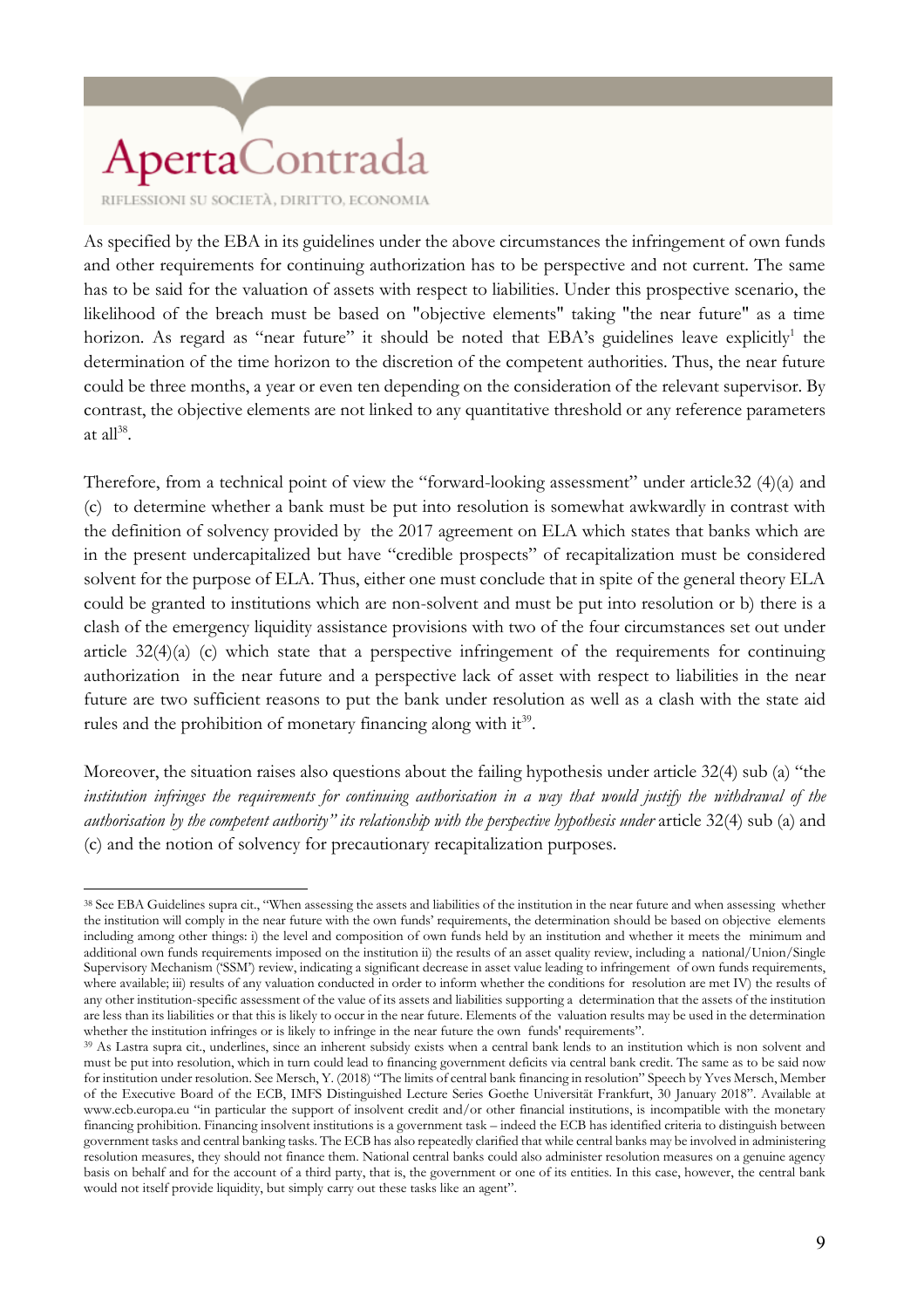RIFLESSIONI SU SOCIETÀ, DIRITTO, ECONOMIA

Cases like Veneto Banca are illustrative of the point. Indeed, before being declared "failing or likely to fail by the ECB for breach of the requirement for continuing authorization in a way that justify its withdrawal, the bank has demonstrated a structural inability to comply with the capital requirement<sup>40</sup> for three consecutive years and a deteriorating financial position deepening in time<sup>41</sup>. Since 2014 the bank has been granted firstly the possibility to raise capital in the open market, secondly by using the wide system intervention of Atlante due to the failure of its initial public offering, thirdly has been allowed to benefit from the precautionary recapitalization<sup>42</sup> and after the hypothesis has fallen under the compatibility with state aid and only when the Tiepolo plans I and II have fallen, the supervisory authority ordered the resolution. Therefore, if a bank with serious breaches of capital requirement deepening in time notwithstanding multiple "public interventions" like Veneto Banca has been considered solvent until all the possible private and public means has been exhausted, one cannot avoid to wonder how it is possible to reconcile this definition of solvency with the two circumstances set out under article 32(4)(a) (c) which, again, set out that an actual and perspective infringement of the requirements for continuing authorization in way that justify its withdrawal in the near future (which include capital and liquidity requirements) and a perspective lack of asset with respect to liabilities in the

 $\overline{a}$ <sup>40</sup> See European Central Bank (2017) "Failing or Likely to Fail' Assessment of Veneto Banca" available at www.bankingsupervision.europa.eu

<sup>41</sup> The core equity tier of Veneto Banca in 2015 was 7,12% against a minimum required by the ECB of 10,25%, see Introzzi, M. (2015) "SREP BCE: tutti i numeri delle banche Italiane" in Soldi online www.soldionline.it. See the score received for the SREP assessment which was reported by the press to be 4 and therefore the worst possible indicating elevate risk of failure since 2015. See Venetoeconomi (2015)" Bce: BpVi e Veneto Banca, "rischio elevato" in www.venetoeconomia.it /. For year 2016 see: Banca IMI (2016) "Veneto Banca: Equity Company Note" in www.borsaitaliana.it According to the valuation: "The company has a number of weak points, in our view, that management is seeking to address in the business plan, including: 1) the capital base below supervisory requirements: as of December 2015, Veneto Banca's CET1 FL was 6.8%, below the 10.25% SREP requirement to be maintained after June 2016. The company plans to raise EUR 1Bn new funds through a capital increase which, together with the implementation of the BP actions, should drive the CET1 to 14.5% in 2020, according to management's targets; 2) the net deposit outflows of EUR 4.5Bn (or 22.7% of direct funding from the commercial network) experienced in 4Q15 and 1Q16 and a high weighting of corporate deposits are factors of concern, in our view; and 3) asset quality worse than peers: Veneto Banca has a higher-than- peers' NPE ratio, forborne ratio and weighting of NPE on TBV; cash coverage ratios are also below the peers' average, although we highlight that considering collateral, coverage looks more in line with peers; and 4) regulatory and legal issues: the company has a number of outstanding regulatory and legal issues, including inspections by the Consob and ECB and litigations with shareholders over the value of shares only partially provisioned for in 2015. The potential outcome of these issues is difficult to quantify". See also Bank of Italy (2016) "Technical note transmitted by the Bank of Italy to the Committee of Enquiry of the Regional Council of Veneto" in www.bancaditalia.it. For the Capital situation in 2017 and the Breaches of Liquidity see: Reuters (2016) "Veneto Banca warns on liquidity in prospectus for share sale" in www. de.reuters.com. According to which "MILAN, June 7 (Reuters) Veneto Banca IPO-VENE.MI said on Tuesday its liquidity level had fallen below a regulatory minimum at the end of May due to significant outflows as it prepared to tap the market for 1 billion euros (\$1.14 billion)". See also Sanderson, R. (2017) "Italy's Veneto banks given state guarantee over liquidity" in www.ft.com. According to the author: "Veneto Banca, the smaller of the two banks, tapped Europe's emergency liquidity assistance last summer, say people with direct knowledge of the decision". See also Senato della Repubblica e Camera dei Deputati (2017) "Disposizioni Urgenti per la tutela del risparmio nel settore creditizio" Dossier XVII Legislatura, Parte I – Schede di lettura, Parte II – Profili di carattere finanziario in www.senato.it, Niccoletti, F. (2018) "Bancarotta Veneto Banca senza liquidità già a Marzo 2017 ma l'insolvenza non è scontata" in Corriere di Verona 18/03/2018 in www.pressreader.com. Sanderson, R. (2017) "Italian finance minister reassures over liquidity of troubled banks". In www.ft.com. See SRB (2018) "Decision of the single resolution board in its executive session of 23 June 2017 concerning the assessment of the conditions for resolution in respect of Veneto Banca S.p.A. (the "Institution"), addressed to Banca d'Italia in its capacity as National Resolution Authority" non-confidential version in www.srb.europa.eu. See also ECB (2017) "Failing or Likely to Fail' Assessment of Veneto Banca Societàper Azioni" in www.ecb.europa.eu**.**  See also Tribunale di Treviso, 27 Giugno 2018 n. 83.

<sup>42</sup> See Banca d'Italia (2017) "La crisi di Veneto Banca S.p.A. e Banca Popolare di Vicenza S.p.A.: Domande e risposte" in www.bancaditalia.it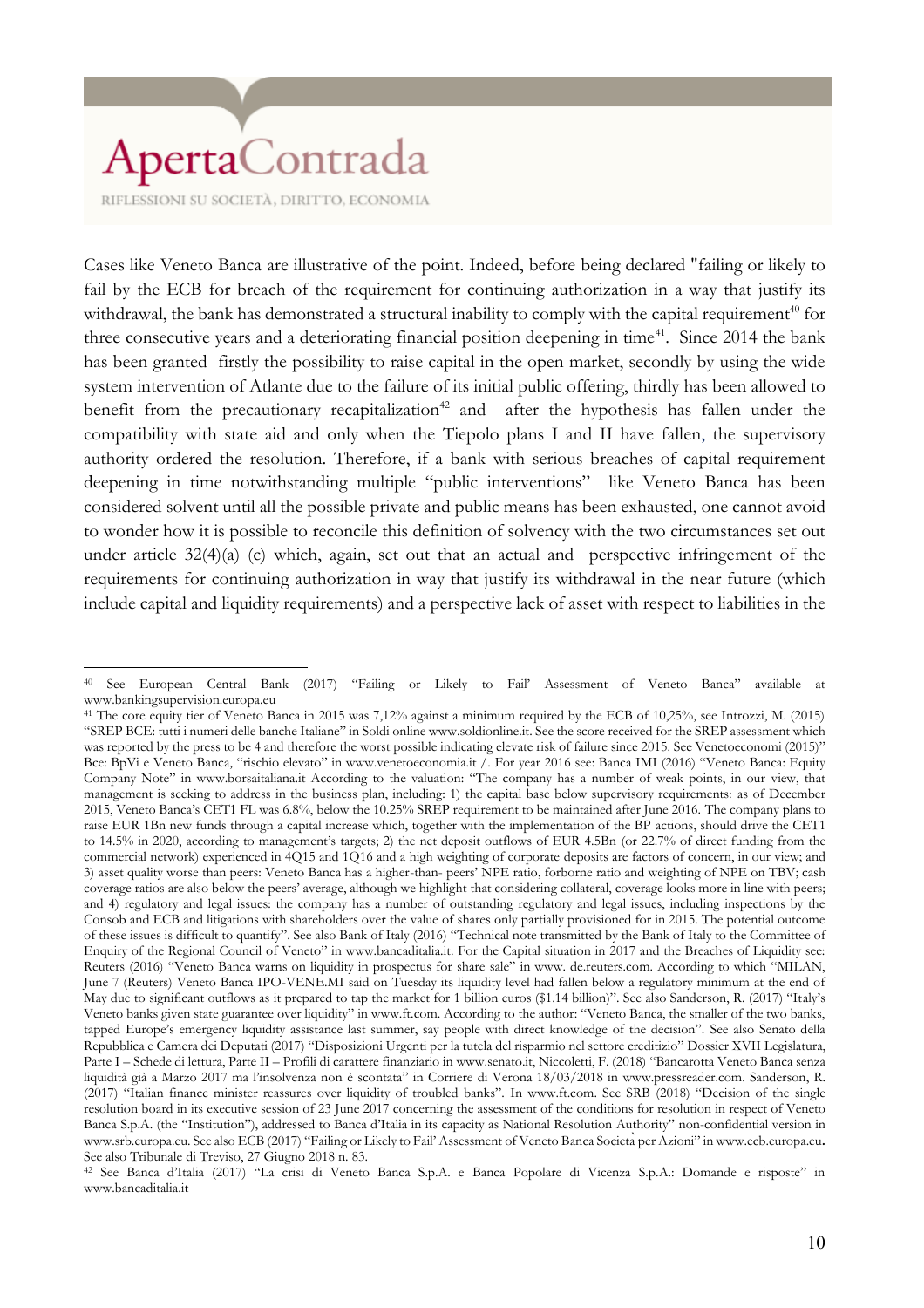near future are two sufficient reasons to put the bank under resolution. Especially when considering that these requirements were violated by the bank multiple times as it will be seen in detail below.

The third problem is that the current set up of the trigger is in contrast with the ratio and the conditions to granting ELA. As underlined above, by default, emergency liquidity assistance should theoretically avoid the resolution of a solvent bank for illiquidity or even worse perspective illiquidity. In general terms, the provision of ELA amounts to a crisis prevention tool that falls within the competence of national central banks as part of their mandate to ensure financial stability. This 'crisis prevention' role is fully recognised in the SRM Regulation which explains that the "*need for emergency liquidity assistance is not a condition that sufficiently demonstrates that a [bank] is, or is likely in the near future to be, unable to pay its liabilities*  as they fall due"; and therefore, does not need to be placed under resolution<sup>43</sup>.

Still, under article 32(4)(b) one of the circumstances in which a bank can be declared likely to fail is a perspective lack of liquidity. This case of "likely to fail" establishes the point of non-viability even before the materialization of a liquidity crisis. The assessment is a forecast of the likelihood of the occurrence of a lack of liquidity. As previously highlighted, even in this case the determination of the near future is remitted to the discretion of the competent authority, whereas the objective elements are established by paragraph 24 of the EBA guidelines are not linked to quantitative thresholds or reference parameters rendering impossible to understand when a bank should be provided ELA or should be put into resolution<sup>44</sup>.

The Case of ABLV Bank Luxembourg S.A. well testify the chaos and the risks generated by the excessive discretion granted to supervisory authorities with respect to the definition of the trigger. Indeed, the broad drafting of the norm lured the ECB's supervisors to misjudge a perspective temporary liquidity crisis recoverable by using ELA for a circumstance in which the bank must have been put under resolution. Thus, materializing an evident clash of the assessment provision with those sets out for the agreement on emergency liquidity assistance.

Following the issue by the FinCen of a notice seeking to prohibit the opening or maintaining accounts in U.S dollars based on money laundering concerns ABLV Bank Luxembourg S.A along with the parent company experienced a wave of deposit withdrawal. The institution faced a limit to effectively use a significant amount of its counterbalancing capacity. As a consequence, the institution was unable to process payments in USD. On 18<sup>th</sup> of February 2018, the ECB invited the CSSF in its capacity as NCA to take the necessary measure to suspend payments. On the same day the institution received ELA and was reported has had more than sufficient high-quality collateral till the failing or likely to fail declaration. On the 23<sup>rd</sup> February, the ECB forced ABLV out of business by determining that the bank was "likely to fail" in accordance with article 18(4)(c) of the SRMR, as the bank would in the near future be unable

<sup>43</sup> Deslandes, J Magnus, M (2018) "Banking Union: Towards new arrangements to finance banks under resolution?" European Parliament Briefing, Economic Governance Support Unit available at www.ecb.europa.eu.

<sup>44</sup> EBA Guidelines on failing or likely to fail supra cit., n. 4.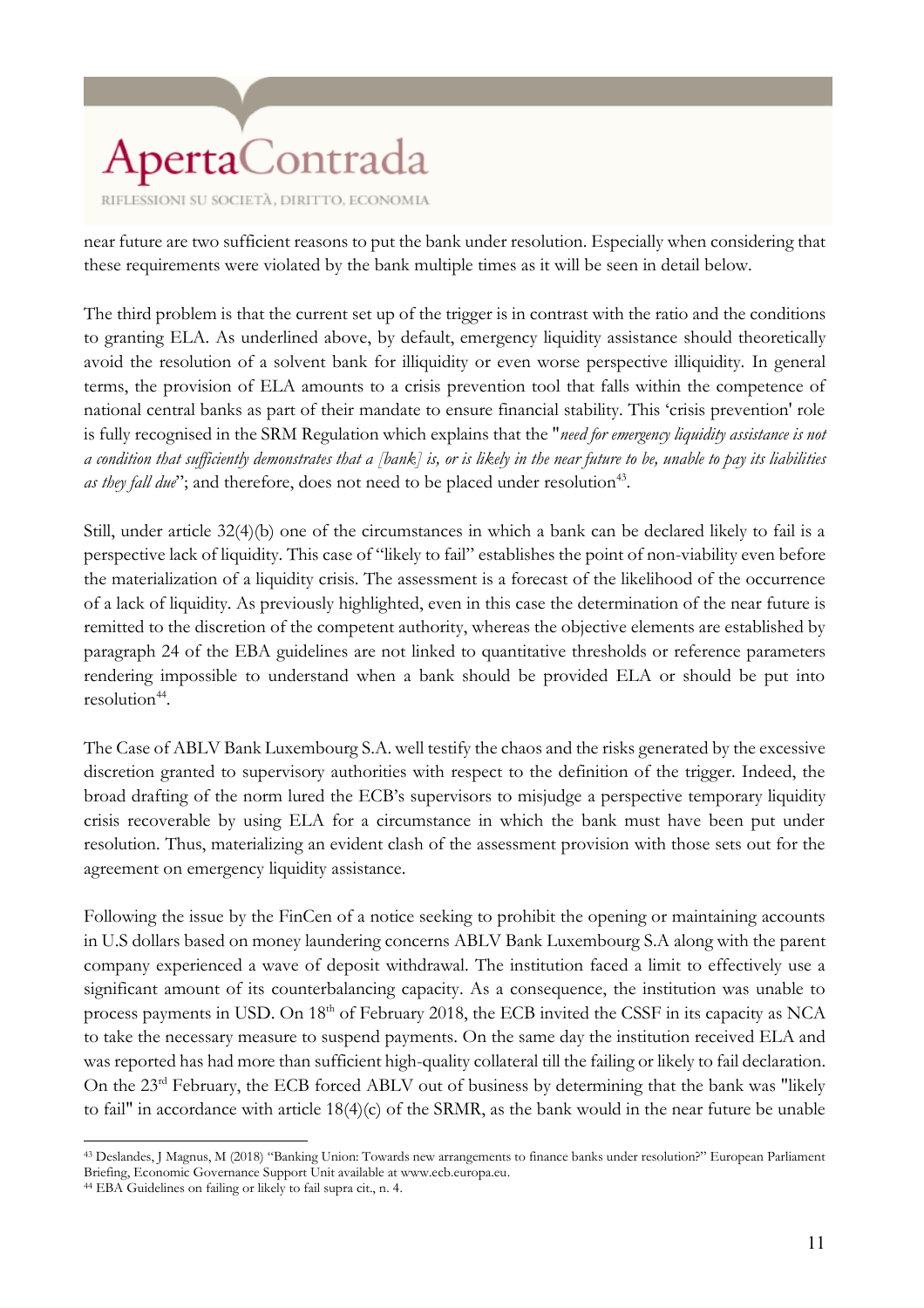RIFLESSIONI SU SOCIETÀ, DIRITTO, ECONOMIA

to pay its debt as they fall due. The ECB basically reported that should the currently applicable suspension of payment being lifted it would be highly likely that the outflows would continue given the reputational damage suffered by the institution and its parent company. The ECB concluded that the existing counterbalancing capacity was insufficient considering the current liquidity stress and the linkage of the subsidiary with the parent company<sup>45</sup>. Therefore, after the SRB concluded that the other conditions were met and there were no public interest concerns, the Central Bank instructed the CSSF to file an application for the judicial liquidation with the Luxembourg District court<sup>46</sup>.

As it was foreseeable the Luxembourg Commercial Court rejected the request made by the CSSF on the ground that the CSSF has failed to prove its claim that ABLV Bank was substantially unable to meet its obligation towards its creditors. The court considered the specific situation of the Luxembourg entity and overruled the assessment of the ECB basing its determination, amongst other, on the strong financial standing of ABLV Bank Luxembourg, S.A which had a strong excess capital (the capital adequacy ratio of more than 29% versus the legal requirement of 10.5%), was compliant with the liquidity buffers (the LCR of 383% versus the legal minimum requirement of 100%), had no bad loans, and a very limited reliance on the group<sup>47</sup>.

The case of ABLV Luxembourg S.A. brings about several lessons. On the one hand, the lack of any real specification on the failing and likely to fail assessments, the poorly drafted determination of the point of non-viability for lack of liquidity in the near future brings about the danger of luring supervisors into putting into resolution perfectly sound banks which experience merely liquidity problems and which should have been granted ELA rather than resolved. Thus, potentially destroying value and jobs, damaging the rights of creditors and shareholders as well as the reputation of the bank involved. On the other hand, the lack of a specific determination of the specific non-viability point for banks brings about clashes with the traditional condition required for granting emergency liquidity assistance and contrasts with national insolvency law frameworks which require at least current illiquidity to liquidate a bank. It goes without mentioning that the excessive discretion related to the current assessment make both the supervisors and the entities supervised prone to reputational damages.

 $\overline{a}$ <sup>45</sup> "The ECB concluded that the existing CBC is considered insufficient given the current liquidity stress and the failure of the Parent Company" "Finally, as observed by the ECB, [...] also contributed to the inability of the Institution to continue its operations in circumstances in which the Parent Company would be failing, like in the situation at stake". See SRB (2018) "Decision of the single resolution board of 23 February 2018 concerning the assessment of the conditions for resolution in respect of ABLV Bank, AS" nonconfidential version in www.srb.europa.eu. See ABLV (2018) "The Court Recognises the Soundness of ABLV Bank Luxembourg, S.A" in www.ablv.com in which the bank states that the court recognize ABLV to have limited reliance on the group.

<sup>46</sup> See CCSF newsletter (2018) "ABLV Bank A.S. et ABLV Bank Luxembourg S.A" N° 206 – Mars 2018. See also See European Central Bank (2017) "'Failing or Likely to Fail' Assessment of ABLV" available at www.bankingsupervision.europa.eu See SRB (2018) "Decision of the single resolution board of 23 February 2018 concerning the assessment of the conditions for resolution in respect of ABLV Bank, AS" non-confidential version in www.srb.europa.eu. See ABLV (2018) "The Court Recognises the Soundness of ABLV Bank Luxembourg, S.A. Which Can Now Be Sold to New Investors" in www.ablv.com. See also Action brought on 3 May ABLV Bank v ECB (Case T-281/18)(2018/C 259/53) ABLV Bank AS VS European Central Bank (ECB), Delano (2018) court reject call to liquidate Luxembourg branch" in www.delano.lu Mironescu. R (2018) "Luxembourg court extends suspension status for ABLV" Luxembourg Times in www. luxtimes.lu. See ABLV (2018) "ABLV Bank asks the Court of Justice of the European Union to review the decisions of the European Central Bank and the Single Resolution Board" in www.ablv.com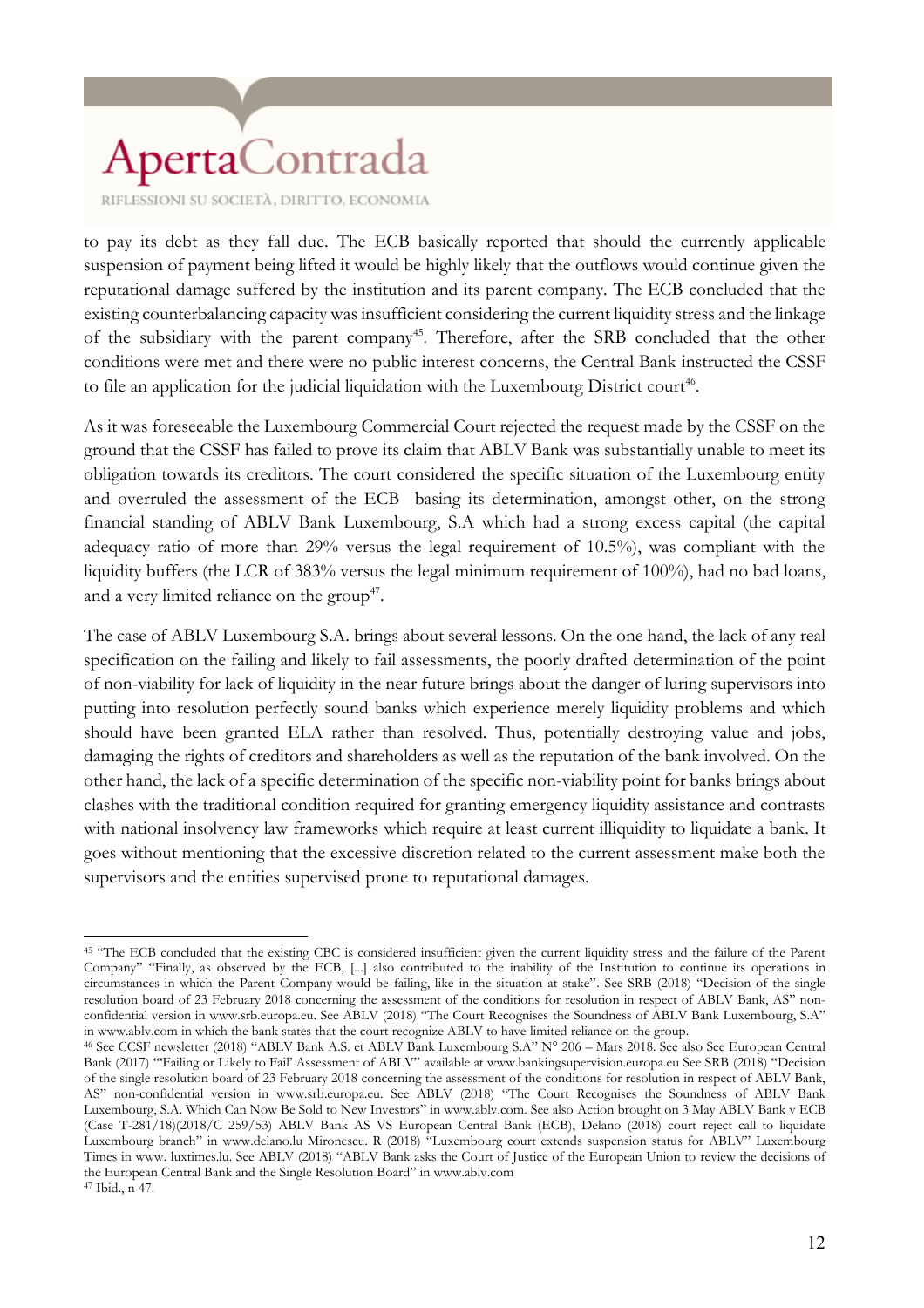RIFLESSIONI SU SOCIETÀ, DIRITTO, ECONOMIA

The fourth problem is that the formulation of the failing or likely to fail trigger raises the risk of differential treatment in analogue cases. This is evident from the comparison of the liquidity and capital situation of Veneto Banca with the position attributable to ABLV Luxembourg S.A. Since 2015 Veneto Banca faced important outflows from customers linked to reputational reasons<sup>48</sup>. The liquidity coverage ratio (LCR) fell below the minimum liquidity requirements set out by article 38 of the commission Delegated Regulation (EU) 201/61<sup>49</sup> two times. This situation occurred in 2016<sup>50</sup> and led the bank to request emergency liquidity assistance (ELA) which was granted <sup>51</sup>. The liquidity situation of Veneto Banca was so endangered that the bank requested a government guarantee on liability to be newly issued for an amount of EUR 3.5 billion which was approved by the Italian Ministry of Finance<sup>52</sup>. A new breach of LCR was also reported in 2017<sup>53</sup>.

Turning to ABLV Luxembourg S.A from what has been reported by the bank, from the public version of the ECB's assessment and from the decision of the court emerges that the bank had a very strong capital position the capital adequacy ratio of more than 29% versus the legal requirement of 10.5% and was in actual compliance with the liquidity buffers the LCR of 383% versus the legal minimum requirement of 100%) and had eligible collateral for ELA. The declaration of likely to fail was thus mainly based on the allegation put forward by the central bank that applicable suspension of payment being lifted it would be highly likely that the outflows would continue given the reputational damage suffered by the institution and its parent company and thus, the insufficiency of the counterbalancing of the institution was measured against a merely hypothetical counterfactual.

<sup>53</sup> Ibid., n. 42.

 $\overline{a}$ <sup>48</sup> Banca IMI (2016) "Veneto Banca: Equity Company Note" in www.borsaitaliana.it. According to the valuation: "We calculate that the company experienced deposit outflows from the commercial network of EUR 4.5Bn between September 2015 and March 2016 (or 22.7% of direct funding from the commercial network). While the LCR (liquidity coverage ratio) has been restored above the minimum requirement in March 2015 (78% from 52% as of December 2015)" Reuters (2016) "Veneto Banca warns on liquidity in prospectus for share sale" in www. de.reuters.com. According to which "MILAN, June 7 (Reuters) Veneto Banca IPO-VENE.MI said on Tuesday its liquidity level had fallen below a regulatory minimum at the end of May due to significant outflows as it prepared to tap the market for 1 billion euros (\$1.14 billion)". See also Sanderson, R. (2017) "Italy's Veneto banks given state guarantee over liquidity" in www.ft.com. According to the author: "Veneto Banca, the smaller of the two banks, tapped Europe's emergency liquidity assistance last summer, say people with direct knowledge of the decision". See also Senato della Repubblica e Camera dei Deputati (2017)" Disposizioni Urgenti per la tutela del risparmio nel settore creditizio" Dossier XVII Legislatura, Parte I – Schede di lettura, Parte II – Profili di carattere finanziario in www.senato.it, Niccoletti, F. (2018) "Bancarotta Veneto Banca senza liquidità già a Marzo 2017 ma l'insolvenza non è scontata" in Corriere di Verona 18/03/2018 in www.pressreader.com. Sanderson, R. (2017) "Italian finance minister reassures over liquidity of troubled banks". In www.ft.com. See SRB (2018) "Decision of the single resolution board in its executive session of 23 June 2017 concerning the assessment of the conditions for resolution in respect of Veneto Banca S.p.A. (the "Institution"), addressed to Banca d'Italia in its capacity as National Resolution Authority non-confidential version in www.srb.europa.eu. Tribunale Treviso sez. II, 27/06/2018, n. 83.

<sup>49</sup> Reuters (2016) "Veneto Banca warns on liquidity in prospectus for share sale" in www. de.reuters.com. According to which "MILAN, June 7 (Reuters) Veneto Banca IPO-VENE.MI said on Tuesday its liquidity level had fallen below a regulatory minimum at the end of May due to significant outflows as it prepared to tap the market for 1 billion euros (\$1.14 billion)". See also Sanderson, R. (2017) "Italy's Veneto banks given state guarantee over liquidity" in www.ft.com. According to the author: "Veneto Banca, the smaller of the two banks, tapped Europe's emergency liquidity assistance last summer, say people with direct knowledge of the decision". Niccoletti, F. (2018) "Bancarotta Veneto Banca senza liquidità già a Marzo 2017 ma l'insolvenza non è scontata" in Corriere di Verona 18/03/2018 in www.pressreader.com. Sanderson, R. (2017) "Italian finance minister reassures over liquidity of troubled banks". In www.ft.com.

<sup>50</sup> See financial times ibid., n. 42 "Veneto Banca, the smaller of the two banks, tapped Europe's emergency liquidity assistance last summer say people with direct knowledge of the decision".

<sup>51</sup> See also Sanderson, R. (2017) "Italy's Veneto banks given state guarantee over liquidity" in www.ft.com. According to the author: "Veneto Banca, the smaller of the two banks, tapped Europe's emergency liquidity assistance last summer, say people with direct knowledge of the decision".

<sup>52</sup> Ibid., n. 42.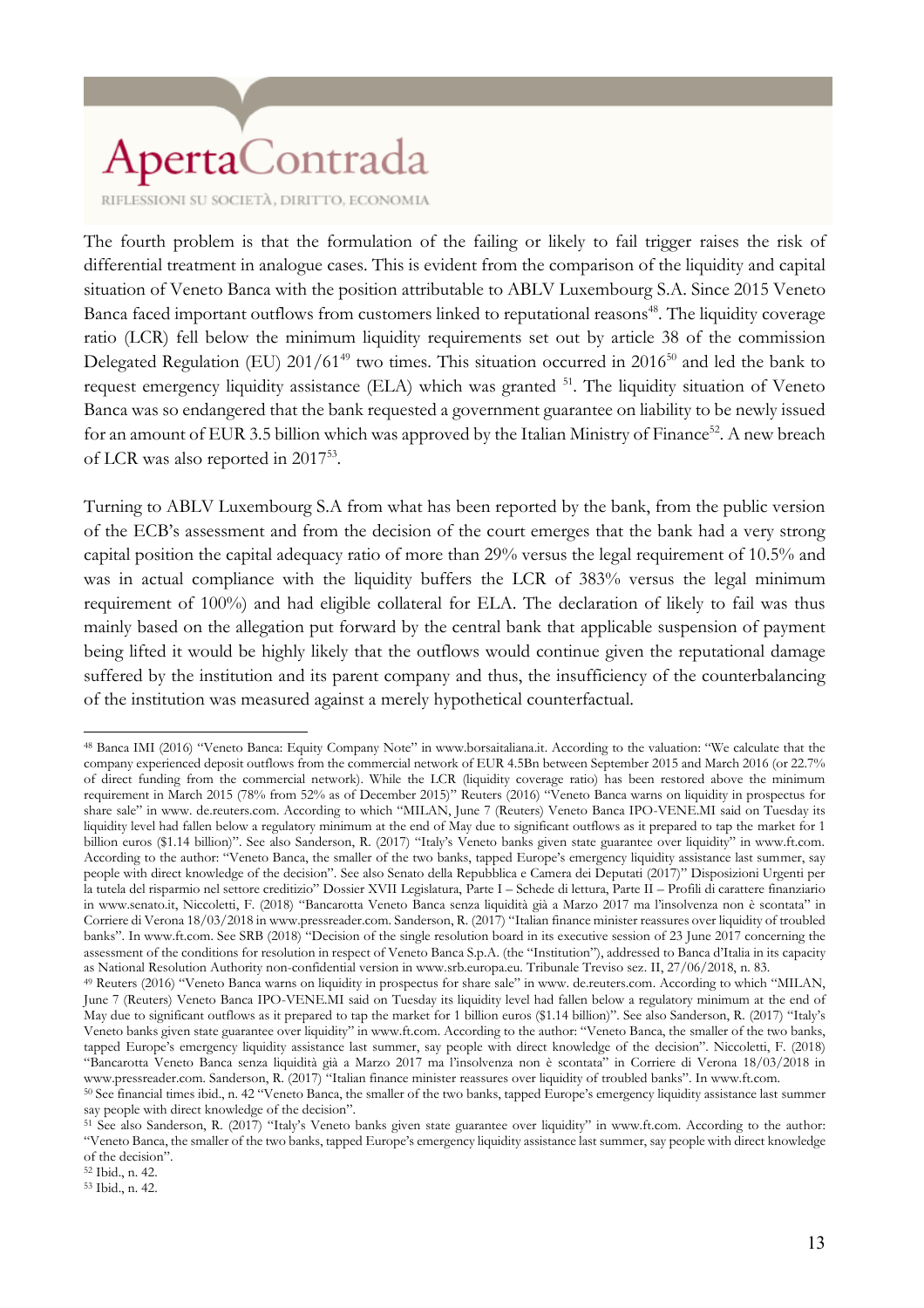RIFLESSIONI SU SOCIETÀ, DIRITTO, ECONOMIA

Therefore, notwithstanding the breach of liquidity and capital requirements over the three consecutive years Veneto Banca was declared solvent for the purpose of precautionary recapitalization and granted ELA<sup>54</sup> whereas ABLV notwithstanding the strong capital and liquidity requirements was declared likely to fail for a mere perspective breach of liquidity requirements in the near future<sup>55</sup>.

To sum up, a comparison of the two cases reveal that the discretion granted for the judgement and its vagueness is well far above what is needed. Which lead, in turn, to wonder if the power granted to the authorities gives a blank paper on the assessment of banks health and therefore should be considered disproportionate in relation to the outcomes being pursued by the directive

More broadly the analysis of the two cases leads to wonder if the considerable amount of discretion present in the European System with respect to crisis management and bank resolution is a wise policy choice or has created potential for undermining the European treaties framework which is the grounding and foundation of Europe. The current definition of "failing or likely to fail" and the considerable discretion intrinsic to the judgement, overlaps with the notion of solvency for ELA purposes<sup>56</sup> as well as with the definition adopted for precautionary recapitalization purposes<sup>57</sup>, making impossible to square the circle and understand when a bank is solvent for the purpose of ELA, when a bank is solvent for public financial support and when a bank must be put into resolution. This means that supervisory authority plays now the role of the judge, jury and prosecutor of banks' financial health, but also expose them to an increased risk of legal suit and eventually to reputational damage, as the Suing of ABLV shareholders testify. It must be also taken into consideration that, if the authority in charge of supervision is also a Central Bank, the lack of trust stemming from eventual mistakes could extend the reputational damage to the monetary policy side and damage the capacity of the Central Bank to influence the market.

l

<sup>54</sup> Tribunale Treviso sez. II, 27/06/2018 n. 83. The tribunal of Treviso attest in its judgement that: "The same ECB had certified, on 3-4- 2017, the conciliation of precautionary recapitalization for a maximum of  $\epsilon$  3.104 billion (document.2 and see page 10-11 of the memorandum of 16/3/2018)". "The precautionary recapitalization procedure was started with the full sharing and support of the MEF and the Bank of Italy". Original words of the judgement: "la procedura di ricapitalizzazione precauzionale fu avviata con la piena condivisione e supporto del MEF e della Banca d'Italia. La stessa BCE aveva certificato, in data 3-4-2017, la concedibilità della ricapitalizzazione precauzionale per un massimo di 3,104 miliardi di euro (doc. 2 e v. p. 10-11 della memoria del 16/3/2018)". See also Gruppo Veneto Banca press release 04/04/2017 available at [www.gruppovenetobanca.it](http://www.gruppovenetobanca.it/) according to the bank "it received from the Ministry of the Economy and Finance two letters drawn up by the ECB, addressed to the same Ministry which, in addition to confirming the existence of the requisites necessary to access the measure of "precautionary recapitalization"".

<sup>55</sup> Ibid., n. 42.

<sup>56</sup> With regard to ELA The European Central Bank has defined a bank as solvent if "a) its Common Equity Tier 1, Tier 1 and Total Capital Ratio as reported under CRR on an individual (if applicable) and consolidated (if applicable) basis comply with the harmonised minimum regulatory capital levels (namely 4.5%, 6% or 8%, respectively); or (b) there is a credible prospect of recapitalisation - in case (a) is not met". See ECB (2017) "ELA Agreement" 17 March 2017 available at www.bankingsupervision.europa.eu.

<sup>57</sup> With regard to precautionary recapitalisation, the European Central Bank has defined a bank as solvent "if it fulfils the minimum capital requirements (i.e Pillar 1 requirements). In addition, the bank should not have a shortfall under the baseline scenario or the relevant stress test"; see European Central Bank, 'What is a precautionary recapitalisation and how does it work?', 27 December 2016, available at www.bankingsupervision.europa.eu.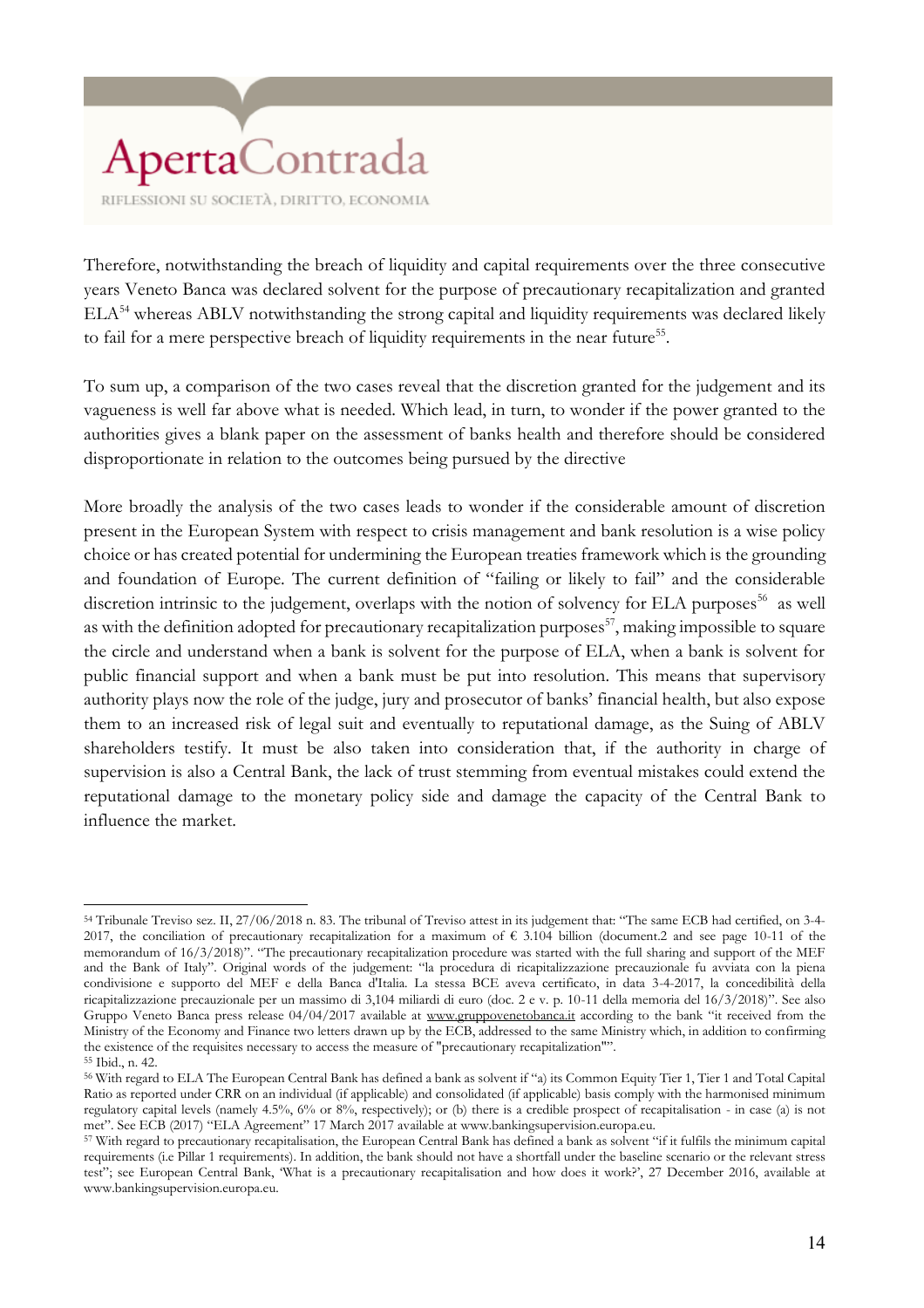RIFLESSIONI SU SOCIETÀ, DIRITTO, ECONOMIA

The outcome of the current set up is likely to be inefficient for all the parties involved. The current level of discretion makes key provisions overlapping with each other. Thus, raising the risk of either putting into resolution perfectly sound and solvent bank, or giving rise to an inherent violation of the prohibition of monetary financing and state aid rules every time a supervisory authority delays the declaration and put into resolution banks which according to the letter of the law should have been resolved earlier.

The final problem caused by the vagueness of the failing or likely to fail trigger is given by the fact that failing or likely to fail's guidelines far for specifying the assessment, broaden the amount of discretion left in the hand of supervisory authorities. Thus, affecting negatively the all assessment framework. An in-depth analysis of the guidelines is outside the scope of this paper, still it worthy to note that the assessment framework in the guidelines is developed using mainly a qualitative rather than a quantitative approach.<sup>58</sup>. Whilst this approach provides some common metrics and factors to be considered in the assessment, it leaves a considerable degree of discretion to competent authorities in determining the non-viability triggers.

In the failing or likely to fail's Guidelines the influential parameters for the ascertainment of a forthcoming situation of financial distress (namely: "near future" and "objective elements") are left to the discretion relevant NCAs and of the ECB. As a result, the near future could be three months, a year or even three. It will depend on the case, on the authority involved and on the member state in which the bank it is located. The specification of the objective elements suffers the same limitations. Indeed, the objective elements are detailed by the guidelines by merely enlisting a set of indicators and leaving to the discretion of national authorities to determine the threshold which is required to trigger the nonviability indicators listed<sup>59</sup>.

This is in part recognized by the EBA itself and in part evident by the redundant use in the guidelines of terms such as "serious", "significant", "non-temporary" or "material". These terms are broad and remit to the discretion of national authorities also the determination of the severity of the nonobservance of regulatory requirements (capital and liquidity as well as governance arrangements). In addition, the EBA states in paragraphs 15, 21, 22 and 23 of the Guidelines, that the list of indicators is not exhaustive and allow authorities to consider other indicators unilaterally<sup>60</sup>.

The lack of any further specification provided as regards as the elements of the determination and the time horizon leaves to each National Authority the power to determine the materialization and the

 $\overline{a}$ <sup>58</sup> EBA, "Guidelines on the interpretation of the different circumstances when an institution shall be considered as failing or likely to fail under Article 32(6) of Directive 2014/59/EU" 26/05/2015 pag 24.

<sup>59</sup> EBA, "Guidelines on the interpretation of the different circumstances when an institution shall be considered as failing or likely to fail". <sup>60</sup> EBA Guidelines supra cit. Particularly important in this light are the locutions "should be based on objective elements including among other things" or "additional elements that should be considered, when carrying out the determination … where they are relevant to the characteristics of the institution, include …." which explicitly leaves the metrics of assessment opened to the discretion of the relevant national competent authorities. The consequence is that the vagueness affects both the qualitative and the quantitative side of the assessment as well as its time horizon.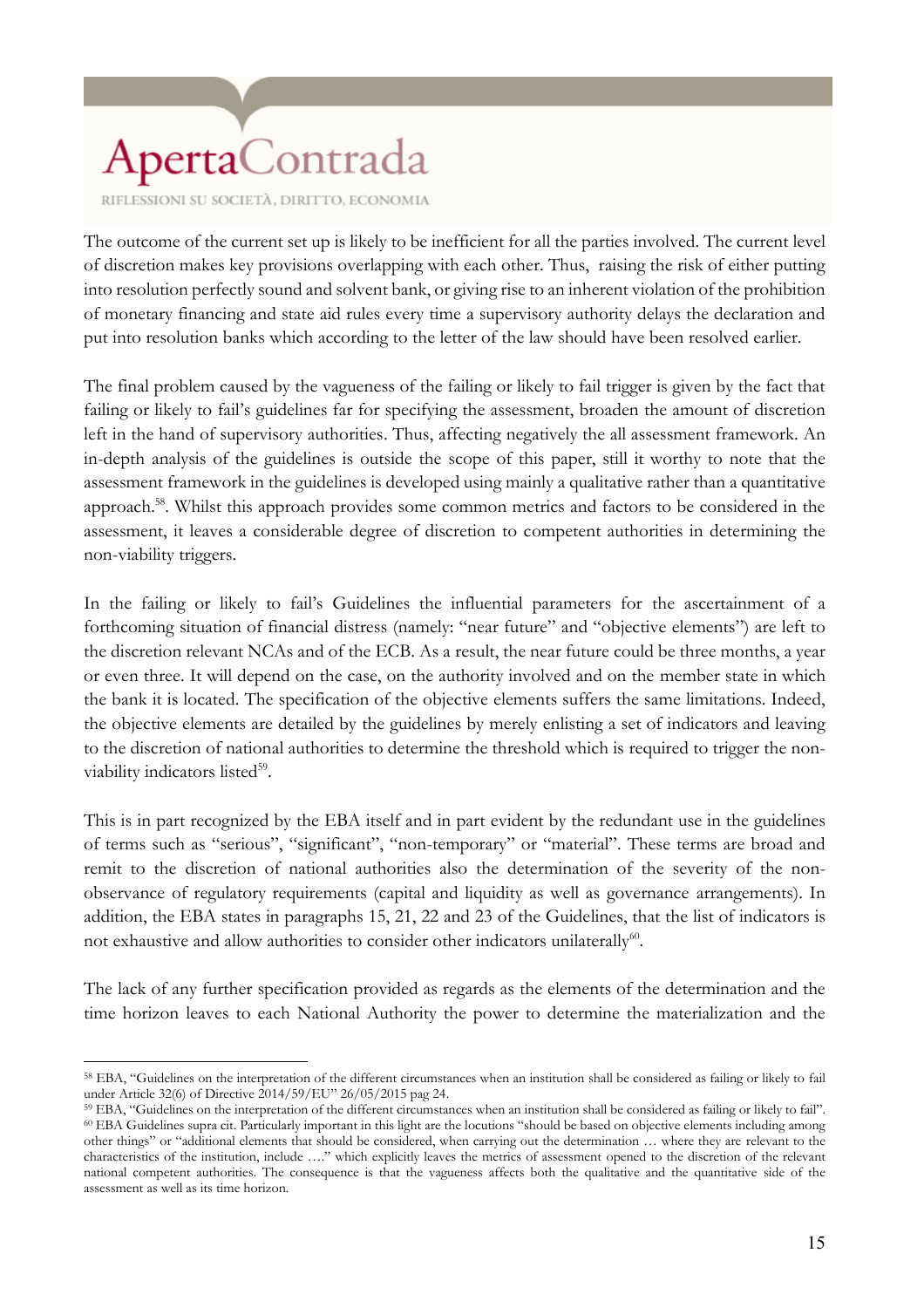RIFLESSIONI SU SOCIETÀ, DIRITTO, ECONOMIA

severity of the violation of the elements which lead to the determination of "failing or likely to fail" and article 32 (4) (a-c). Therefore, the assessment of the trigger will differ not only from a case by case basis but on a state by state basis. Thus, putting at stake the coherence in the application of the directive, increasing the risk of jeopardizing its implementation and fostering regulatory arbitrage in the single market. The present lack of a common standardized framework could lure financial institutions into forum shopping in the Member States where regulatory practices are deemed looser. The most likely outcome could be the jeopardizing of the application of the directive in the Union's territory and the undermining of regulatory agencies' ability to deliver a coherent judgement. Moreover, the broad and undetermined range of elements which could be used as a basis of the assessment of "failing or likely to fail" creates also a form of opacity that makes it hard to discover why in practice under the specific cases the decision of "failing or likely to fail" has been taken, on which particular grounds, what are the gains and what are the costs for creditors and shareholders, therefore indirectly nullifying the duties of transparency and accountability of the authorities holds toward the parliaments and the European citizens and the affected parties.

Finally, the last problem, which affects the trigger is that the use of the traditional insolvency tests to define the current circumstances in which an institution has to be considered failing are inefficient and ineffective to achieve the directive and regulation purposes. As it has by underlined by the doctrine, there has to be "Some value left to achieve the general objectives of the directive"<sup>61</sup>.

As it is commonly acknowledged the resolution objectives have to inform the activity of supervisory authorities all throughout the resolution process<sup>62</sup>. These objectives reconnect altogether a series of important provision embedded in the Directive shaping and harmonizing their implementation and practical application. Thus, creating a net of synergies to ensure the consistency in supervisory authorities' action and the coherence of the system<sup>63</sup>. The resolution objectives constitute the cardinal parameter of the system because they enclose altogether the *ratio* and the aims for which the new normative framework has been created. They bound the supervisory action and orient the normative provisions to ensure the continuity of critical functions, to avoid a significant adverse effect on the

 $\overline{a}$ <sup>61</sup> Douglas J. Guynn, R. Kornberg, A. Olivares-Caminal, R. Paterson S. Singh, D (2016)" Debt Restructuring", Oxford University Press, Chapter IX.

<sup>62</sup> On resolution objectives and financial stability please see Kleftouri N. "European Union Bank Resolution Framework: can the objective of financial stability ensure consistency in resolution authorities' decisions?" (2017) ERA Forum.

<sup>63</sup>. In particular, resolution authorities must regard these objectives when: shaping their resources and operational capacity ex-art. 3(8), deciding on whether to legislate for additional resolution tools and powers ex-art 37(9); managing the institution under resolution ex art 34(1) (c) and 35(3); deciding whether to exercise control over the institution under resolution when taking resolution actions ex art 72(3); considering whether to take resolution actions that have not been contemplated in the resolution plan ex art  $87(j)$ ,  $91(6)(a)$  and  $92(2)(a)$ ; applying the resolution tools and powers ex art. 31(1) and 91(6)(b), marketing the assets, rights, liabilities, shares or other instruments of ownership of the institution under resolution ex-art. 39(3), authorising the bridge institution ex-art art. 41(1), exempting mortgage credit institutions from the application of the minimum requirement for own funds and eligible liabilities (MREL) ex-art. 45(3)(b); setting the MREL ex-art. 45(6) (a); writing down or converting Additional Tier 1 and Tier 2 instruments ex-art. 60(1)(b) and 60(1) (c); considering whether to extend the deadline for the preparation of the business reorganisation plan ex-art. 52(3) of the; exercising ancillary powers exart. 64(2) ; using the financing arrangements ex art. 100 of the BRRD; refusing to recognise and enforce third-country resolution proceedings ex art. 95(b); taking independent action in relation to a Union branch ex Art. 96(3) of the BRRD; and when triggering resolution ex-article 32(5).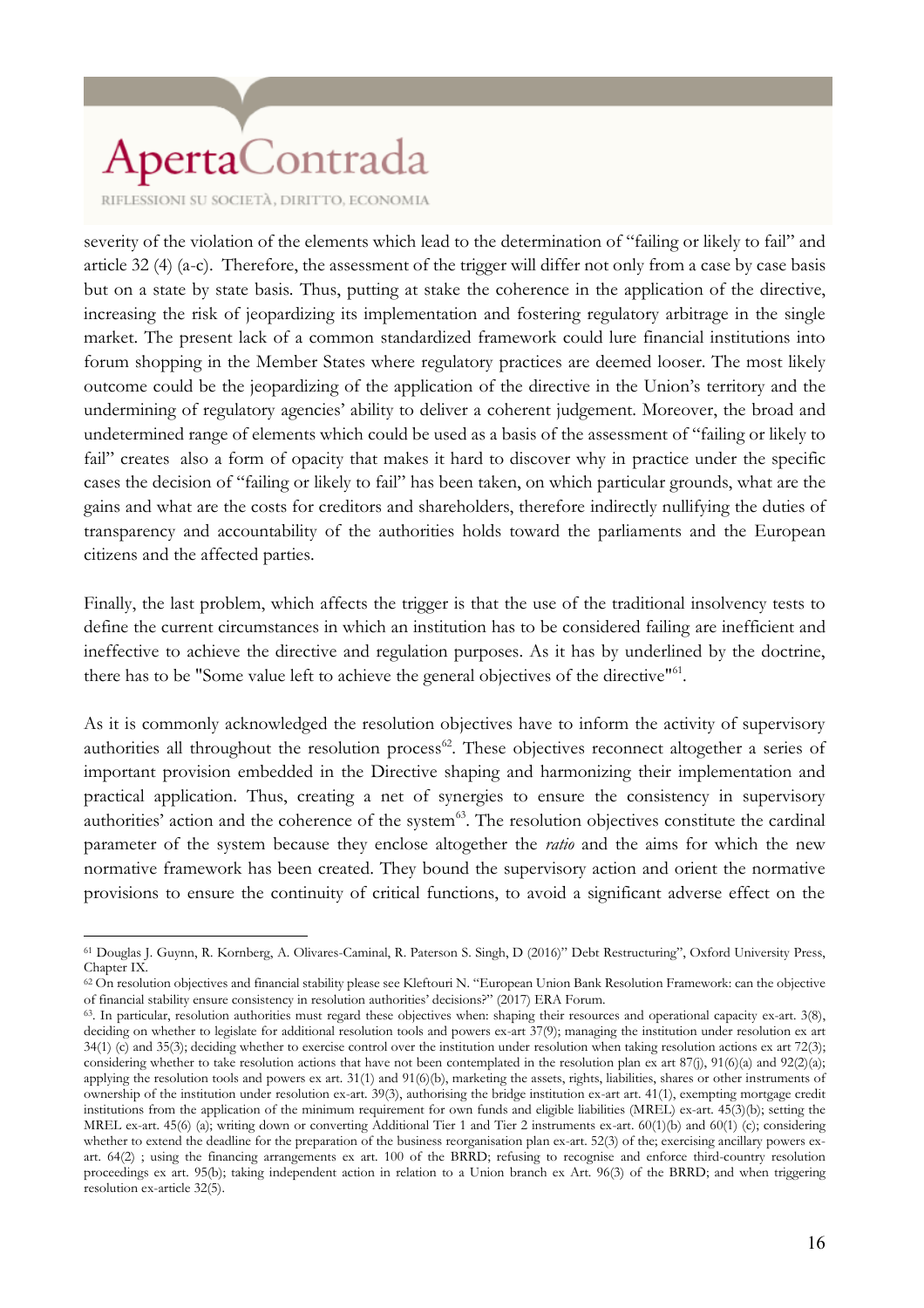financial system, in particular by preventing contagion, maintaining market discipline, protecting public funds by minimising reliance on extraordinary public financial support, to protect depositors and investors, to protect client funds and client assets.

In this respect providing for the alternative use of the two traditional insolvency tests to determine a point of non-viability which has to lie before insolvency is neither the most intelligent nor the most considerate move on the simple ground that **banks are a special kind of corporates**. Starting from the circumstance set out by article 32(4) (b) "*the institution is unable to pay its obligation as they fall due",* the first objection to raise is that, as underlined by the doctrine, problems in liquidity not always imply that the bank should be considered failing or likely to fail. As Lastra and Hupkes <sup>64</sup>underline: "The test of insolvency as the inability to meet payments as they fall due is not applicable to banking since the inability to honour the convertibility guarantee of deposits is not a proof of insolvency, but rather an evidence of illiquidity". Indeed, because of their business structure, banks are structurally exposed to maturity mismatch.

Banks hold highly liquid liabilities in the form of deposits payable on demand, whereas on the asset side they hold long-term loans that may be difficult to sell against the short notice. Banks can have problems of market liquidity (difficulties in transforming illiquid assets into cash) or funding liquidity problems (difficulties to obtain funding from the market) due to several factors i.e. adverse market condition, rumours about the financial situation of the bank etc. Still, like the aforementioned case of ABLV testify a current or prospective state of illiquidity alone does not equate to assert that the bank is non-viable especially if it has high-quality long-term assets. Therefore, in the absence of other elements, the liquidity situation alone should be regarded as a condition for granting ELA as history and the doctrine<sup>65</sup> teaches us, rather than a condition to put the bank into resolution. Concluding on this point, the provision set out by article 32(4) (b) carry out the risk to clash with the traditional territory of ELA and to put into resolution a perfectly sound and solvent bank.

Turning to balance sheet insolvency under article 32(4) (c), it must be underlined that, on the one hand, as the insolvency practice demonstrates<sup>66</sup>, it carries out its own uncertainty and forecasting elements and has a relative importance in determining the point of non-viability of a company because it must be read in conjunction with the cash flow test and by taking into consideration the particular circumstances of the case. On the other hand, it must be pointed out that this kind of test is hardly fit to determine the point on non-viability of a bank if the resolution objectives have to be achieved.

<sup>64</sup> Lastra, R. M. "Cross-border Bank Insolvency" Law in transition online, October 2007 ebrd.com/country/sector/law Hüpkes, E. "Insolvency – Why a Special Regime for Banks", in Current Developments in Monetary and Financial Law, Vol. 3, International Monetary Fund, Washington DC, 2003.

<sup>65</sup>Lastra, R.M. supra cit.

<sup>66</sup>Lewin, Sophy "Net liabilities + post enforcement call option = balance sheet insolvency? Lessons from Eurosail" (2010) 6 Corporate Rescue and Insolvency 239, Allison, David "The continuing search for the meaning of s 123(2) of the Insolvency Act 1986: The Supreme Court decision in Eurosail" (2013) 8 Journal of International Banking and Financial Law, 492. See also n. 61.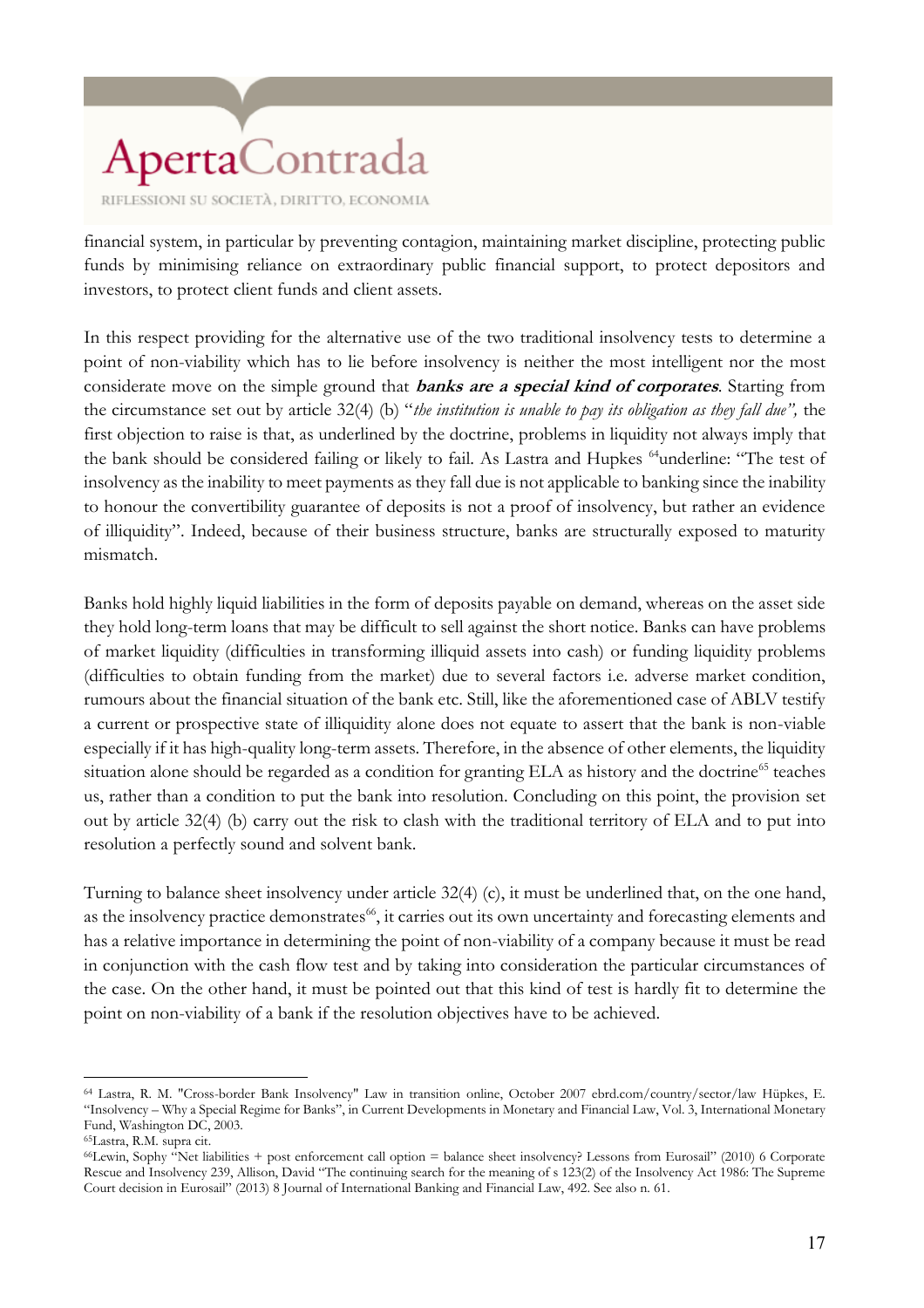RIFLESSIONI SU SOCIETÀ, DIRITTO, ECONOMIA

In this respect, the conclusion reached by the British jurisprudence in the Eurosail<sup>67</sup>the case is emblematic. Indeed, as affirmed by the court although the statutory balance sheet is likely to be the start of the inquiry, a misbalance in assets with respect to liabilities does not suffice to provide a truthful and fair view of the financial position of a company. Equally important in this respect are contingent and prospective liabilities which are not reflected in the statutory balance sheet. Evaluating the viability of an institution represents all but a mechanical exercise which entails due attention to considering prospective elements and keeping a firm eye both on commercial reality and commercial fairness when the particular circumstances of the cases so require and in any case, it cannot be taken alone to evaluate the financial condition of a company as the cash-flow test should also influence the determination of the financial health of a corporate<sup>68</sup>.

Turning to its applicability in a situation of banking distress, it should be taken into consideration that if there has to be value left to achieve the objectives of the directive, the balance sheet test is hardly fit as an index to determine the point on non-viability test for a bank. This is expressly recognized by recital 57 of the SRM regulation which contradict the express letter of the law by asserting" *The decision to place an entity under resolution should be taken before a financial entity is balance sheet insolvent and before all equity has been fully wiped out*" 69 .

Thus, the norm implicitly recognize that waiting until the materializing of a misbalance in assets to liability to resolve a bank would already compromise the critical functions of the entity via mass withdrawals, fire sales and, if the bank is large enough, would already endanger financial stability via the interbank inter-institution channel, the payment systems and the widespread of information spreading contagion. Thus, precisely creating the effects that the resolution objectives want to prevent, posing the supervisory authorities' action in stark contrast with article 31(2) and 32(5), creating disharmony in the system and nullifying the purposes for which the new framework has been created.

#### **3. Framing "Failing or likely to fail" in the BRRD, SRM and National Law contextmeaning, purpose and interpretation- the Principle of Proportionality.**

The explanation of the technical assessment and the reference to the practical cases make it easier to classify the resolution condition in a systemic perspective in order to understand more deeply its meaning and to better identify the problems related to the judgement.

 $\overline{a}$ <sup>67</sup> Ayres, N. "The Eurosail Ship Has Sailed…and Left Muddied Waters in its Wake" (2014) 2 Corporate Rescue and Insolvency 66.

<sup>68</sup> Lewin, Sophy "Net liabilities + post enforcement call option = balance sheet insolvency? Lessons from Eurosail" (2010) 6 CRI 239, Allison, David "The continuing search for the meaning of s 123(2) of the Insolvency Act 1986: The Supreme Court decision in Eurosail" (2013) 8 JIBFL 492.

<sup>69</sup> Regulation (EU) No 806/2014 of the European Parliament and of the Council of 15 July 2014 establishing uniform rules and a uniform procedure for the resolution of credit institutions and certain investment firms in the framework of a Single Resolution Mechanism and a Single Resolution Fund and amending Regulation (EU) No 1093/2010 Guidelines on the interpretation of the different circumstances when an institution shall be considered as failing or likely to fail under Article 32(6) of Directive 2014/59/EU.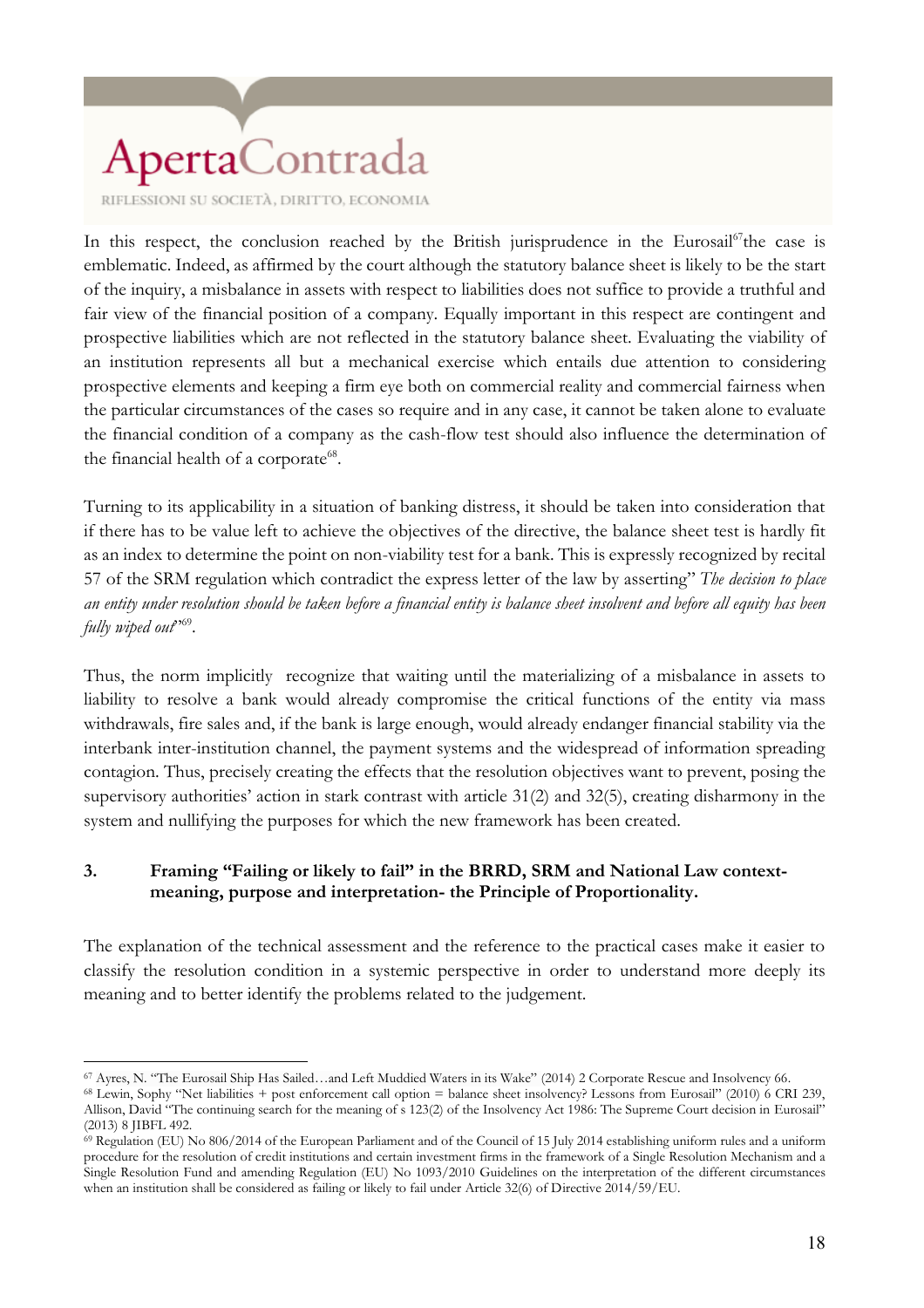RIFLESSIONI SU SOCIETÀ, DIRITTO, ECONOMIA

The BRRD and the SRM regulation set out the three peremptory conditions to allow an objective determination on whether resolution authorities should take resolution actions. Therefore, these three conditions substitute the traditional insolvency law triggers under the new regime<sup>70</sup>. Among them, "failing or likely to fail" possess the function to determine the point of non-viability of the banking business and substitute the traditional insolvency tests which, given the peculiar nature of the banking activity, have already in the past been recognized as not applicable to banks<sup>71</sup> and at the same time act with the other two as legal safeguards to ensure that only overarching concerns regarding financial stability motivate the impairment of creditors' and shareholders' rights $72$ .

In this respect, it has been universally recognized that waiting until the materializing of a functional non-temporary liquidity shortage and a disbalance in assets to liability to resolve a bank, would already compromise the critical functions of the entity via mass withdrawals, fire sales and, if the bank is large enough, would already endanger financial stability via the interbank inter-institution channel, the payment systems channel and the information channel spreading contagion<sup>73</sup>. Still, from the fact that reasons of financial stability and public interest demand to set a point of non-viability different as compared to the test applicable to other companies does not automatically follow that the purpose of the first resolution condition ("failing or likely to fail") is to grant authority time and the required discretion to intervene early enough<sup>74</sup>.

As regard as the timing, it is worth reminding that given the extensive set of powers granted by the current bank resolution regime the authorities do not need time to determine what to do in case of resolution. Authorities already have a resolution strategy in place stemming from ongoing supervision,

<sup>73</sup> Ibid., n 4.

<sup>70</sup> Cit., ibid., n. 2 on the same note see also European Central Bank (2017) "What does it mean when a bank is failing or likely to fail?" available at www.bankingsupervision.ecb.europa.eu.

<sup>71</sup> For a complete reconstruction of the point see Dombret. A. (2017): "Failing or likely to fail? Putting the European banking union to the test" Speech by Dr Andreas Dombret, Member of the Executive Board of the Deutsche Bundesbank, at the Deutsche Bundesbank's University of Applied Sciences, Hachenburg, 21 August 2017 "All in all, one thing is clear: when it comes to the timing of "failing or likely to fail" verdicts, banking supervisors cannot simply arrange these around the premier league schedule. A lack of confidence and liquidity can force the supervisors' hand at extremely short notice. In each individual case, every single detail needs to be scrutinised so that a wellthought-out decision can be made. In this regard, cooperation within the SSM and with the SRM has worked well in the cases I have mentioned". On the effects of banks' failures upon society and contagion channels see also Lastra. R.M. (2015) "International Financial and Monetary Law" Chapter 4, crisis managements paragraph F, "Systemic risk and systemic crises". Oxford University Press.

<sup>72</sup> Binder J.H. (2016) "Resolution: Concepts, requirements and Tools" Ch. 1, in id. and Dalvinder Singh (eds.), Bank Resolution: The European Regime, Oxford University Press. The author asserts: "these triggers – which are complemented by EBA guidelines pursuant to article 32(6) of the Directive are designed to further restrict the relevant authorities' powers and, in this regard, add to the objectives prescribed by article 31. Conceptually, the triggers should ensure that creditor rights – which, given the discretionary nature of resolution, are likely to be less effectively protected in alternative resolution regimes supervised by resolution authorities than they would be in a normal insolvency liquidation – are infringed only in cases where concerns for the protection of financial stability outweighs the interests of individual stakeholders".

<sup>74</sup> See Freudenthaler, D. Lintner, P. (2017) cit., supra n.7 "The FOLTF definition used under the BRRD is rather vague (and it will be difficult in practice to define the point of non-viability) but gives the required discretion to intervene early enough".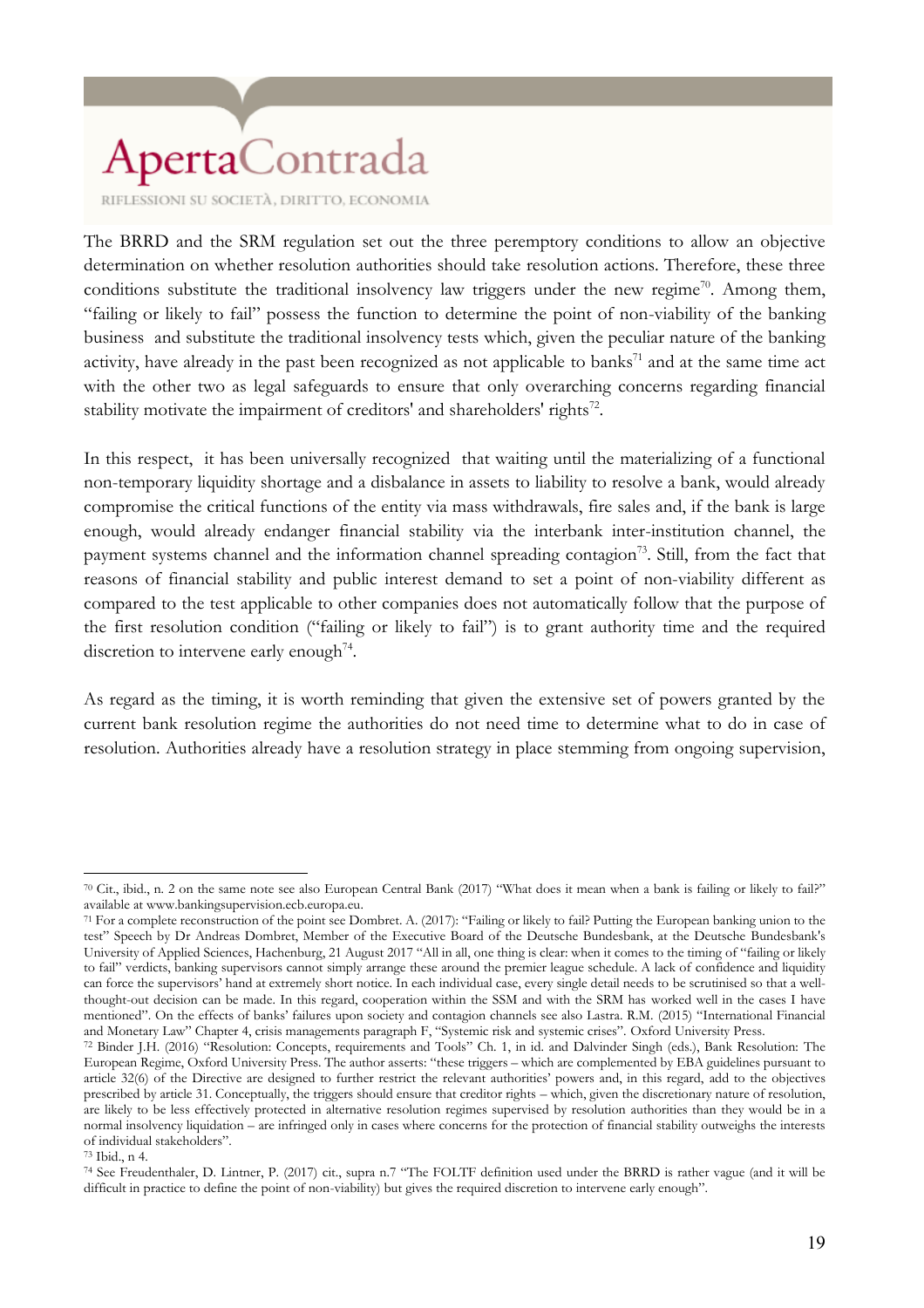RIFLESSIONI SU SOCIETÀ, DIRITTO, ECONOMIA

monitoring and most importantly the setting up of resolution plans<sup>75</sup>. The idea embedded in the whole directive is that both, banks and regulators have to be prepared in advance to face failure in order to minimize negative externalities<sup>76</sup>. This is the reason why resolution plans have been defined as "one of the preventive innovations of the BRRD"<sup>77</sup>. Moreover, according to the doctrine at the point this trigger needs to be pulled it is time to act to avoid adverse effects on the market and on financial Stability<sup>78</sup>.

Having ruled out that the authority at the stage of resolution needs time to tailor the resolution strategy<sup>79</sup> let's talk about administrative discretion. According to uniform constitutional and administrative doctrine and jurisprudence the amount of technical discretion allowed in the administrative proceeding to the relevant authorities is always a means to a public outcome that the legislator consider worthy of protection and not a goal *per se<sup>80</sup>*. Therefore, it has nothing to do with the purpose of "failing or likely to fail" as a resolution trigger. The thesis here backed is that: although a good amount of technical discretion is to be granted to assess the situation of a falling bank, the current level of technical discretion

<sup>77</sup> Ibid., n.75.

<sup>78</sup> See Dombret, A. (2017) cit., supra: "A lack of confidence and liquidity can force the supervisors' hand at extremely short notice".

 $\overline{a}$ <sup>75</sup> On the function, purpose and framing of the resolution plans there is a vast literature. See *ex multis* Merc. G. "Resolution Plans" in Understanding the Bank Recovery and Resolution Directive: A Guidebook to the BRRD, The World Bank Group, available at http://pubdocs.worldbank.org/. According to the author: "Resolution planning by resolution authorities is one of the preventives innovations of the BRRD. It better prepares for future crisis situations by assessing the significance of a bank with a focus on its critical functions and possible implications of a failure". Kleftouri N. (2017) "European Union Bank Resolution Framework: can the objective of financial stability ensure consistency in resolution authorities' decisions?" ERA Forum June 2017, Volume 18, Issue 2, pp 263–279. According to the author: "Resolution authorities must undertake appropriate planning (resolution planning) in accordance with a number of rules and processes under the Directive. In conducting resolution planning, resolution authorities may require institutions to assist them by for example drawing up a draft resolution plan or preparing a draft update of the existing resolution plan". See also: Schillig, M. (2013) "Bank Resolution Regimes in Europe – Part I: Recovery and Resolution Planning, Early Intervention" European Business Law Review, Issue 6, pp. 751–779. The author asserts: "In addition, resolution authorities, in consultation with competent supervisory authorities, have to prepare resolution plans for each institution, providing for the resolution actions that may be taken where the institution meets the conditions for resolution, in particular the options for applying the resolution tools and resolution powers. The contents of a resolution plan are specified in Art 9(4) of the Proposal. Of particular significance seems to be the demonstration of how critical functions and core business lines can be legally and economically separated in order to ensure their continuity under a range of stress scenarios". See also Bank Recovery and resolution Directive art. 10(6)''Resolution plans shall be reviewed, and where appropriate updated, at least annually and after any material changes to the legal or organisational structure of the institution or to its business or its financial position that could have a material effect on the effectiveness of the plan or otherwise necessitates a revision of the resolution plan". <sup>76</sup> Ibid., n.75.

<sup>79</sup> See Janssen L. (2018) "Bail-in from an insolvency law perspective" Journal of International Banking regulation, 2018 issue I "Moreover, the bail-in rules create a kind of pre-packaged procedure in the sense that the debt restructuring is based on the resolution strategy agreed by the relevant resolution authorities beforehand in so-called resolution plan". Hüpkes, E. (2015)"Revolution in resolution: loss absorption, recapitalisation and restructuring of distressed banks" Butterworths Journal of International Banking. and Financial Law 35.

<sup>80</sup> Cons. Stato, Ad Plen., 24 maggio 2007, n. 7; Cons. Stato, sez. IV, 7 maggio 2007, n. 1971; Cass. civ., sez. Un., ord. 19 aprile 2017, n. 9862; Cons. Stato, sez. IV, sent. n. 1274/2010. On the point see Caringella, F. (2011) "Corso di Diritto Amministrativo: profili sostanziali e processuali" Giuffre Editore VI Edizione, Galanti, E. (2009)" Discrezionalitàdelle autoritàindipendenti e controllo giudiziale" Bank of Italy, Legal Research Paper Series available at www.bancaditalia.it, Giannini, M.S. (1989) "Il potere discrezionale della pubblica amministrazione. Concetto e problemi" Giuffrè, 1989, Virga, P. (1957) "Appunti sulla cosiddetta discrezionalitàtecnica", in Jus, 1957, 95; De Valles, A.(1966) "Norme giuridiche e norme tecniche", in Scritti in onore di A. C. Jemolo, Arcargne Editore , 1966, III, 177; Daniele, N. "Discrezionalità tecnica della pubblica amministrazione e giudice amministrativo", in Scritti in memoria di Antonino Giuffré, III, Milano, 1967, 295 ss.; Ledda, F.(1989) "Potere, tecnica e sindacato giudiziario sull'amministrazione pubblica", in Diritto Processuale amministrativo, 1989, 72; Cerulli Irelli, (1984) "Note in tema di discrezionalità amministrativa e sindacato di legittimità", in Diritto processuale amministrativo, 1984, 46 ss.; Marzuoli, C. (1985) "Potere amministrativo e valutazioni tecniche", Giuffrè, 1985, 8 ss., Salvia, F. (1992) "Attività amministrativa e discrezionalità tecnica" in Diritto processuale amministrativo,1992, 685 ss.; Pelagatti, G. (1992) "Valutazioni tecniche dell'amministrazione pubblica e sindacato giudiziario, un'analisi critica dei recenti sviluppi della dottrina giuspubblicistica", in Rivista trimestrale di diritto pubblico 1992, 158; De Pretis D. (1995) "Valutazione amministrativa e discrezionalità tecnica", Cedam, 1995; Mastrangelo D. (2001) "La tecnica nell'amministrazione fra discrezionalitàpareri e merito", Cacucci, 2001.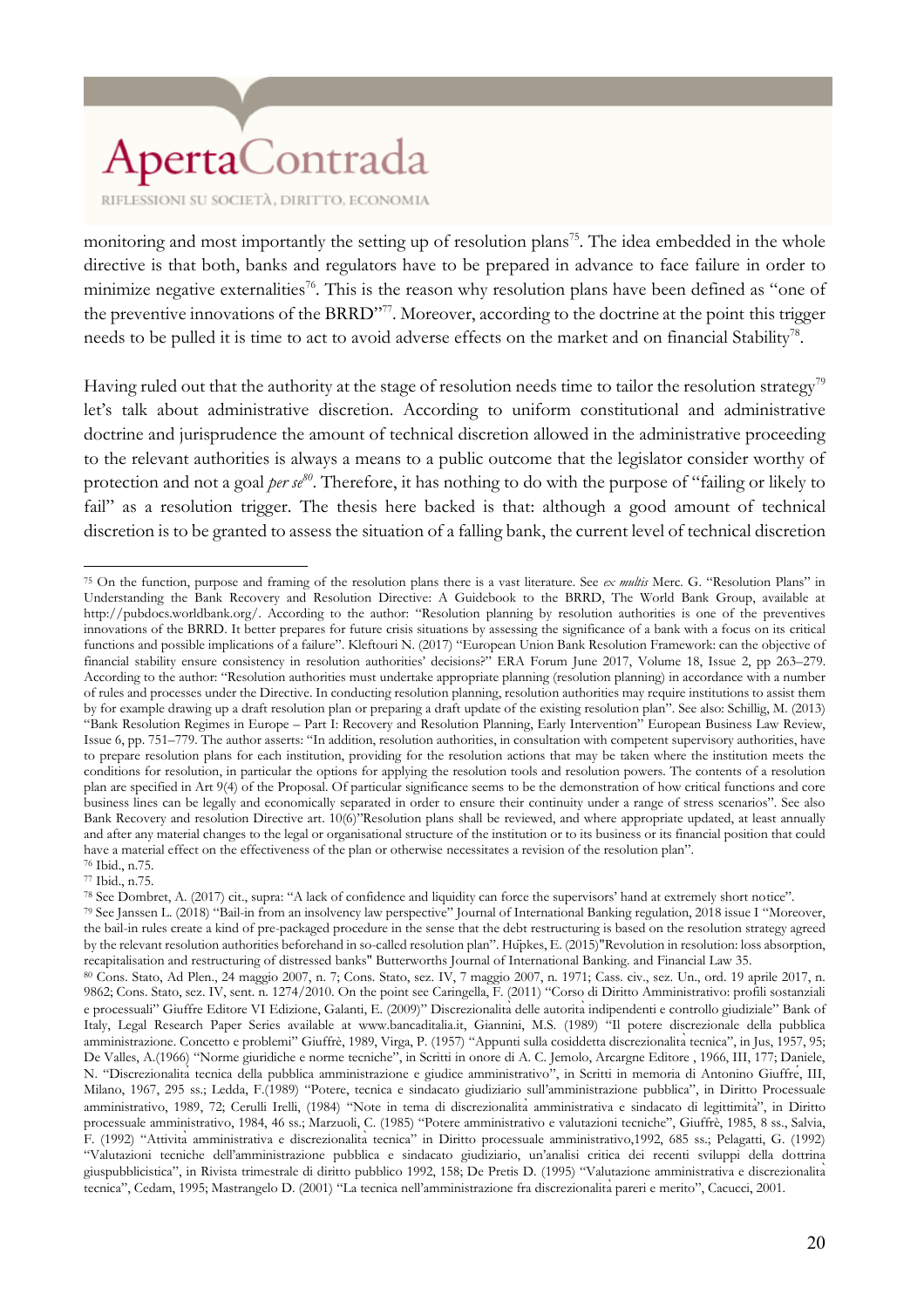RIFLESSIONI SU SOCIETÀ, DIRITTO, ECONOMIA

 $\overline{a}$ 

stemming from the vagueness of the current assessment is clearly excessive. In other words: the assessment criteria set out under article 32 (4) as specified by the EBA's guidelines are drafted so broadly to touches the arbitrium. Thus, as it will be demonstrated below, the new provisions foster the risk of regulatory arbitrage and arbitrary differentiations in analogue cases making supervisory authority prone to reputational damage. They also cause clashes with other normative provision present in the system. Therefore, the interpretation of the provisions of article 34(2) must be further restricted and limited to what it is essential to achieve the outcomes of the directive. A level of normative reconsideration would be desirable.

In order to understand the point made above, one must clarify that the new regime is essentially an administrative procedure which aims on the one hand to achieve the same economic ends as the traditional insolvency proceedings while, at the same time, preserving the stability of the financial system as a whole and minimize public financial support by shifting the losses associated with the failure of financial institutions to shareholders, creditors and to the senior management of the insolvent firms  $^{81}$ .

This administrative procedure entails as a paradigm the sacrifice of the rights of both creditors and debtors<sup>82</sup>. These limitations are clear and evident when comparing the position of the interested parties under the new regime to the position they hold under normal insolvency proceeding. Starting with creditors', the highly discretionary nature of the implementation of resolution tools is well susceptible to affect negatively the rights of creditors on both a procedural and a substantial point of view. From a procedural perspective, the administrative nature of the new resolution regime which entails no participation of the creditors whatsoever in the decision-making process force creditors to be passive subjects in the hand of resolution authorities. By contrast, under national insolvency law creditors' interests are safeguarded by allowing them an active monitoring and participation in the insolvency proceeding, usually by resorting to collective bodies like the creditor committee which represent

<sup>81</sup> For a complete view of the point see Binder. J. H. (2017) The Position of Creditors Under the BRRD Commemorative Volume in memory of Professor Dr. Leonidas Georgakopoulos, Bank of Greece's Center for Culture, Research and Documentation, 2016, pp. 37- 61 according to author "the legal nature of the new resolution tools is based on administrative law and designed and managed by resolution authorities with no participation of creditors in decision-making whatsoever". See also Binder. J.H (2015) "Cross- Border Coordination of Bank Resolution in the EU: All Problems Resolved?", Working Paper (2015), available at www.ssrn.com. See also Janssen L. (2018) "Bailin from an insolvency law perspective" Journal of International Banking regulation, 2018 issue I. The author asserts "The EU bank resolution rules aim to replicate the economic effects of a traditional insolvency procedure for a failing bank's shareholders and creditors and recognise several principles of insolvency law, while the effects of a bank failure on the financial system and the wider economy are taken into account. They establish an administrative, non-judicial bank resolution procedure in which a resolution authority is allowed to intervene in and restructure a bank which is considered failing or likely to fail, with a view to safeguard its essential services and functions, including its deposit portfolio, and make other parts subject to a controlled wind-down". Schillig, M. (2016) "Resolution and Insolvency of Banks and Financial Institutions" pp. 54–55; S. Gleeson and R. Guynn, Bank Resolution and Crisis Management, Oxford University Press, pp. 3 5; Binder J.-H., (2015) "Komplexitätsbewältigung durch Verwaltungsverfahren? Krisenbewältigung und Krisenprävention nach der EU Bankensanierungs- und -abwicklungsrichtlinie" (2015) 179 ZHR Zeitschrift füwr das gesamte Handels- und Wirtschaftsrecht 93–95, 105; J.-H. Binder, (2014), "Resolution: concepts, requirements and tools" (2014), p.9 www.ssrn.com. 82Ibid n. 14 and 13.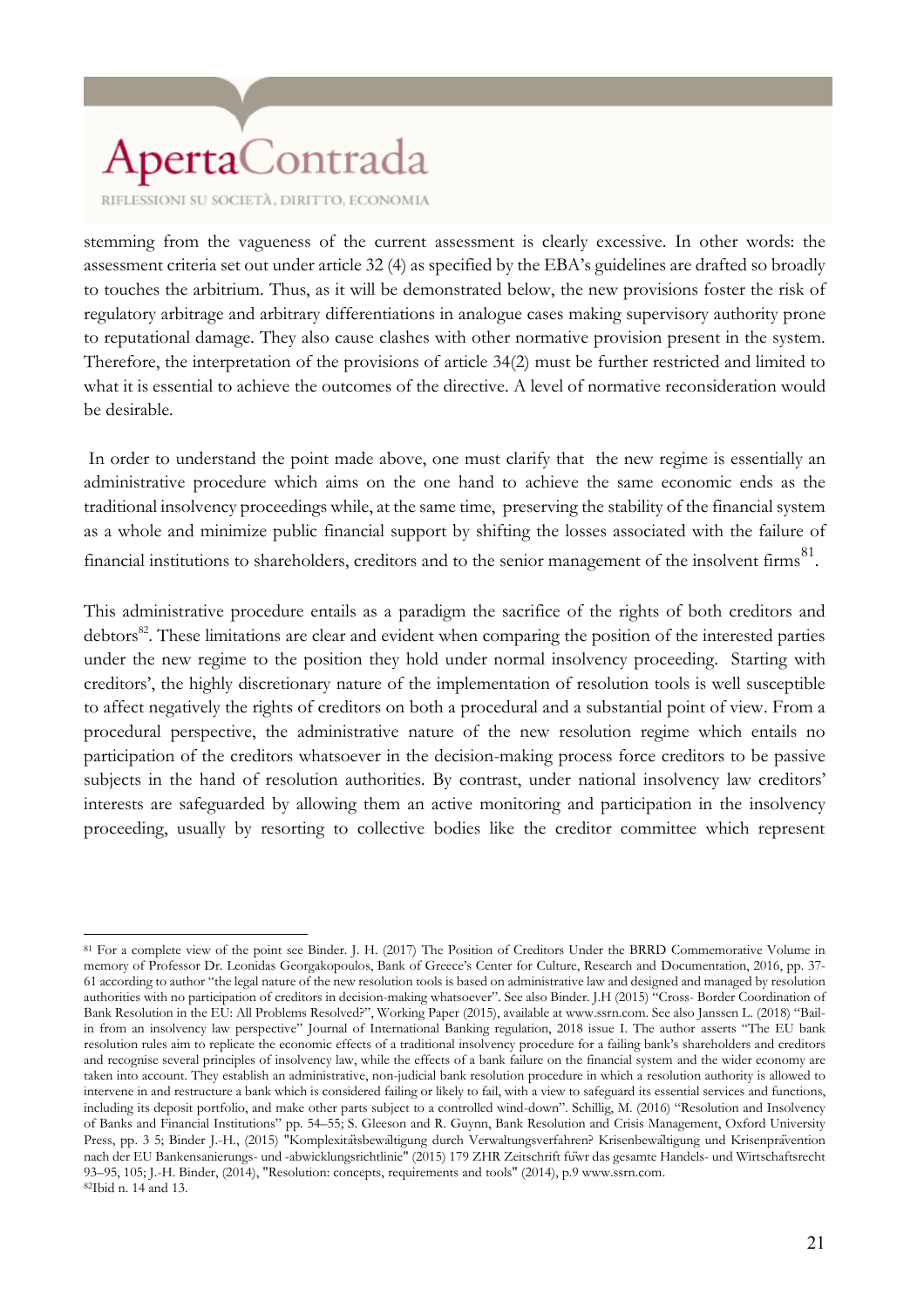RIFLESSIONI SU SOCIETÀ, DIRITTO, ECONOMIA

creditors' interests, positions in a balanced way and possess functions of authorization of extraordinary administration acts, control, supervision as well as consultative functions<sup>83</sup>.

Turning to a substantive point of view, in spite of the grandiose concepts of "no creditor worse off" and "*pari-passu* principle" a reality check reveals that the position of creditors under the new bank resolution regimes will be systematically worse as compared to national insolvency law regimes. Starting from the application of resolution tools, it has been noted how each of the instrument provided by the directive entails in a way or another a different discretional treatment of "systemically relevant" and "non-systemically relevant" commercial relationships. Under the sale of business, bridge institution and asset separation tools, the former has to be transferred to a new acquirer which is expected to fully perform the ongoing obligation *vis-a-vis* third parties whereas the latter remain with the insolvent entities which have to be wound up under national insolvency law and receive the ordinary insolvency dividend. Consequently, unequal treatment between specific groups of creditors is the rule rather than the exception. Against this background, it is worth nothing to object by invoking the safeguards prescribed by articles 73 and 75 of the directive. Indeed, although these articles want to ensure that the shareholders and those creditors whose claims have not been transferred or have been bailed in, receive in satisfaction of their claims at least as much as what they would have received if the institution under resolution had been wound up under normal insolvency proceedings, there will be a "*reformatio in peius*" of creditors' treatment both in term of time and terms of amount<sup>84</sup>.

As regard as the time, the transferred claims will be repaid earlier, the remaining claims later. As regard as the amount, creditors whose claims have not been transferred will receive the repayment against the insolvency counterfactual whereas creditors whose claim have been transferred can reasonably expect full repayment. Moreover, the repayment of claims which rest with the insolvent entity will be likely to be further impaired by the complexity of the valuation assessment. In fact, "evaluating a complex, interconnected business, whose value is highly contingent on the market environment, on a hypothetical basis will inevitably prove to be a daunting task, especially in the context of cross-border banks and banking groups"<sup>85</sup>. Adding up to that, it must be underlined that the implementation of resolution action will affect the market environment and the factual basis of valuation. Against this background determining exactly the hypothetical outcome of an ordinary winding-up will be no more than wishful thinking. To sum up the exercise of valuation will be likely to require the deployment of significant financial resources and increase ex-post litigation dramatically which for creditors will entail the wasting

 $\overline{a}$ <sup>83</sup>For an in-depth discussion on the point See Binder, J.H. cit., supra. See also Gardella, A (2015) "Bail-in and the Financing of Resolution within the SRM Framework", in Danny Busch and Guido Ferrarini (eds.), European Banking Union, Oxford University Press; World Bank, (2011) "Revised Insolvency and Creditor Rights Systems Principles" (2011), available at www.worldbank.org p.20 ss; UNCITRAL, (2011) "Legislative Guide on Insolvency Law" part two, chap. III, paras. 75-88 (2011), available www.uncitral.org. <sup>84</sup> Ibid n.16.

<sup>85</sup> Ibid n.16 Binder cit., for the Valuation under the BRRD see also Mitchell, D. (2014) "the no-creditor-worse-off principle from a Valuation perspective: standing in the shoes of a hypothetical liquidator", Butterworth's Journal of International Banking and Financial Law (2014), 233, at p. 234. See also, Athanassiou P. (2014) "Valuation in Resolution and the no-creditor worse off Principle" Butterworth Journal of International Banking and Financial Law 2014, volume 29, issue 1. See also Lastra R.M., Olivares- Caminal R. (2018) "Valuation Reports in the Context of Banking Resolution: What are the Challenges?" available at www.europarl.europa.eu.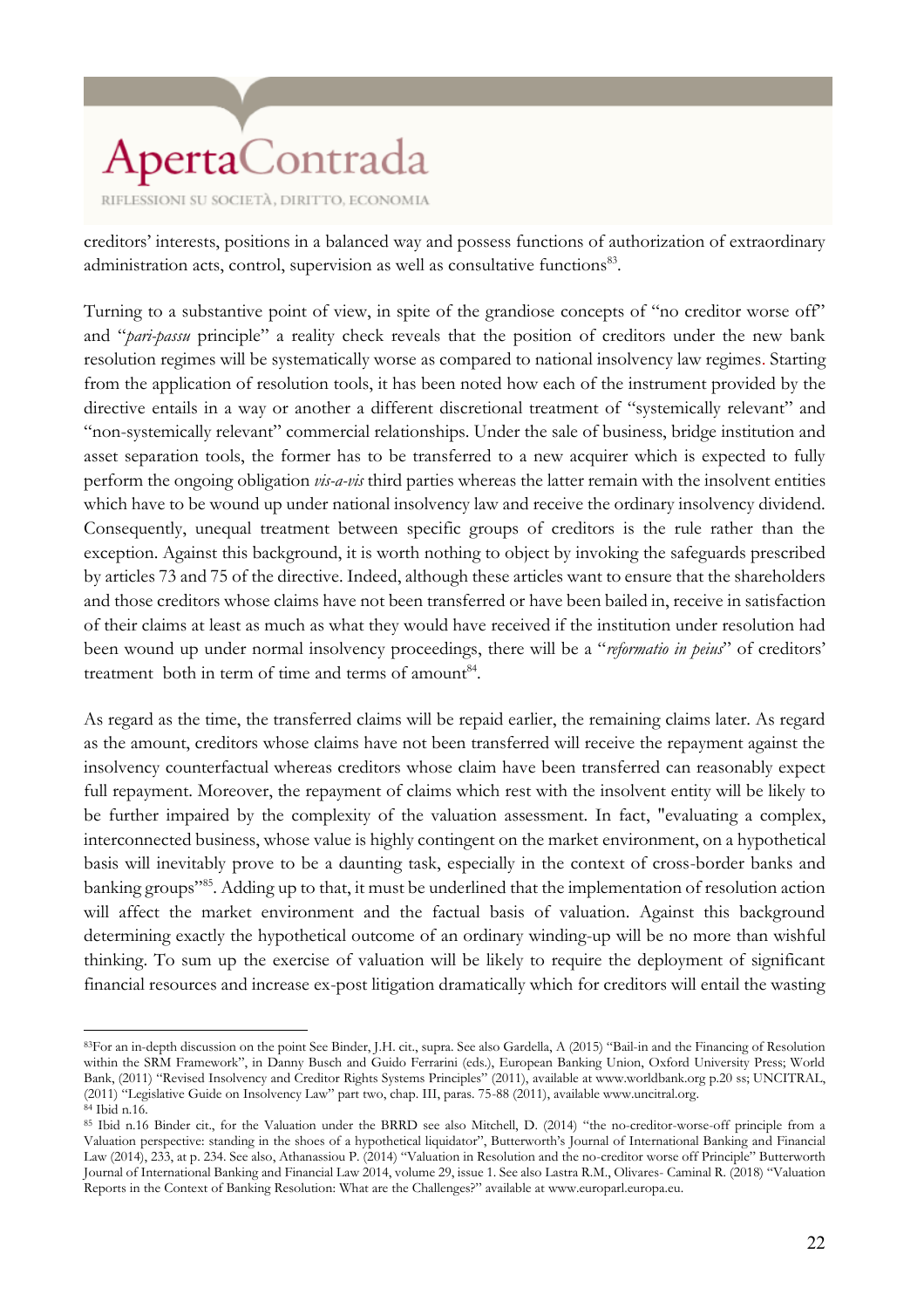of further financial resources dragging on for years, thus reducing the prospect of recover the difference between the real outcome of resolution action and the hypothetical proceeds of the ordinary windingup based on nothing more than a set of assumption<sup>86</sup>.

On a final note, the information asymmetry between resolution authorities and creditors will restrict the efficacy of legal redress. The above considerations are worth also for the valuation with respect to the bail-in tool<sup>87</sup>. With the aggravating circumstance that the write-down power could entail an integral debt write-off. Since the directive leaves to the discretion of the resolution authority to decide whether some liabilities should be excluded from bail-in, it is clearly impossible to assess *ex-ante* whether the single resolution proceeding is compliant with the "no creditor worse off" principle or not<sup>88</sup>.

Turning to the debtors' rights, the impairment the new regime brings about pertains to "non-monetary" rights which possess a higher ranking on the constitutional ladder. Although under national insolvency law the proceeding for the declaration of insolvency has often summary nature, the regime effectively protects the debtor's right to a due process of law, his right of defence, and his right to a fair hearing in compliance to the principle according to which no one could be declared insolvent without being heard and having had the possibility to defend himself<sup>89</sup>. For example, the Italian Constitutional Court in its judgement 141/1970, declared the old art 15 unconstitutional in the part in which it did not provide for the court to order the appearance of the debtor for the exercise of the right of defence<sup>90</sup>. This minimum standard of protection for the debtor is also embedded in international standards, such as the World Bank principles for effective insolvency and creditor/debtor regimes and the Uncitral legislative guide on insolvency  $law^{91}$ . The protection of the debtor is also granted by the fact that the insolvency

 $\overline{a}$ <sup>86</sup> See Binder Supra cit., Carriero V. (2017) "Bank Rescues and Legal Challenges: The Case of Bail In" 28 *European Business Law Review*, Issue 5, pp. 635–647 See also: De Serière, V. Van der Houwen D. (2016) ""No creditor worse off" in case of bank resolution: food for litigation?" Journal of International Banking Law and Regulation, Issue 7, 2016, p. 376.

<sup>87</sup> Janssen, L, Carriero, V. Lener P. De Serière, V. Van der Houwen, Binder J.H. supra cit. See also Tobias H. Tro ̈ger.T.H.(2015) "Regulatory Influence on Market Conditions in the Banking Union: the Cases of Macro-Prudential Instruments and the Bail-in Tool" Eur Bus Org Law Rev (2015) 16:575–593 Tro ̈ger., T.H (2018) "Too Complex to Work: A Critical Assessment of the Bail-in Tool under the European Bank Recovery and Resolution Regime" Journal of Financial Regulation, 2018, 4, 35–72.

<sup>88</sup> Carriero cit., supra, The author asserts: "In this case, differently from what happens in a normal insolvency proceeding, the creditor shall not be involved in the bankruptcy assets' distribution. And since the BBRD leaves it up to the resolution authority in some cases to decide whether some liabilities should be excluded from bail-in if their exclusion appears necessary or appropriate to ensure the continuity of critical functions or to avoid significant adverse effects on financial stability (Art. 44, 49 BRRD), it is impossible to assess ex ante whether the single resolution proceeding is compliant with the "no creditor worse off" principle or not".

<sup>89</sup> See UNCITRAL, (2011) "Legislative Guide on Insolvency Law, Party in Interest's Right to Be Heard and To Appeal" (part two, chap. III, paras. 116-120) (2011), available at www.uncitral.org. The guide states: "The insolvency law should specify that a party in interest have a right to be heard on any issue in the insolvency proceedings that affects its rights, obligations or interests. For example, a party in interest should be entitled to:(a) Object to any act that requires court approval; (b) Request review by the court of any act for which court approval was not required or not requested; and (c) Request any relief available to it in insolvency proceedings right of appeal. The insolvency law should specify that a party in interest may appeal from any order of the court in the insolvency proceedings that affects its rights, obligations or interests".

<sup>90</sup> See Italian Constitutional Court (Corte Costituzionale) sentenza n.141 anno 1970, in www.giurcost.org.

<sup>91</sup> World Bank, (2011) "Revised Insolvency and Creditor Rights Systems Principles" (2011), available at www.worldbank.org p 20 ss the key objectives and policies enlist, among others, "Provide for timely, efficient, and impartial resolution of insolvencies; Prevent the improper use of the insolvency system; Prevent the premature dismemberment of a debtor's assets by individual creditors seeking quick judgments". As regard as due Process: Notification and Information the guide states "Effectively protecting the rights of parties with an interest in a proceeding requires that such parties have a right to be heard on and to receive proper notice of matters that affect their rights, and that such parties be afforded access to information relevant to protecting their rights or interests and to efficiently resolving disputes".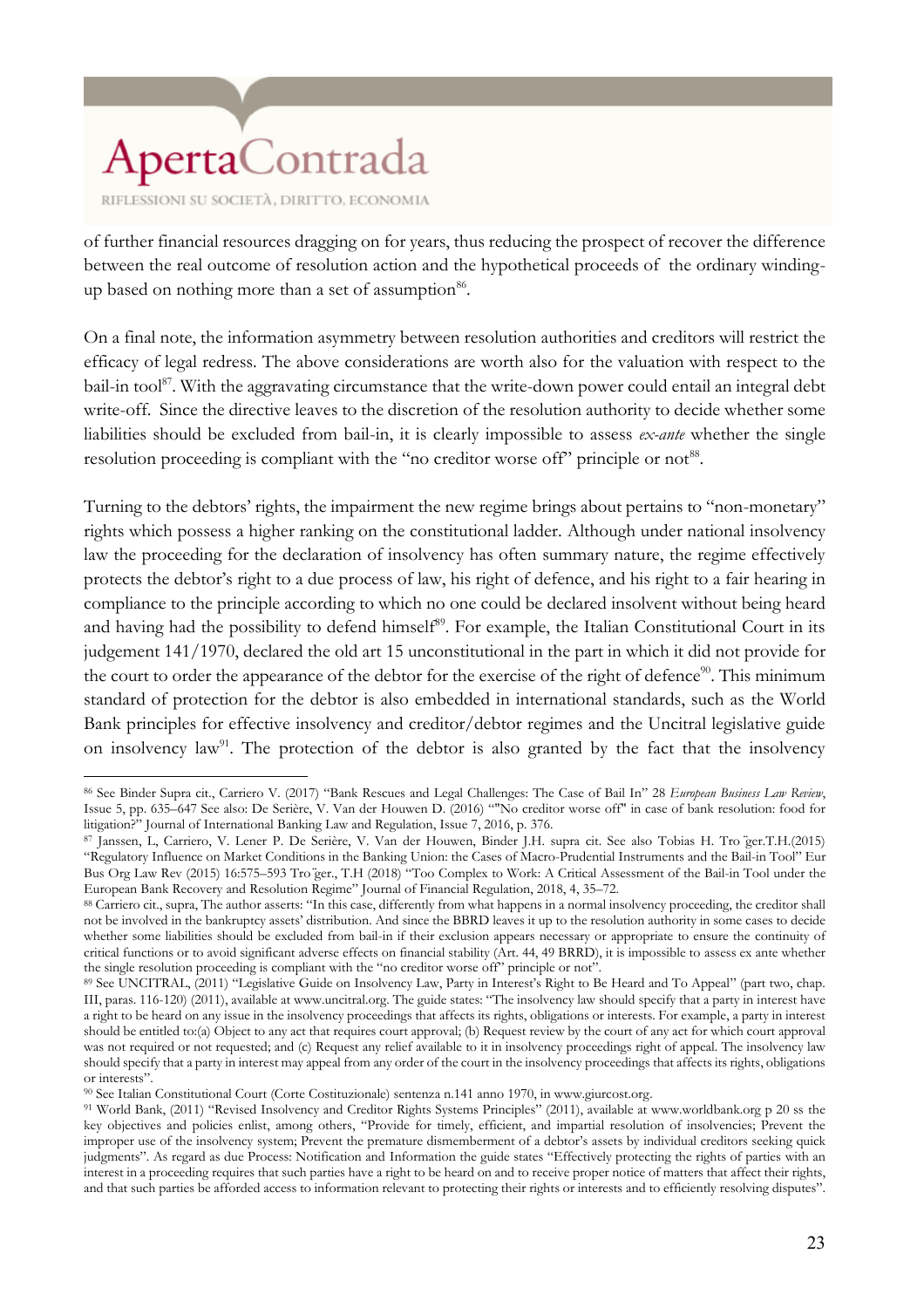RIFLESSIONI SU SOCIETÀ, DIRITTO, ECONOMIA

assessment is carried out by independent and impartial judges and the presumptions about insolvency are clearly defined in the law. Lastly, the debtor has the right to appeal the decision of the court on its own insolvency<sup>92</sup>.

By contrast the BRRD regime subject the right of defence and due process of Law to considerable limitations. Indeed, article 85 of the Directive limits the possibility of any legal challenge to the decision taken by the authority to ex-post resolution action, provides that the effectiveness of a possible appeal against the measure will not alter in any case the immediate effectiveness and enforceability of the resolution decision and finally imposes on the measure a rebuttable presumption that a suspension of its enforcement would be against the public interest<sup>93</sup>. Lastly, in order to protect the interests of third parties acting in good faith, the only remedy provided for the loss suffered by the applicant caused by a wrongful decision or action by the resolution authorities is ex-post compensation<sup>94</sup>.

In light of the above it emerges that the new regimes could potentially entail a significant impairment to the right to property as defined in article 17 of the European charter of human rights, article 1 of Protocol 1 of the European Convention of Human Rights, as well as to the right to an effective remedy and fair trial ex article 47 European charter of human rights as well as to the right of defence as embedded in article 48 European Charter of Human rights and finally violation of the principle of equality and non-discrimination ex articles 20 and 21 European Charter of Human rights<sup>95</sup>. These limitations are the costs the new regime requires to pay in order to preserve financial stability and avoid

 $\overline{a}$ 92 See n. 24 as regard to appeal the guide states: "Afford timely and proper notice to interested parties in a proceeding concerning matters that affect their rights. In insolvency proceedings, there should be procedures for appellate review that support timely, efficient, and impartial resolution of disputed matters". See also UNCITRAL supra cit., "Party in Interest's Right to Be Heard and To Appeal (part two, chap. III, paras. 116-120) Right to Be Heard and To Request Review "The insolvency law should specify that a party in interest have a right to be heard on any issue in the insolvency proceedings that affects its rights, obligations or interests. For example, a party in interest should be entitled to: (a) Object to any act that requires court approval; (b) Request review by the court of any act for which court approval was not required or not requested; and (c) Request any relief available to it in insolvency proceedings". Right of Appeal: "The insolvency law should specify that a party in interest may appeal from any order of the court in the insolvency proceedings that affects its rights, obligations or interests".

<sup>93</sup> See on the issue: by Haentjens, M. "judicial review of resolution action" in Understanding the Bank Recovery and Resolution Directive: A Guidebook to the BRRD, The World Bank Group, available at http://pubdocs.worldbank.org/. See also Savigni, S. and Nabilou, H. (2018) "Undermining Judicial Review in Bank Resolution: Is the Bang Worth the Buck?" (June 4, 2018). Available at SSRN: www.ssrn.com, Schillig, M. (2016) "Resolution and Insolvency of Banks and Financial Institutions", (OUP 2016), p.117. <sup>94</sup> Ibid n.27.

<sup>95</sup> Non-discrimination was, for example, invoked by Dutch and U.K. claimants in the Icelandic banking crisis. See Judgment of the EFTA Court, Case E-16/11, EFTA Surveillance Authority and Commission v Iceland, 28 January 2013. In its HETA ruling (VfGH 3.7.2015, G 239/2015 ua), the Austrian Constitutional Court found that the differentiated treatment of creditors within the class of subordinated creditors based on the cut-off date of their claims constituted a violation of the right to property (see Raschauer (2016) pp. 15-17). On the case of Banco Espirito Santo/Novo Banco (re-transfer of liabilities related to non-subordinated bonds intended for institutional investors in the amount of approximately EUR 2 billion) see Goldman Sachs v Novo Banco [2015] EWHC 2371 (Comm); Guardians of New Zealand Superannuation Fund & Ors v Novo Banco SA [2016] EWCA Civ 1092; Garcia (2016), pp. 56-57.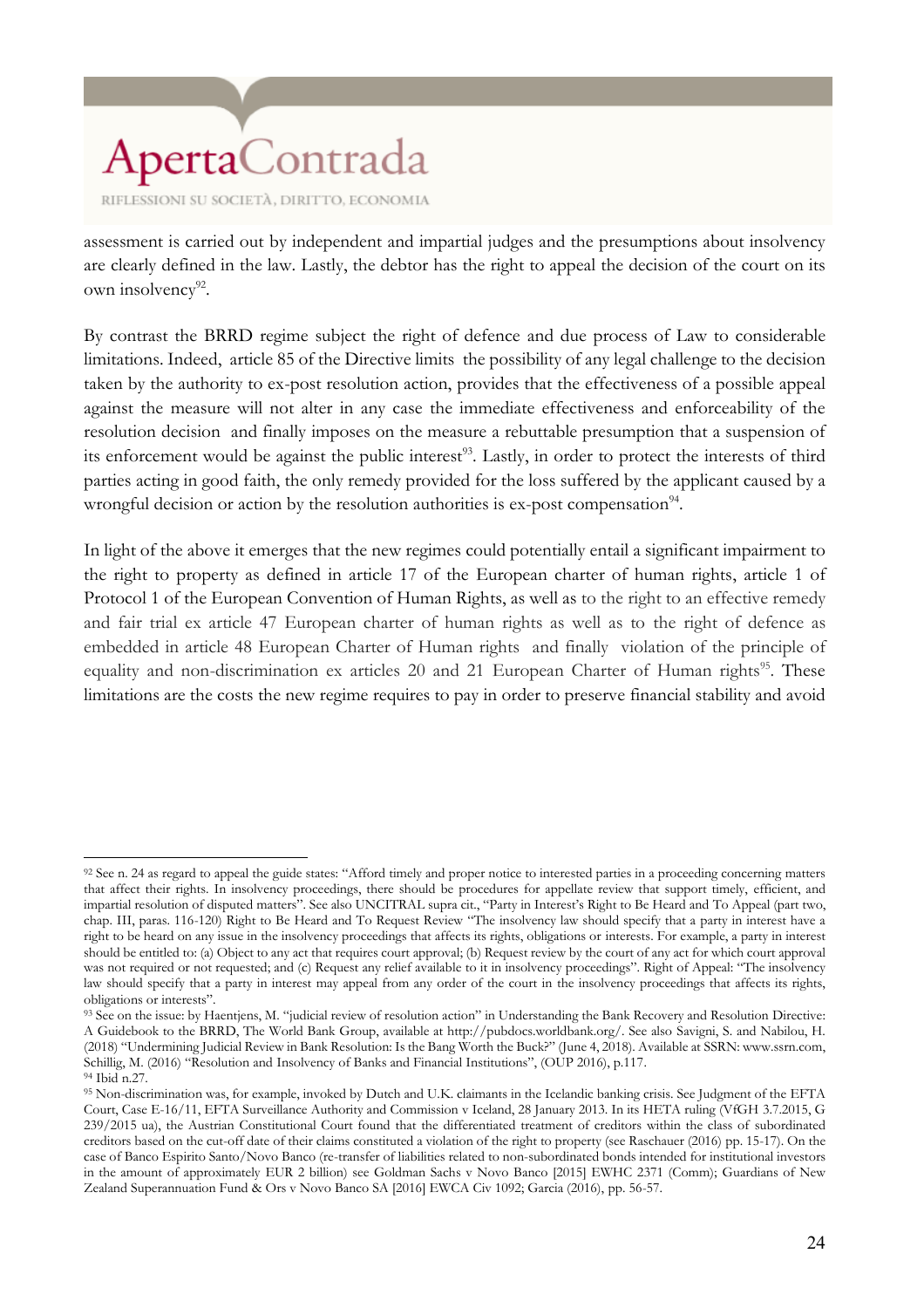economic disruption. Therefore, within certain limits, they can be considered perfectly legal<sup>96</sup>. The jurisprudence of the European Court of Human Rights and the European Court of justice and National Courts is clear in this sense $97$ .

Still, as the jurisprudence of the Courts of Justice<sup>98</sup> also asserts the limitation of the rights of individuals must " correspond to objectives of public interest pursued by the Union"<sup>399</sup> and must "not constitute, in relation to the aim pursued, a disproportionate and intolerable interference, impairing the very substance of the right so guaranteed"<sup>100</sup>, Therefore the sacrifices imposed by the directive on constitutionally protected rights must be justified and limited to the cases in which concerns of financial stability and public interest subsist objectively. If it can be given for granted that reason of public interest legitimizes the impairment of individual rights, it cannot be given for granted that public interest reasons exist when the administrative authorities say so. This is why in the first place when it comes to all the resolution triggers a restrictive interpretation is due. This is the reason why, as Binder asserts, the purpose of the three resolution triggers is "to further restrict the relevant authorities' powers"<sup>101</sup>.

As it has been stated "[Conceptually, the triggers should ensure that creditors' rights …] and debtors' [which, given the discretionary nature of resolution, are likely to be less effectively protected in alternative resolution regimes administered by resolution authorities than they would be in a normal insolvency liquidation – are infringed only in cases where concerns for the protection of financial stability outweigh the interests of individual stakeholders]"<sup>102</sup>. This is also why the first resolution condition "Failing or likely to fail" should suffer a restrictive interpretation, the first condition wants to

<sup>99</sup>Cit., Kotnik. <sup>100</sup>Cit., Kotnik.

<sup>96</sup> On the issue see: Grünewald, S. (2017) "Legal challenges of bail-in" ECB Legal Conference 2017 Shaping a new legal order for Europe: a tale of crises and opportunities 4-5 September 2017 available at [www.ecb.europa.eu.](http://www.ecb.europa.eu/) The author asserts: "While left open by the CJEU and the European Court of Human Rights (ECtHR), any kind of bail-in measure – be it the writing-down or conversion of debt, be it the cancellation or severe dilution of shares – will qualify as a deprivation of possessions under the relevant provisions. Bail-in measures must thus observe the highest standards regarding justification and compensation. Three conditions must be met for a deprivation of possessions to be justified: 1) The underlying legal basis must be sufficiently accessible, precise and foreseeable in its application. 2)The interference must be in the public interest (in the terminology of the CFR: meet an objective of general interest). The ECtHR grants states a large margin of appreciation in determining what is in the public interest. Only a deprivation of possessions that is "manifestly without reasonable foundation" does not satisfy the public interest requirement.3) The principle of proportionality between the means employed and the aim pursued must be satisfied. The principle contains three elements: (i) suitability to achieve the aim pursued; (ii) necessity to achieve the aim pursued; and (iii) proportionality in a narrow sense, i.e. a fair balance between the demands of the public interest and the individual's fundamental rights. The CJEU applies different levels of scrutiny in its proportionality assessments. Its more stringent version, the "least restrictive effective means test", requires that "when there is a choice between several appropriate measures, the least onerous measure must be used (...)". See also Maguze T.C. (2016)" EU bank recapitalisation and the bail-in option: an analysis of the effects of mandatory bail-in on creditors' property rights" UCL Journal of Law and Jurisprudence.

<sup>&</sup>lt;sup>97</sup> See Dowling and others vs Minister of finance Case C-41/15 Paragraph 50-52 "Although there is a clear public interest in ensuring, throughout the European Union, a strong and consistent protection of shareholders and creditors, that interest cannot be held to prevail in all circumstances over the public interest in ensuring the stability of the financial system established by those amendments (see, to that effect, judgment of 19 July 2016, Kotnik and Others, C‐526/14, EU:C:2016:570, paragraph 91)".

<sup>98</sup> Kotnik and others Case C-526/14 paragraph 87 "Article 17 of the Charter states that the right to property is not absolute but must be viewed in relation to its function in society. Consequently, the exercise of the right to property may be restricted, provided that those restrictions, in fact, correspond to objectives of public interest pursued by the Union and do not constitute, in relation to the aim pursued a disproportionate and intolerable interference, impairing the very substance of the right so guaranteed"

<sup>101</sup> Binder, supra cit., see also n.30.

<sup>102</sup> This argument has been put forward by Binder, J.H. supra cit.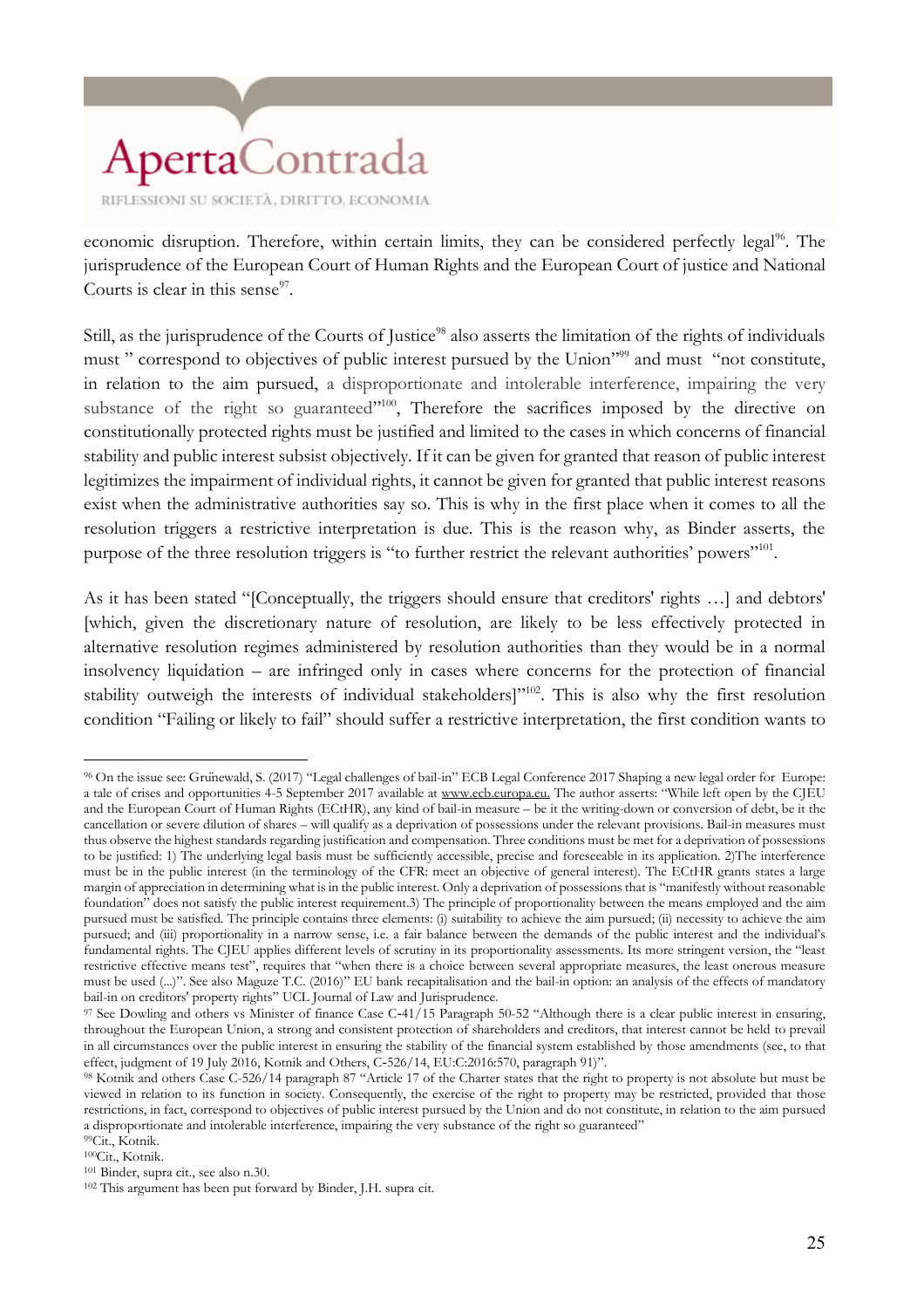RIFLESSIONI SU SOCIETÀ, DIRITTO, ECONOMIA

ensure that the resolution action is triggered under objective needs and only in exceptional circumstances related to financial stability and under the actual non-viability of the institution itself. Indeed, if it is not sufficiently proved that the institution is non-viable then the reason of public interest and financial stability does not occur automatically. Therefore, the list is to be deemed ordinal to the extent that failing or likely to fail is a necessary condition for financial stability reasons and public interest to subsist and as the other two conditions must be interpreted restrictively.

Wanting to enlarge the argument, there is a strong reason which demands a restrictive, less discretionary interpretation of failing or likely to fail, namely the compliance of the administrative procedure the principle of proportionality<sup>103</sup>. Proportionality is an important principle of EU Administrative Law, although not explicitly mentioned in the treaties, it has been part of the constitutional tradition of member states for more than a century<sup>104</sup>. The principle of proportionality has been shaped by the court European Court of Justice and the European Court of Human rights as a defence from EU action and Member state action<sup>105</sup>. As has been affirmed earlier, the public interest justifies the limitations of the new bank resolution procedure imposes on the constitutionally protected rights. Still, this justification does not equate to state that authorities are free to declare resolution as they please as long as the public interest is fulfilled.

Administrative provisions and actions are subject to the principle of proportionality which limits the discretion and powers of administrative authorities when they are excessive or unnecessary in relation to the outcome being pursued. This limitation is based on three aspects: I) suitability (Geeignetheit) a mean is suitable if the purpose set out by the Law can be reached or at least promoted. It is sufficient a mere contribution to reach the aim to consider the first aspect of the test of proportionality materialized. Indeed, as Alexy underlines cases in which laws are declared unconstitutional for reasons of unsuitability are rare<sup>106</sup>. II) necessity (Erforderlichkeit) This subtest is violated every time the purpose set out by the law could be reached by using another means equally efficient but able to entail the less sacrifice to the counterparties' rights. The necessity test requires the least intensively interfering means for the rights of

 $\overline{a}$ <sup>103</sup> Craig, P. (2018)" EU Administrative Law" Third Edition, Oxford University Press.

<sup>104</sup> Heintzen, M. (2015) "Il principio di proporzionalità. Un cosmopolita tedesco del diritto costituzionale", Mucchi Editore. According to the Author its origins date back to 1912 in the context of the German «*Polizeirecht*» in order to challenge policing measure when they were excessive or unnecessary in relation to the outcome pursued. Gradually along with the principle of reasonableness, it became the main counter limit and weapon to challenge public power in both forms policy measure and administrative action.

<sup>105</sup> Craig, P. cit. supra. See also on the principle of proportionality Alexy, R. (2014), Constitutional Rights and Proportionality, 22 J. Const. Theory & Phil. Law, Alexy, R (2002) A Theory of Constitutional Rights, Oxford University Press; Barak, A (2012), Proportionality: Constitutional Rights and their Limitations, Cambridge University Press; Beatty, D.M. (2012) The Ultimate Rule of Law, Oxford University Press; Sweet, A. Matthews, J, (2009) "Proportionality Balancing and Global Constitutionalism" Columbia Journal of Transnational Law 73 Klatt, M and Meister, M, (2012) "The Constitutional Structure of Proportionality" (Oxford, Oxford University Press, 2012), Pino. G (2010) "Diritti e interpretazione: il ragionamento giuridico nello stato costituzionale" Il Mulino Editore. Chapter 8 pag 240, Mezzetti L, Costanzo, P. Ruggeri A. (2014) "Lineamenti di diritto costituzionale dell'Unione Europea" Giappichelli, Cartabia, M (2013) "I principi di ragionevolezza e proporzionalità nella giurisprudenza costituzionale italiana" trilateral conference of the Spanish, Italian and Portuguise Constitutional Court, Rome, Palazzo della Consulta 24-26 ottobre 2013 available at www.cortecostituzionale.it Alexy, R. (2018) "Proportionality, Constitutional Law, and Sub Constitutional Law: A Reply to Aharon Barak" International Journal of Constitutional Law, Vol. 16, Issue 3 (July 2018), pp. 871-879 Borowski, M. (2013) "Absolute Rights and Proportionality" German Yearbook of International Law, Vol. 56, pp. 385-424 G. Zagrebelsky (1992) "Il diritto mite", Torino, 1992, p. 216. <sup>106</sup> Alexy, R. cit., supra.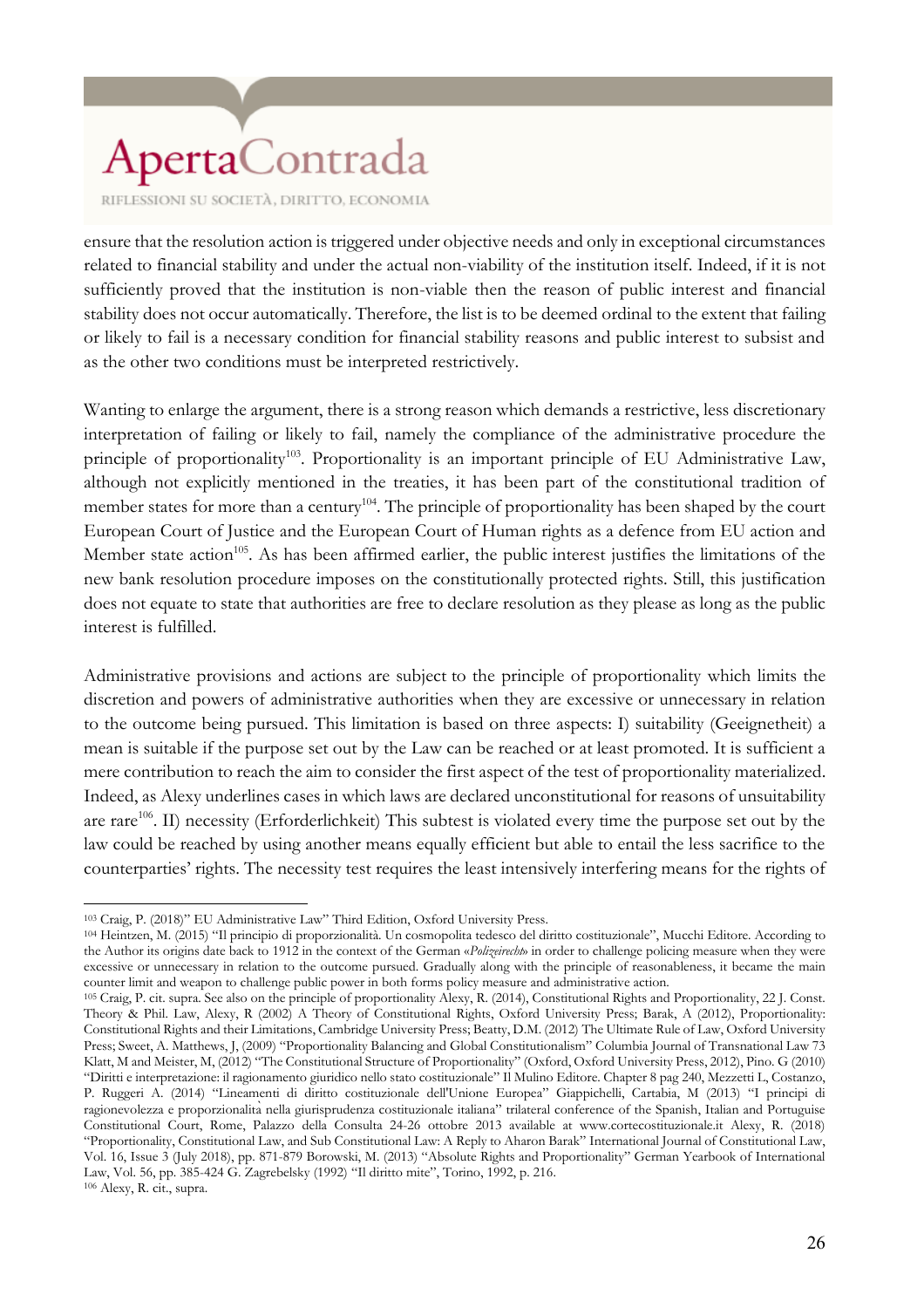RIFLESSIONI SU SOCIETÀ, DIRITTO, ECONOMIA

individuals to be applied because it constitutes a quantitative limit to the public power. As it has been affirmed "one cannot use a baseball wood to crush a nut"<sup>107</sup> III) proportionality in the narrow sense or adequateness (Verhältnismäßigkeit im engeren Sinne) a measure cannot bring about a sacrifice which is not balanced to the aim pursued. This principle expresses the law of balancing, what optimization relative to the legal possibilities means. This rule has been stated as:" the greater the degree of nonsatisfaction of, or detriment to, one principle, the greater must be the importance of satisfying the other". $^{108}$ .

In areas characterized by wide legislative discretion, the scrutiny of proportionality requires the verification that the balancing of constitutionally relevant interests has not been achieved in such a way as to determine the total sacrifice or the compression of one of them in an excessive and therefore incompatible way and by using the less intrusive means for individuals' rights. This principle act as a boundary against the misuse of public power and by tying the administrative discretion in the *an, quantum et quomodo* to the legal objective which constitutes its grounding and foundation in order to resolve the tension between public and private interest and safeguard the protection of rights constitutionally  $granted^{109}.$ 

Therefore, considering that "failing or likely to fail" represents nowadays "the most powerful weapon in the banking supervisors' arsenal" because is able to trigger a serious impairment of creditors' property rights and debtors' rights to defence and due process of Law, one should ask itself if the broad drafting and the lack of any real specification of the "failing or likely to fail" to the point in which discretion could give supervisory authorities a blank paper on the life and dead of banks does not equate to giving the authorities a baseball wood to crush a nut. The second question one should ask is if this is in line with the principle of proportionality (general principle of EU law) as considered in the sub-test of necessity which among two means equally effective in relation to the outcome being pursued requires the adoption of the least intrusive means for the rights of individuals. The third question is if an interpretation based on discretion would lead indirectly to the total impairment of the protection of constitutionally guaranteed rights of counterparties involved.

A broad interpretation of the trigger brings about the risk to increase cases of misuse of discretion, thus potentially rising claims under the second and third criterion of the proportionality test in singular matters where the rights of creditors and debtors could be unlawfully sacrificed in cases where the bank is still in distress but has not reached point of no return and its economic recovery is possible as it happened in the case of  $ABLV<sup>110</sup>$ .

<sup>107</sup> Heintzen, M. cit., supra.

<sup>108</sup> Alexy, R. cit., supra.

<sup>109</sup> See n. 105.

<sup>110</sup> Case T-280/18, ABLV Bank v SRB, "pending: request for annulment of the SRB Decisions of 23 February 2018. The applicant relies on 13 pleas in law, including lack of competence of the SRB, error of assessment, violation of the principle of proportionality, the equal treatment, the right to property". Available at www.ebi-europa.eu.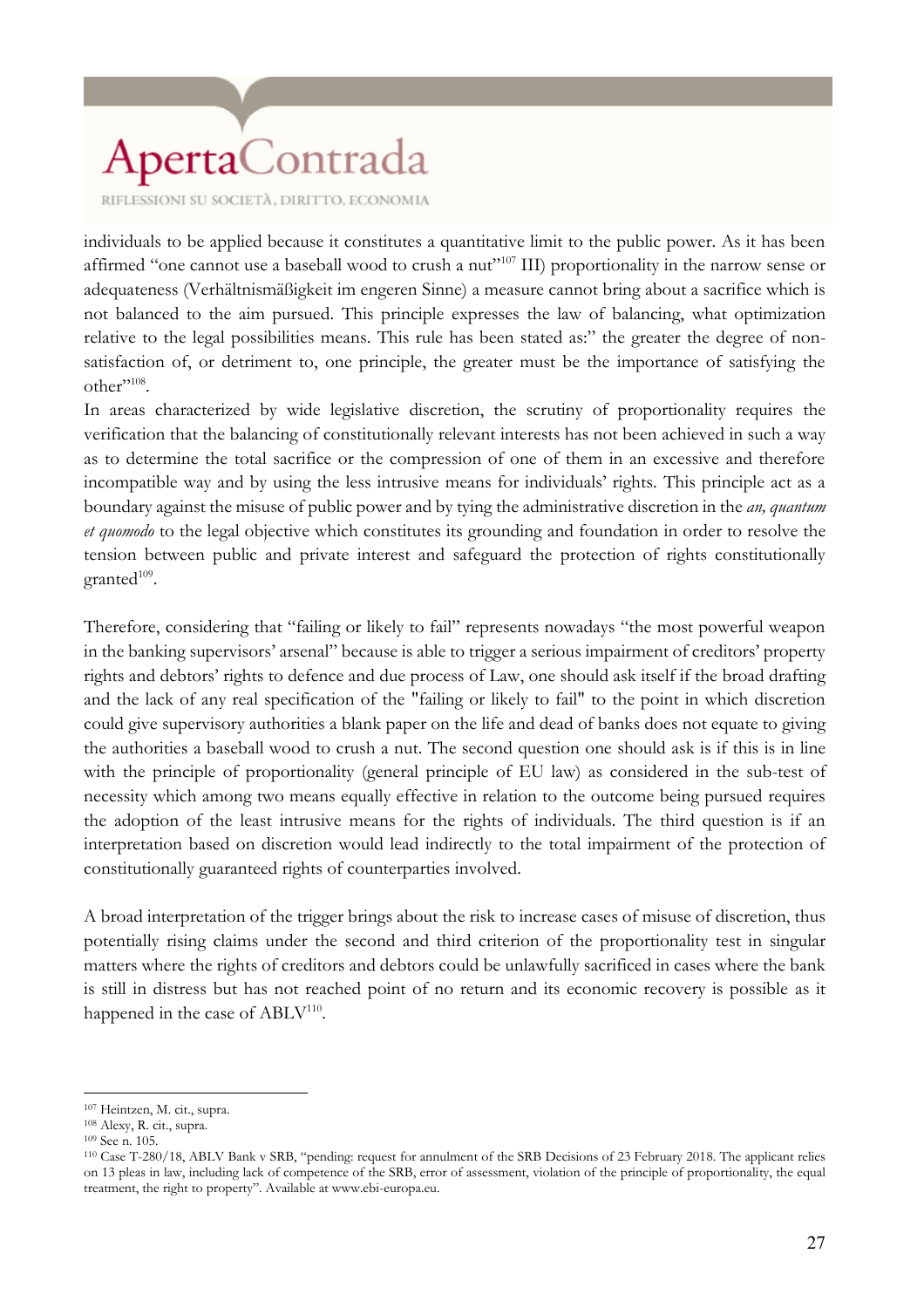RIFLESSIONI SU SOCIETÀ, DIRITTO, ECONOMIA

A thing is to say that the point of non-viability must be set earlier because reasons of financial stability demand it, given that the traditional insolvency tests are not applicable to banks. Another thing is to allow a certain amount of discretion pertaining to the judgement to better achieve the objectives of the Directive. A completely different thing is to grant to leave the facto de assessment criteria undetermined. Thus, turning de facto the assessment into arbitrium. Continue to allow a broad interpretation of failing or likely to fail would trespass the thin line which divides a discretionary judgement from a whim, power from abuse, and it would grant authorities disproportionate powers in relation to the outcome. Putting at stake supervisory authorities' reputation and debtors' and creditors' rights.

The awareness of the European legislator of the limit of administrative action and of the importance of the principle of proportionality when framing the resolution conditions is evident if we consider recitals 49 and 50 of the preamble of the directive which respectively states:" *The limitations on the rights of shareholders and creditors should be in accordance with Article 52 of the Charter. The resolution tools should, therefore, be applied only to those institutions that are failing or likely to fail, and only when it is necessary to pursue the objective of financial stability in the general interest"* <sup>111</sup>and *"Interference with property rights should not be disproportionate. Affected shareholders and creditors should not incur greater losses than those which they would have incurred if the institution had been wound up at the time that the resolution decision is taken"<sup>112</sup> .*

The express reference to article 52 of the charter of human rights (which set out that any limitation on the exercise of the rights and freedoms may be made only if it is necessary to genuinely meet objectives of general interest recognised by the Union or the need to protect the rights and freedoms of others)and to the principle of proportionality, wants to ensure that the limitations that the new regime impose to creditors must be proportionate in relation to the outcome and be related to objective and sufficiently determined cases in order to protect the rights of creditors and debtors. Concluding, in light of the above, a restrictive, more determined, interpretation of failing or likely to fail (and of the other resolution triggers) to avoid blank assessments and limit Authorities' powers is not just theoretically possible but due, demanded, and required.

It follows that the purpose of failing or likely to fail as resolution trigger cannot be simply to grant discretion to act, but rather to act as an almost objective condition to determine with reasonable precision the point of non-viability of the banking business in order to justify resolution and the impairment of creditors' and debtors' rights that come with it. In this respect, failing or likely to fail should perform a similar function as the concept of insolvency for traditional corporates with some caveats stemming from the peculiarity of the banking business. The discretion intrinsic in the judgement is a mean to an end and must be anchored to specific and known parameters to achieve these aims and must not be considered as a goal in relation to the outcome *per se*.

 $\overline{a}$ <sup>111</sup> Directive 2014/59/EU of the European Parliament and of the Council of 15 May 2014 establishing a framework for the recovery and resolution of credit institutions and investment firms. Recital 49.

<sup>112</sup> Directive 2014/59/EU of the European Parliament and of the Council of 15 May 2014 establishing a framework for the recovery and resolution of credit institutions and investment firms. Recital 50.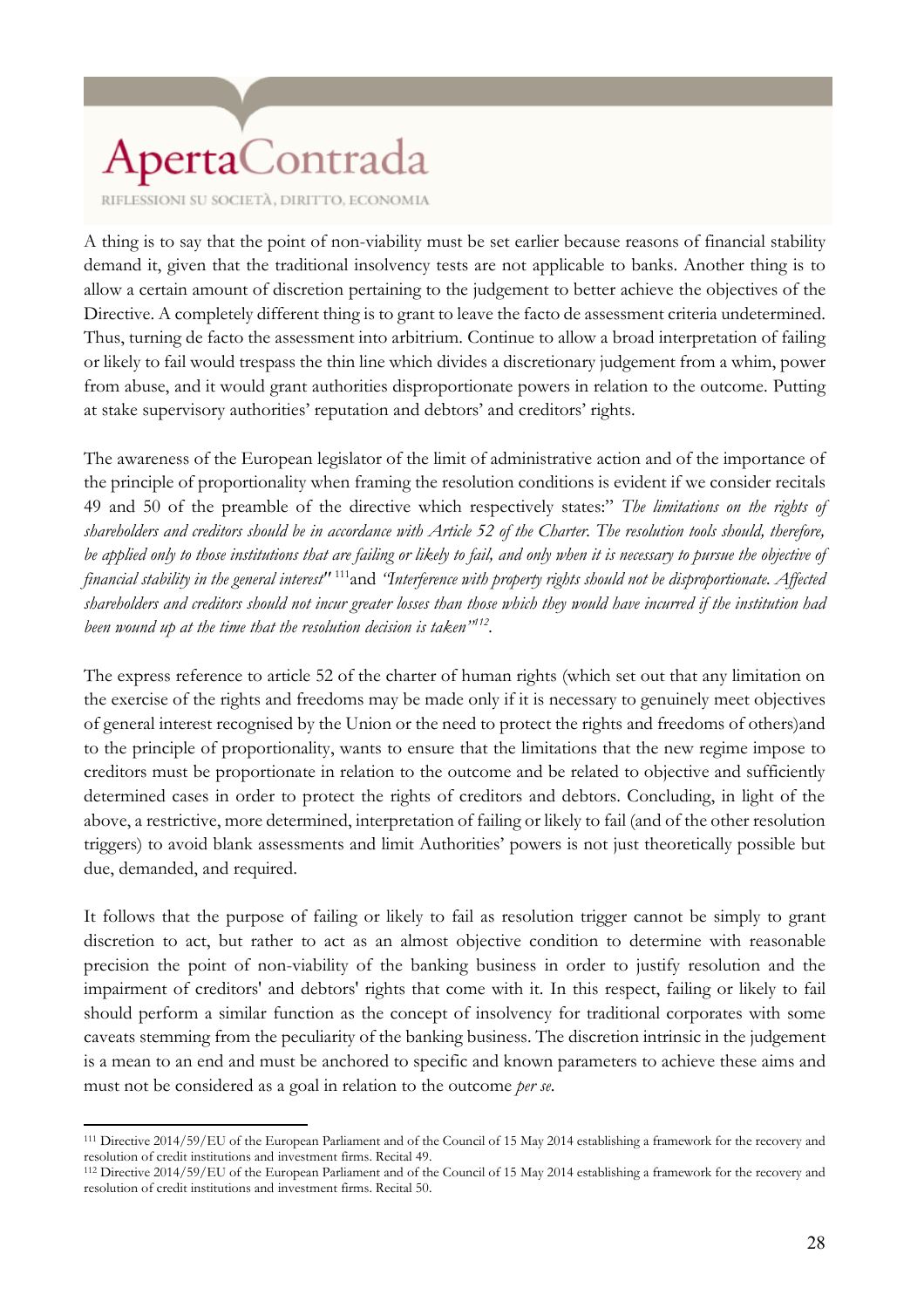This point could be better understood if we compare the function and purpose of the failing or likely to fail trigger with the function and purpose of insolvency triggers in ordinary bankruptcy law proceeding.

Economically speaking insolvency is nothing more a financial state of affairs<sup>113</sup>. The insolvency analysis tests "the company's ability to pay its obligations in the long-term including interest and principal debt<sup>"114</sup>. In other words, the valuation of solvency generally includes an in-depth analysis of the components of the company' financial structure to determine its ability to continue operation and stay in business into the foreseeable future<sup>115</sup>. Legally speaking the concept of insolvency and the solvency tests along with it protect creditors from illicit actions of the debtors that might relieve them of their debt burden. When the financial condition of a company is seriously deteriorated, borrowers may try to strip the firm of its assets through gifts, dividends, or exorbitant salaries and benefits purchase of assets for an overvalued price to the borrower's insiders, loans to shell corporations and so on. The determination of the objective condition or the factual state of insolvency plays the trigger role, preventing illicit transfer of wealth that may damage the firm's ability to pay debts and creditor position, dividing permissible from impermissible transfers, limiting the power of debtors over the firm and enabling creditors to receive satisfaction of their claims via the insolvency procedures. Put it simply, the concept of insolvency is legally a dividing line that justifies the limitations of the debtor's powers<sup>116</sup>.

The objectivity of the condition and its determination play also the function to foster legal certainty for creditors and debtors because avoids the commencement of a proceeding by requiring creditors to prove reliance on any particular representation of the debtor, on anything the debtor says or does. On the debtor side, it avoids fraudulent commencement of the proceeding and the potential disastrous losses stemming from being declared insolvent for temporary inability to meet obligations due to seasonable fluctuations. Therefore, limiting the uncertainty and litigations that a determination without reference parameters would bring and allowing "a borrower to increase its debt capacity ex-ante by protecting creditors ex-post from actions that make it less likely that the firm will pay its debts. Economically speaking, creditors who know that such limits are in place are willing to lend more money to the firm in the first place. Firms would have little or no debt capacity if there were no controls on their power to intentionally reduce their ability to pay debts after they have borrowed money"<sup>117</sup> .

Failing or likely to fail in the line of principle maintain, the same functions of the concept of insolvency with some inevitable functional adaptation which are necessary given the special nature of the banking

<sup>116</sup> Ibid see n. 113, 114,115.

<sup>117</sup> Ibid., Heaton., supra cit.

 $\overline{a}$ <sup>113</sup> Heaton, J.B. (2007) "Solvency Tests**"** The Business Lawyer Vol. 62, No. 3 (May 2007), pp. 983-1006 (24 pages) Published by American Bar Association.

<sup>114</sup> Robinson, T. R. Henry, E. Pirie, W. Broihahn, M. Cope, T. (2015) "International Financial Statement Analysis" (CFA Investment Series) (English Edition) 3rd Edition.

<sup>115</sup> Anderson, H. (2016) "An Introduction to Corporate Insolvency Law", Plymouth Law and Criminal Justice Review, 8, pp. 16-47. Heaton, J.B. (2002) "Legal Solvency Tests and Financial Economics", The Journal of Risk Finance, Vol. 4 Issue: 1, pp.57-62.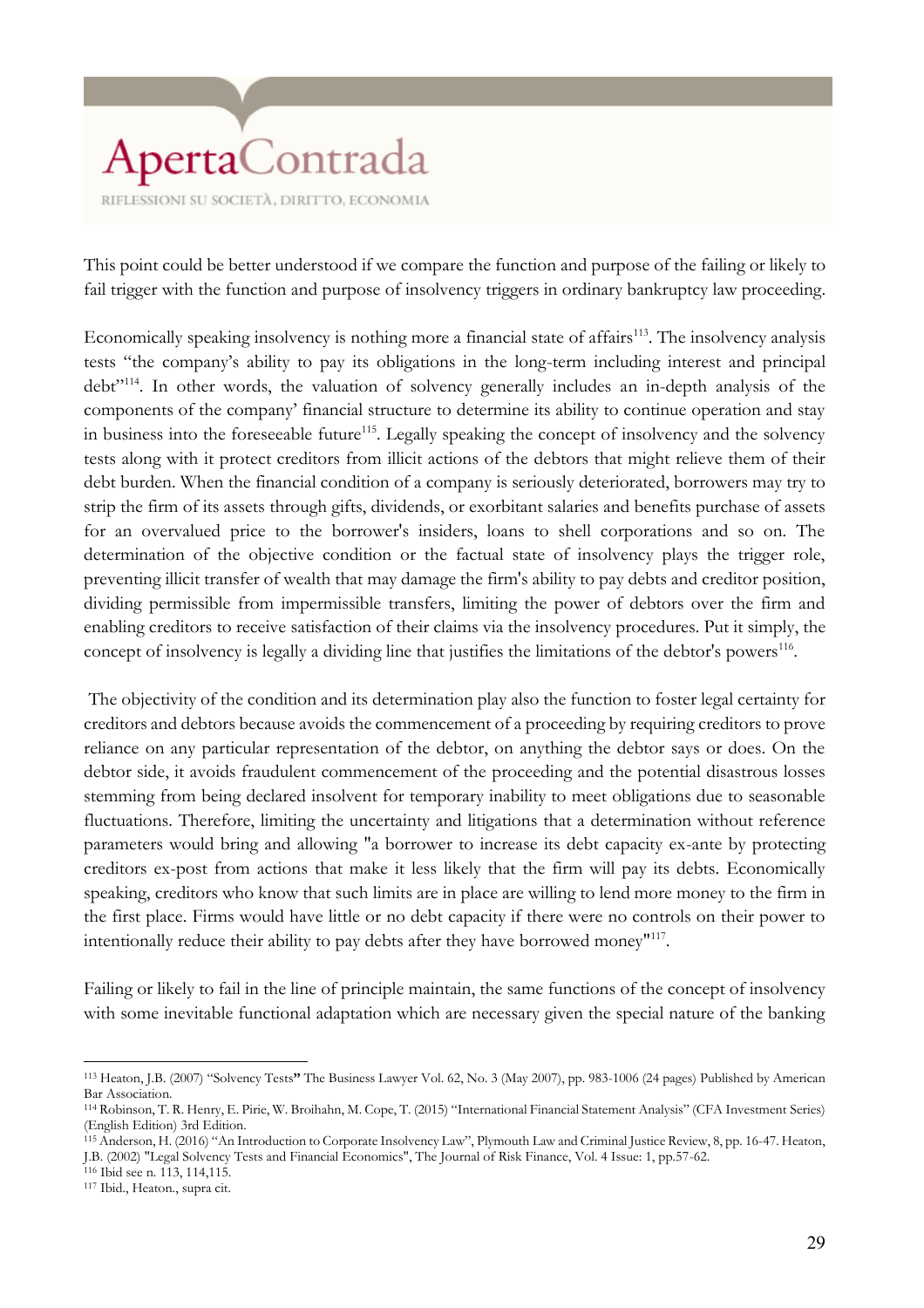RIFLESSIONI SU SOCIETÀ, DIRITTO, ECONOMIA

business and the considerable effects that banking failures can have upon society. Failing or likely to fail should be considered as a financial state of affairs. This trigger acts as a point of non-viability of the banking business to determine when regulators should shut down the concerned institution, function as a measure or reference parameter for banks' financial health for the market and finally perform a legal certainty role to avoid unlawful commencements of the proceeding in order to protect banks' creditors, shareholders, bondholders.

Having clarified the role and purpose of failing or likely to fail among the three resolution conditions, framing the function of "failing or likely to fail" becomes easier. Firstly, since "Failing or likely to fail" belongs to the family of resolution triggers, this requirement should act as a legal safeguard to ensure the only overarching concerns regarding financial stability motivates the impairment of creditors' and debtors' rights. Secondly, this trigger should also act as an objective condition to determine when regulators should shut down the concerned institution which has to be liquidated under national insolvency law, and resolved under European bank insolvency law. In both cases, this condition should be objective and sufficiently determined to perform the two aforementioned functions. As it has been clarified, this is not the case.

#### **4. Conclusion**

To conclude the analysis on a more theoretical note, the general theory wants "failing or likely to fail" to be sufficiently determined to perform the functions of legal safeguard for creditors' and shareholders' rights and of determination of the point of non-viability of the banking business to achieve the objectives of the resolution procedure. In spite of the theory, the practice demonstrates that "failing or likely to fail" as a trigger lies in an undetermined grey zone between solvency and insolvency and, under the current state of affair, is impossible to square the boundaries of the grey zone in which the trigger lies and determine with sufficient precision when a bank should be put into resolution. .

The extensive degree of discretion granted when in shaping the trigger cause confusion and clashes also with the current framework set up for ELA and for precautionary recapitalization , making impossible to square the circle and understand when a bank is solvent for the purpose of ELA, when a bank is solvent for public financial support and when a bank must be put into resolution.

The voluntarily generic specification of the triggers made by the failing or likely to fail's guidelines and the lack of determination of the relevant solvency point in time as regards to ELA cause legal uncertainty, put at risk the rights of bank creditors' and shareholders' which can see their bank wound up for a mere liquidity crisis and can cause reputational damage for the supervisors, the supervisees as well as unmotivated destruction of value as the case of ABLV Luxembourg S.A. demonstrates. Moreover, the uncertainty affecting the assessment has also a relevant impact in term of financing cost for banks, given